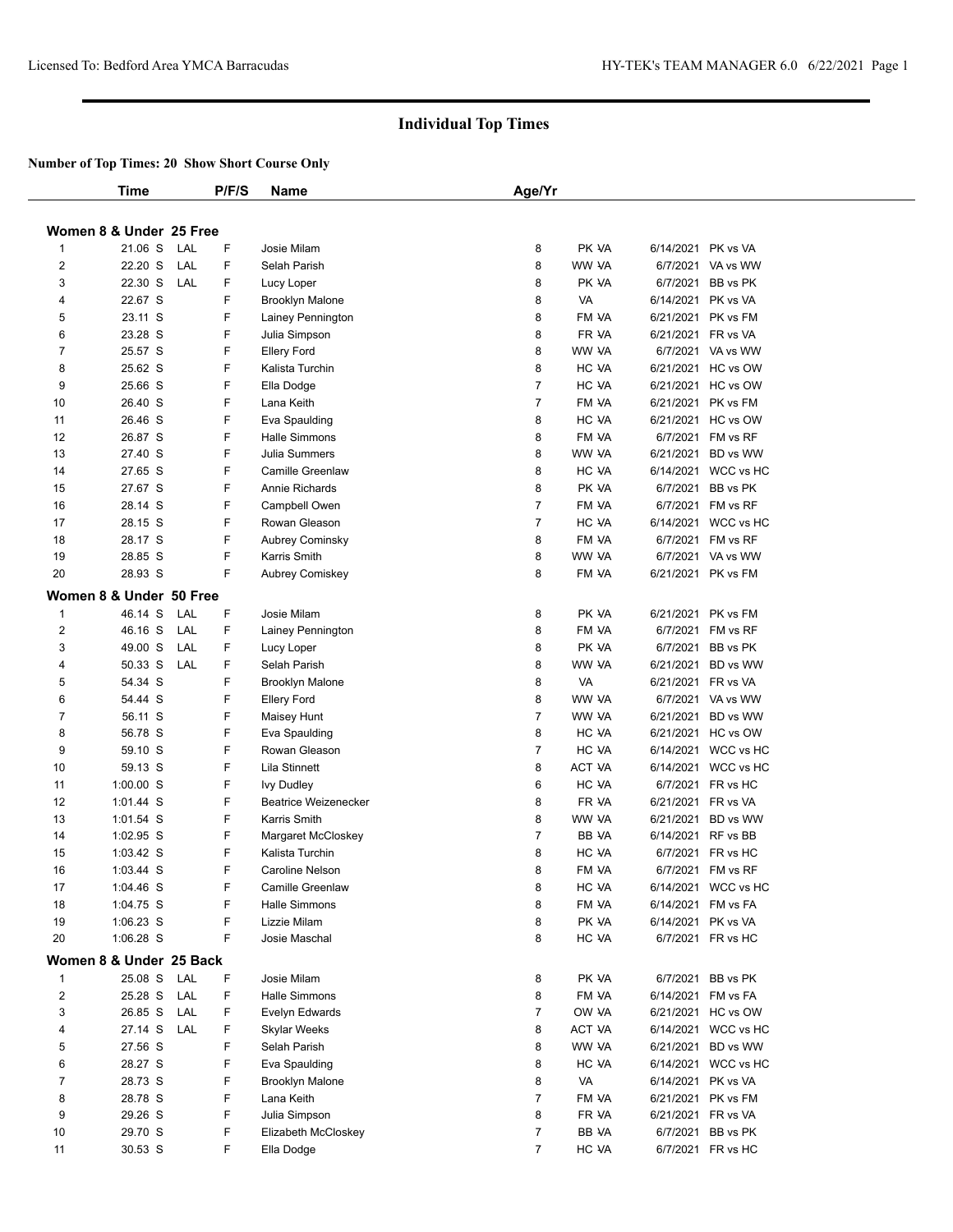|                         | <b>Time</b>               |     | P/F/S  | <b>Name</b>                 | Age/Yr              |                |                    |                     |
|-------------------------|---------------------------|-----|--------|-----------------------------|---------------------|----------------|--------------------|---------------------|
|                         |                           |     |        |                             |                     |                |                    |                     |
| 12                      | 30.56 S                   |     | F      | Dabney Morrison             | 6                   | OW VA          |                    | 6/21/2021 HC vs OW  |
| 13                      | 30.90 S                   |     | F      | Karris Smith                | 8                   | WW VA          | 6/14/2021          | WW vs OW            |
| 14                      | 31.85 S                   |     | F      | Maisey Hunt                 | $\overline{7}$      | WW VA          | 6/21/2021          | BD vs WW            |
| 15                      | 31.89 S                   |     | F      | Madelyn Schmutz             | $\overline{7}$      | FR VA          | 6/21/2021 FR vs VA |                     |
| 16                      | 32.39 S                   |     | F      | Camille Greenlaw            | 8                   | HC VA          | 6/7/2021           | FR vs HC            |
| 17                      | 32.55 S                   |     | F      | Kalista Turchin             | 8                   | HC VA          | 6/21/2021          | HC vs OW            |
| 18                      | 32.65 S                   |     | F      | Charlotte Pickeral          | 6                   | HC VA          |                    | 6/14/2021 WCC vs HC |
| 19                      | 32.97 S                   |     | F      | Aubrey Comiskey             | 8                   | FM VA          | 6/21/2021          | PK vs FM            |
| 20                      | 33.78 S                   |     | F.     | <b>Julia Summers</b>        | 8                   | WW VA          | 6/21/2021          | BD vs WW            |
|                         | Women 8 & Under 25 Breast |     |        |                             |                     |                |                    |                     |
| 1                       | 29.52 S                   | LAL | F      | Selah Parish                | 8                   | WW VA          |                    | 6/14/2021 WW vs OW  |
| $\overline{\mathbf{c}}$ | 30.01 S                   | LAL | F      | Skylar Weeks                | 8                   | ACT VA         | 6/21/2021          | WCC vs RF           |
| 3                       | 30.78 S                   |     | F      | Halle Simmons               | 8                   | FM VA          | 6/21/2021          | PK vs FM            |
| 4                       | 31.16 S                   |     | F      | Josie Milam                 | 8                   | PK VA          | 6/21/2021          | PK vs FM            |
| 5                       | 36.21 S                   |     | F      | Rowan Gleason               | $\overline{7}$      | HC VA          |                    | 6/21/2021 HC vs OW  |
| 6                       | 37.00 S                   |     | F      | Evelyn Edwards              | $\overline{7}$      | OW VA          |                    | 6/21/2021 HC vs OW  |
| 7                       | 38.34 S                   |     | F      | <b>Brooklyn Malone</b>      | 8                   | VA             |                    | 6/21/2021 FR vs VA  |
| 8                       | 38.52 S                   |     | F      | Lana Keith                  | $\overline{7}$      | FM VA          | 6/21/2021          | PK vs FM            |
| 9                       | 38.67 S                   |     | F      | <b>Ellery Ford</b>          | 8                   | WW VA          | 6/21/2021          | BD vs WW            |
| 10                      | 39.50 S                   |     | F      | Eve Flavin                  | 8                   | OW VA          |                    | 6/21/2021 HC vs OW  |
| 11                      | 40.42 S                   |     | F      | Karris Smith                | 8                   | WW VA          | 6/14/2021          | WW vs OW            |
| 12                      | 43.81 S                   |     | F      | Aubrey Comiskey             | 8                   | FM VA          | 6/21/2021          | PK vs FM            |
| 13                      | 44.97 S                   |     | F      | <b>Beatrice Weizenecker</b> | 8                   | FR VA          | 6/21/2021 FR vs VA |                     |
|                         | Women 8 & Under 25 Fly    |     |        |                             |                     |                |                    |                     |
| 1                       | 24.39 S                   | LAL | F      |                             | 8                   | FM VA          | 6/14/2021          | FM vs FA            |
| 2                       | 26.38 S                   | LAL | F      | Lainey Pennington           | 8                   | WW VA          | 6/14/2021          | WW vs OW            |
| 3                       | 28.49 S                   |     | F      | Selah Parish                | $\overline{7}$      |                |                    |                     |
|                         |                           |     |        | Maisey Hunt                 |                     | WW VA          | 6/14/2021          | WW vs OW            |
| 4                       | 28.66 S                   |     | F<br>F | <b>Skylar Weeks</b>         | 8                   | ACT VA         | 6/21/2021          | WCC vs RF           |
| 5                       | 29.50 S                   |     | F      | Evelyn Edwards              | $\overline{7}$<br>8 | OW VA<br>VA    | 6/7/2021           | OW vs BD            |
| 6                       | 29.62 S                   |     | F      | <b>Brooklyn Malone</b>      |                     |                | 6/21/2021          | FR vs VA            |
| 7                       | 30.82 S                   |     | F      | Josie Milam                 | 8                   | PK VA          | 6/7/2021           | BB vs PK            |
| 8<br>9                  | 31.31 S                   |     | F      | <b>Halle Simmons</b>        | 8                   | FM VA          |                    | 6/7/2021 FM vs RF   |
|                         | 31.65 S                   |     | F      | Karris Smith                | 8<br>8              | WW VA          | 6/21/2021          | BD vs WW            |
| 10                      | 31.79 S                   |     | F      | <b>Ellery Ford</b>          | $\overline{7}$      | WW VA<br>HC VA | 6/21/2021          | BD vs WW            |
| 11                      | 34.18 S                   |     |        | Ella Dodge                  | $\overline{7}$      |                |                    | 6/14/2021 WCC vs HC |
| 12                      | 35.61 S                   |     | F      | Lana Keith                  |                     | FM VA          | 6/14/2021          | FM vs FA            |
| 13                      | 36.27 S                   |     | F      | Lila Stinnett               | 8                   | ACT VA         | 6/7/2021           | <b>WCC vs FA</b>    |
| 14                      | 36.88 S                   |     | F      | Jona Chisolm                | 6                   | PK VA          |                    | 6/21/2021 PK vs FM  |
| 15                      | 38.51 S                   |     | F      | Lizzie Milam                | 8                   | PK VA          |                    | 6/21/2021 PK vs FM  |
| 16                      | 41.10 S                   |     | F      | Elsa Wolff                  | 8                   | PK VA          | 6/21/2021          | PK vs FM            |
| 17                      | 41.28 S                   |     | F      | Molly Kate Buchanan         | $\overline{7}$      | PK VA          |                    | 6/14/2021 PK vs VA  |
| 18                      | 44.63 S                   |     | F      | Karis Wu                    | 8                   | FM VA          | 6/14/2021          | FM vs FA            |
| 19                      | 46.25 S                   |     | F      | Eve Flavin                  | 8                   | OW VA          |                    | 6/21/2021 HC vs OW  |
| 20                      | 56.34 S                   |     | F      | Gracelyn Mays               | 8                   | ACT VA         |                    | 6/21/2021 WCC vs RF |
|                         | Women 8 & Under 100 IM    |     |        |                             |                     |                |                    |                     |
| $\mathbf{1}$            | $2:00.10$ S               | LAL | F      | Josie Milam                 | 8                   | PK VA          |                    | 6/14/2021 PK vs VA  |
| $\overline{\mathbf{c}}$ | $2:00.61$ S               | LAL | F      | Lainey Pennington           | 8                   | FM VA          | 6/7/2021           | FM vs RF            |
| 3                       | 2:13.26 S                 | LAL | F      | Selah Parish                | 8                   | WW VA          |                    | 6/7/2021 VA vs WW   |
| 4                       | 2:21.49 S                 |     | F      | Evelyn Edwards              | $\overline{7}$      | OW VA          |                    | 6/21/2021 HC vs OW  |
| 5                       | 2:31.23 S                 |     | F      | Halle Simmons               | 8                   | FM VA          |                    | 6/21/2021 PK vs FM  |
|                         | <b>Women 9-10 25 Free</b> |     |        |                             |                     |                |                    |                     |
| 1                       | 16.04 S                   | LAL | F      | Taylor Woodruff             | 10                  | OW VA          |                    | 6/21/2021 HC vs OW  |
| $\overline{\mathbf{c}}$ | 16.31 S                   | LAL | F      | <b>Broughton Webb</b>       | 10                  | OW VA          | 6/14/2021          | WW vs OW            |
| 3                       | 17.29 S                   | LAL | F      | Jameson Johnson             | 10                  | WW VA          |                    | 6/14/2021 WW vs OW  |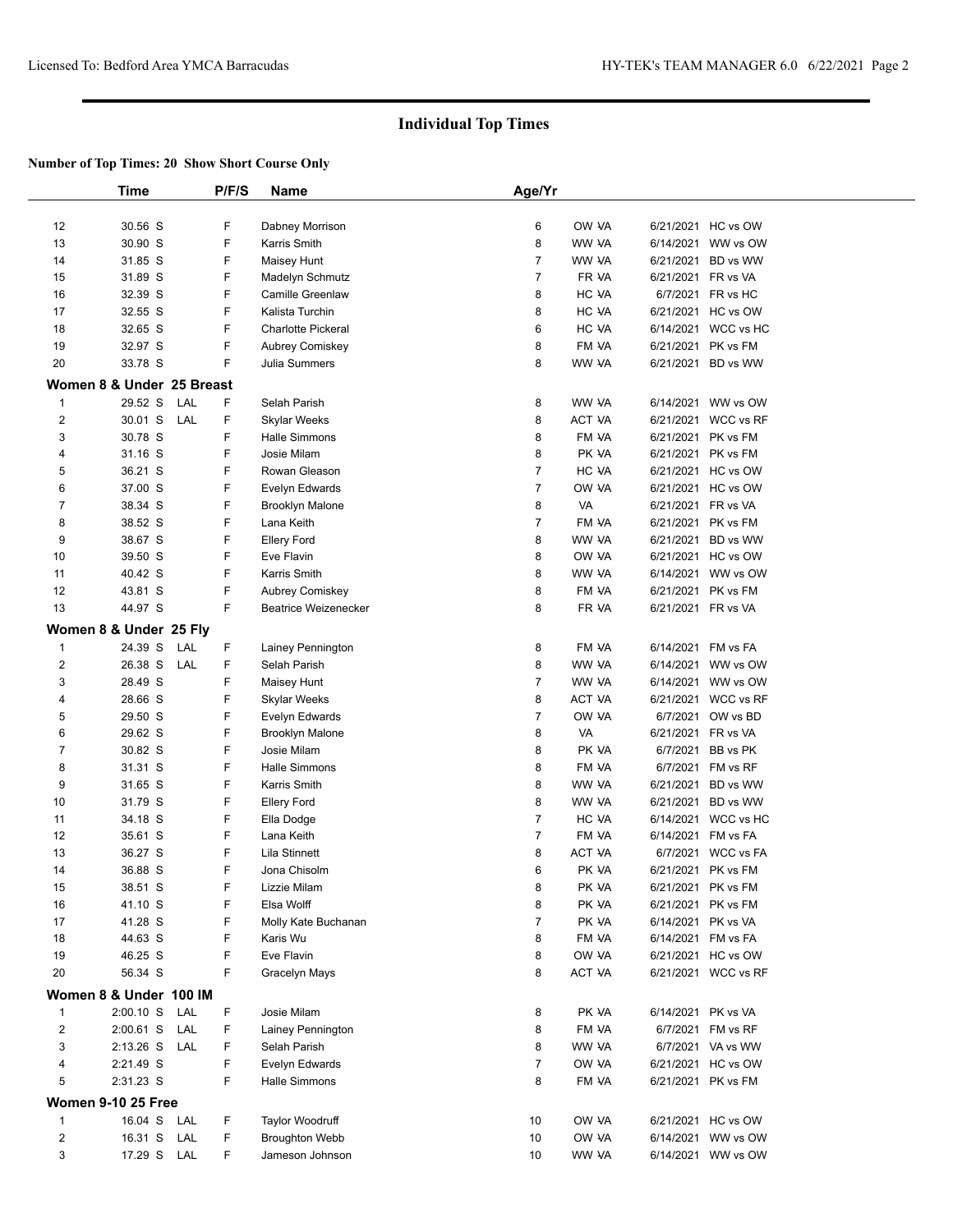|                         | <b>Time</b>               |     | P/F/S | Name                    | Age/Yr |           |           |                     |
|-------------------------|---------------------------|-----|-------|-------------------------|--------|-----------|-----------|---------------------|
| 4                       | 17.33 S                   | LAL | F     | Xenia Bannister         | 10     | PK VA     |           | 6/7/2021 BB vs PK   |
| 5                       | 17.38 S                   | LAL | F     | Callen Campbell         | 10     | OW VA     |           | 6/21/2021 HC vs OW  |
| 6                       | 17.46 S                   | LAL | F     | Phebe Dodge             | 10     | HC VA     |           | 6/21/2021 HC vs OW  |
| 7                       | 17.95 S                   | LAL | F     | Sophie Richards         | 9      | PK VA     | 6/21/2021 | PK vs FM            |
| 8                       | 18.96 S                   |     | F     | Emerson Eiban           | 9      | FM VA     | 6/21/2021 | PK vs FM            |
| 9                       | 19.05 S                   |     | F     | Leyla Reyes             | 9      | PK VA     | 6/14/2021 | PK vs VA            |
| 10                      | 19.10 S                   |     | F     | Delaney Rodriguez       | 10     | PK VA     | 6/21/2021 | PK vs FM            |
| 11                      | 19.18 S                   |     | F     | Virginia Phillips       | 9      | PK VA     |           | 6/21/2021 PK vs FM  |
| 12                      | 19.43 S                   |     | F     | Rome Petrikonis         | 10     | PK VA     |           | 6/14/2021 PK vs VA  |
| 13                      | 19.45 S                   |     | F     | June Sinclair           | 10     | PK VA     |           | 6/21/2021 PK vs FM  |
| 14                      | 19.71 S                   |     | F     | Kenleigh Holt           | 10     | OW VA     | 6/7/2021  | OW vs BD            |
| 15                      | 19.81 S                   |     | F     | <b>Bailee Stickle</b>   | 10     | VA        |           | 6/21/2021 FR vs VA  |
| 16                      | 19.94 S                   |     | F     | <b>Krisiley Stengel</b> | 10     | HC VA     |           | 6/7/2021 FR vs HC   |
| 17                      | 20.05 S                   |     | F     | Eliza Fink              | 10     | ACT VA    |           | 6/21/2021 WCC vs RF |
| 18                      | 20.14 S                   |     | F     | Kylei Davis             | 10     | BD VA     | 6/7/2021  | OW vs BD            |
| 19                      | 20.17 S                   |     | F     | Nora Compton            | 10     | <b>RF</b> |           | 6/21/2021 WCC vs RF |
| 20                      | 20.48 S                   |     | F.    | Indi Patel              | 10     | FR VA     |           | 6/21/2021 FR vs VA  |
|                         |                           |     |       |                         |        |           |           |                     |
|                         | <b>Women 9-10 50 Free</b> |     |       |                         |        |           |           |                     |
| $\mathbf{1}$            | 34.70 S                   | LAL | F.    | <b>Taylor Woodruff</b>  | 10     | OW VA     |           | 6/14/2021 WW vs OW  |
| $\overline{c}$          | 34.78 S                   | LAL | F.    | <b>Broughton Webb</b>   | 10     | OW VA     | 6/14/2021 | WW vs OW            |
| 3                       | 37.66 S                   | LAL | F     | Leeanna Smith           | 10     | ACT VA    | 6/21/2021 | <b>WCC vs RF</b>    |
| 4                       | 39.21 S                   | LAL | F.    | Xenia Bannister         | 10     | PK VA     | 6/14/2021 | PK vs VA            |
| 5                       | 39.76 S                   | LAL | F     | Jameson Johnson         | 10     | WW VA     | 6/14/2021 | WW vs OW            |
| 6                       | 41.46 S                   |     | F     | Sophie Richards         | 9      | PK VA     | 6/7/2021  | BB vs PK            |
| 7                       | 41.82 S                   |     | F     | Delaney Rodriguez       | 10     | PK VA     |           | 6/21/2021 PK vs FM  |
| 8                       | 43.07 S                   |     | F     | Emerson Eiban           | 9      | FM VA     | 6/7/2021  | FM vs RF            |
| 9                       | 43.34 S                   |     | F     | Rome Petrikonis         | 10     | PK VA     | 6/14/2021 | PK vs VA            |
| 10                      | 43.66 S                   |     | F     | Leyla Reyes             | 9      | PK VA     | 6/7/2021  | BB vs PK            |
| 11                      | 44.04 S                   |     | F     | Krisiley Stengel        | 10     | HC VA     |           | 6/14/2021 WCC vs HC |
| 12                      | 44.31 S                   |     | F     | Ada Compton             | 10     | RF        |           | 6/21/2021 WCC vs RF |
| 13                      | 44.34 S                   |     | F     | Ava Rempfer             | 9      | HC VA     |           | 6/21/2021 HC vs OW  |
| 14                      | 44.45 S                   |     | F     | June Sinclair           | 10     | PK VA     | 6/14/2021 | PK vs VA            |
| 15                      | 44.72 S                   |     | F     | <b>Bailee Stickle</b>   | 10     | VA        | 6/7/2021  | VA vs WW            |
| 16                      | 45.21 S                   |     | F     | Virginia Phillips       | 9      | PK VA     |           | 6/14/2021 PK vs VA  |
| 17                      | 45.25 S                   |     | F     | Meredith Cox            | 9      | FM VA     |           | 6/7/2021 FM vs RF   |
| 18                      | 45.50 S                   |     | F     | Nora Compton            | 10     | RF        |           | 6/21/2021 WCC vs RF |
| $19*$                   | 45.73 S                   |     | F     | Kenleigh Holt           | 10     | OW VA     |           | 6/21/2021 HC vs OW  |
| $19*$                   | 45.73 S                   |     | F     | <b>Charlotte Ettare</b> | 9      | HC VA     |           | 6/21/2021 HC vs OW  |
|                         | Women 9-10 25 Back        |     |       |                         |        |           |           |                     |
| 1                       | 19.03 S                   | LAL | F     | <b>Broughton Webb</b>   | 10     | OW VA     | 6/7/2021  | OW vs BD            |
| $\overline{\mathbf{c}}$ | 19.33 S                   | LAL | F     | Taylor Woodruff         | 10     | OW VA     | 6/21/2021 | HC vs OW            |
| 3                       | 20.72 S                   | LAL | F     | Callen Campbell         | 10     | OW VA     | 6/21/2021 | HC vs OW            |
| 4                       | 20.81 S                   | LAL | F     | Eliza Fink              | 10     | ACT VA    | 6/21/2021 | WCC vs RF           |
| 5                       | 21.04 S                   | LAL | F     | Jameson Johnson         | 10     | WW VA     | 6/14/2021 | WW vs OW            |
| 6                       | 21.06 S                   | LAL | F     | Phebe Dodge             | 10     | HC VA     | 6/14/2021 | WCC vs HC           |
| 7                       | 22.70 S                   | LAL | F     | Rome Petrikonis         | 10     | PK VA     | 6/21/2021 | PK vs FM            |
| 8                       | 22.94 S                   | LAL | F     | Saya Hirst              | 10     | BD VA     | 6/21/2021 | BD vs WW            |
| 9                       | 24.26 S                   |     | F     | Leyla Reyes             | 9      | PK VA     | 6/21/2021 | PK vs FM            |
| 10                      | 24.45 S                   |     | F     | Sophie Richards         | 9      | PK VA     | 6/21/2021 | PK vs FM            |
| 11                      | 24.64 S                   |     | F     | Nora Compton            | 10     | <b>RF</b> |           | 6/21/2021 WCC vs RF |
| 12                      | 24.71 S                   |     | F     | Neko Colbert            | 9      | HC VA     | 6/14/2021 | WCC vs HC           |
| 13                      | 24.88 S                   |     | F     | Marley Bradley          | 10     | BD VA     | 6/7/2021  | OW vs BD            |
| 14                      | 24.89 S                   |     | F     | <b>Krisiley Stengel</b> | 10     | HC VA     | 6/14/2021 | WCC vs HC           |
| 15                      | 24.94 S                   |     | F     | Ava Rempfer             | 9      | HC VA     | 6/7/2021  | FR vs HC            |
| 16                      | 25.32 S                   |     | F     | Kenleigh Holt           | 10     | OW VA     |           | 6/14/2021 WW vs OW  |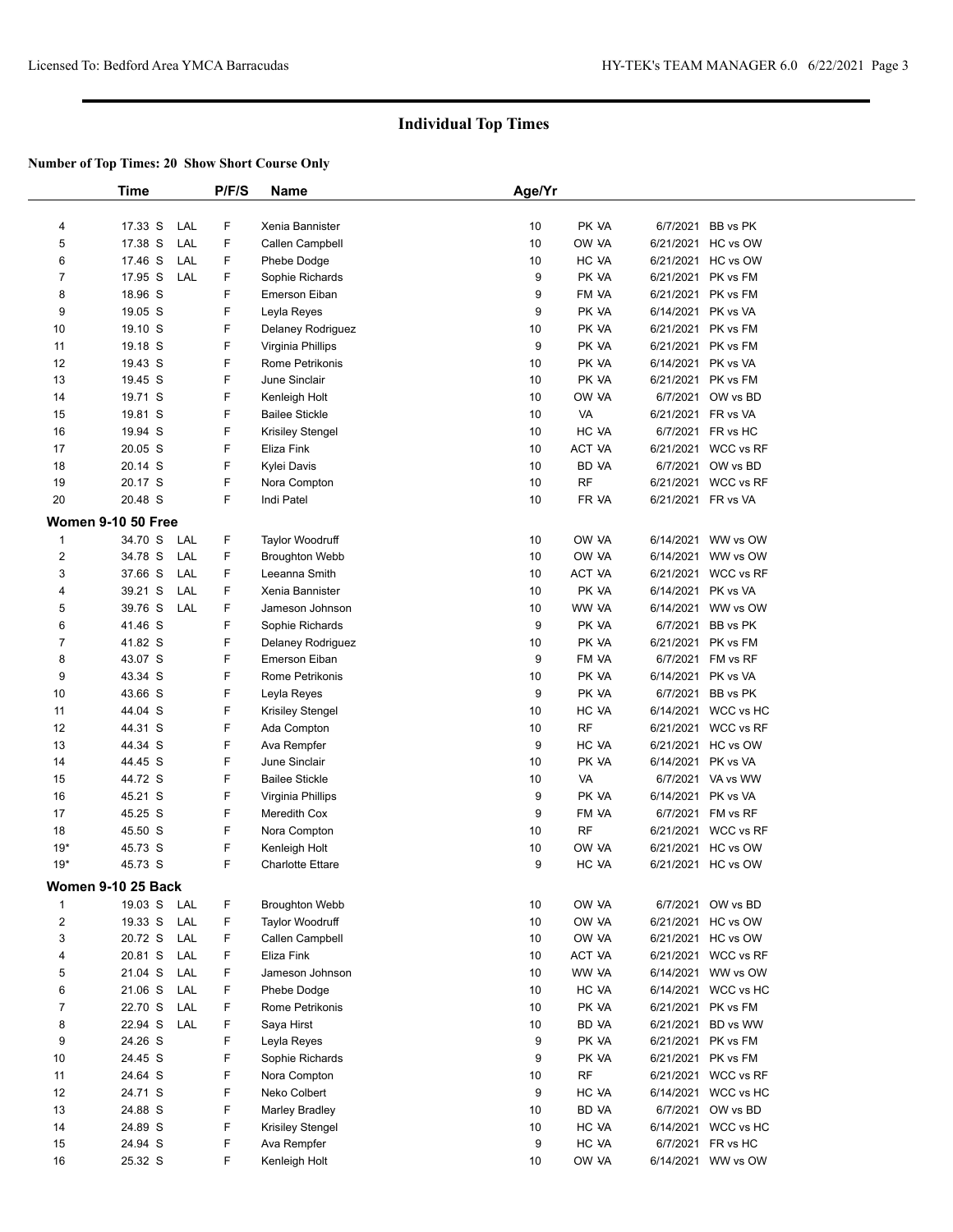|                         | <b>Time</b>              | P/F/S | <b>Name</b>             | Age/Yr |             |                    |                                          |  |
|-------------------------|--------------------------|-------|-------------------------|--------|-------------|--------------------|------------------------------------------|--|
|                         |                          |       |                         |        |             |                    |                                          |  |
| 17                      | 25.63 S                  | F     | Delaney Rodriguez       | 10     | PK VA       |                    | 6/7/2021 BB vs PK                        |  |
| 18                      | 25.73 S                  | F     | Ellington Hermosa       | 9      | HC VA       |                    | 6/7/2021 FR vs HC                        |  |
| 19                      | 25.76 S                  | F     | Meredith Cox            | 9      | FM VA       |                    | 6/21/2021 PK vs FM                       |  |
| 20                      | 26.12 S                  | F.    | <b>Bailee Stickle</b>   | 10     | VA          | 6/21/2021 FR vs VA |                                          |  |
|                         | Women 9-10 25 Breast     |       |                         |        |             |                    |                                          |  |
|                         |                          |       |                         |        |             |                    |                                          |  |
| $\mathbf{1}$            | 19.93 S<br>LAL           | F     | <b>Broughton Webb</b>   | 10     | OW VA       |                    | 6/14/2021 WW vs OW                       |  |
| $\overline{c}$          | 23.00 S<br>LAL           | F     | Taylor Woodruff         | 10     | OW VA       |                    | 6/7/2021 OW vs BD                        |  |
| 3                       | 23.48 S<br>LAL           | F     | Phebe Dodge             | 10     | HC VA       |                    | 6/7/2021 FR vs HC                        |  |
| 4                       | 23.91 S<br>LAL           | F.    | Xenia Bannister         | 10     | PK VA       |                    | 6/21/2021 PK vs FM                       |  |
| 5                       | 24.21 S<br>LAL           | F     | Virginia Phillips       | 9      | PK VA       | 6/14/2021 PK vs VA |                                          |  |
| 6                       | 25.62 S                  | F     | <b>Lauren Bliss</b>     | 10     | <b>FAST</b> | 6/21/2021 FA vs BB |                                          |  |
| $\overline{7}$          | 26.04 S                  | F     | Annabelle Fischer       | 9      | PK VA       | 6/21/2021          | PK vs FM                                 |  |
| 8                       | 26.40 S                  | F     | Jameson Johnson         | 10     | WW VA       |                    | 6/21/2021 BD vs WW                       |  |
| 9                       | 26.52 S                  | F     | June Sinclair           | 10     | PK VA       |                    | 6/21/2021 PK vs FM                       |  |
| 10                      | 26.57 S                  | F     | Kenleigh Holt           | 10     | OW VA       |                    | 6/21/2021 HC vs OW                       |  |
| $11*$                   | 26.61 S                  | F     | Leeanna Smith           | 10     | ACT VA      |                    | 6/14/2021 WCC vs HC                      |  |
| $11*$                   | 26.61 S                  | F     | Ava Dragan              | 10     | <b>RF</b>   |                    | 6/14/2021 RF vs BB                       |  |
| 13                      | 27.13 S                  | F     | Mary McCloskey          | 10     | BB VA       | 6/7/2021           | BB vs PK                                 |  |
| 14                      | 28.00 S                  | F     | Kylei Davis             | 10     | BD VA       | 6/21/2021          | BD vs WW                                 |  |
| 15                      | 28.14 S                  | F     | Emerson Eiban           | 9      | FM VA       |                    | 6/14/2021 FM vs FA                       |  |
| 16                      | 28.39 S                  | F     | Neko Colbert            | 9      | HC VA       |                    | 6/21/2021 HC vs OW                       |  |
| 17                      | 28.49 S                  | F     | <b>Krisiley Stengel</b> | 10     | HC VA       |                    | 6/21/2021 HC vs OW                       |  |
| 18                      | 28.66 S                  | F     | Ali Hoffman             | 10     | PK VA       |                    | 6/21/2021 PK vs FM                       |  |
| 19                      | 28.89 S                  | F     | Lila Basten             | 10     | PK VA       | 6/7/2021           | BB vs PK                                 |  |
| 20                      | 29.19 S                  | F.    | Cora Steinweg           | 10     | PK VA       |                    | 6/21/2021 PK vs FM                       |  |
|                         | <b>Women 9-10 25 Fly</b> |       |                         |        |             |                    |                                          |  |
| 1                       | 17.39 S<br>LAL           | F     | <b>Taylor Woodruff</b>  | 10     | OW VA       |                    | 6/21/2021 HC vs OW                       |  |
| $\overline{c}$          | 18.16 S<br>LAL           | F     | <b>Broughton Webb</b>   | 10     | OW VA       |                    | 6/7/2021 OW vs BD                        |  |
| 3                       | LAL<br>18.43 S           | F     | Callen Campbell         | 10     | OW VA       |                    | 6/21/2021 HC vs OW                       |  |
| 4                       | 19.63 S<br>LAL           | F     | Leeanna Smith           | 10     | ACT VA      |                    | 6/14/2021 WCC vs HC                      |  |
| 5                       | 20.06 S<br>LAL           | F     | Phebe Dodge             | 10     | HC VA       |                    | 6/7/2021 FR vs HC                        |  |
| 6                       | 20.27 S<br>LAL           | F.    | Xenia Bannister         | 10     | PK VA       |                    | 6/21/2021 PK vs FM                       |  |
| $\overline{7}$          | 20.42 S<br>LAL           | F     | Sophie Richards         | 9      | PK VA       |                    | 6/21/2021 PK vs FM                       |  |
| 8                       | 20.44 S<br>LAL           | F     | Krisiley Stengel        | 10     | HC VA       |                    | 6/7/2021 FR vs HC                        |  |
| 9                       | 20.53 S<br>LAL           | F     | Rome Petrikonis         | 10     | PK VA       |                    | 6/21/2021 PK vs FM                       |  |
| 10                      | 20.74 S<br>LAL           | F     | Jameson Johnson         | 10     | WW VA       |                    |                                          |  |
|                         | 22.74 S                  | F     |                         |        |             |                    | 6/21/2021 BD vs WW                       |  |
| 11                      |                          | F     | Kenleigh Holt           | 10     | OW VA       |                    | 6/14/2021 WW vs OW<br>6/21/2021 PK vs FM |  |
| $12*$                   | 23.10 S                  |       | June Sinclair           | 10     | PK VA       |                    |                                          |  |
| $12*$                   | 23.10 S                  | F     | Mary McCloskey          | 10     | BB YA       | 6/7/2021           | BB vs PK                                 |  |
| 14                      | 23.18 S                  | F     | Leyla Reyes             | 9      | PK VA       |                    | 6/21/2021 PK vs FM                       |  |
| 15                      | 23.23 S                  | F     | <b>Shelton Speakes</b>  | 9      | VA          |                    | 6/21/2021 FR vs VA                       |  |
| 16                      | 23.98 S                  | F     | Delaney Rodriguez       | $10$   | PK VA       |                    | 6/21/2021 PK vs FM                       |  |
| 17                      | 24.13 S                  | F     | Meredith Cox            | 9      | FM VA       |                    | 6/21/2021 PK vs FM                       |  |
| 18                      | 25.44 S                  | F     | Kinley Tuck             | 10     | WW VA       |                    | 6/7/2021 VA vs WW                        |  |
| 19                      | 25.83 S                  | F     | Kylei Davis             | 10     | BD VA       |                    | 6/14/2021 FR vs BD                       |  |
| 20                      | 25.84 S                  | F     | Emerson Eiban           | 9      | FM VA       |                    | 6/21/2021 PK vs FM                       |  |
|                         | Women 9-10 100 IM        |       |                         |        |             |                    |                                          |  |
| 1                       | $1:26.26$ S<br>LAL       | F     | <b>Broughton Webb</b>   | 10     | OW VA       |                    | 6/7/2021 OW vs BD                        |  |
| $\overline{\mathbf{c}}$ | LAL<br>$1:28.03$ S       | F     | <b>Taylor Woodruff</b>  | 10     | OW VA       | 6/7/2021           | OW vs BD                                 |  |
| 3                       | 1:45.40 S<br>LAL         | F     | Phebe Dodge             | 10     | HC VA       |                    | 6/14/2021 WCC vs HC                      |  |
| 4                       | 1:49.14 S                | F     | Leeanna Smith           | 10     | ACT VA      |                    | 6/14/2021 WCC vs HC                      |  |
| 5                       | 1:49.41 S                | F     | Xenia Bannister         | 10     | PK VA       |                    | 6/21/2021 PK vs FM                       |  |
| 6                       | 1:49.52 S                | F     | Meredith Cox            | 9      | FM VA       |                    | 6/21/2021 PK vs FM                       |  |
| $\overline{7}$          | 1:55.16 S                | F     | Eliza Fink              | 10     | ACT VA      |                    | 6/14/2021 WCC vs HC                      |  |
|                         |                          |       |                         |        |             |                    |                                          |  |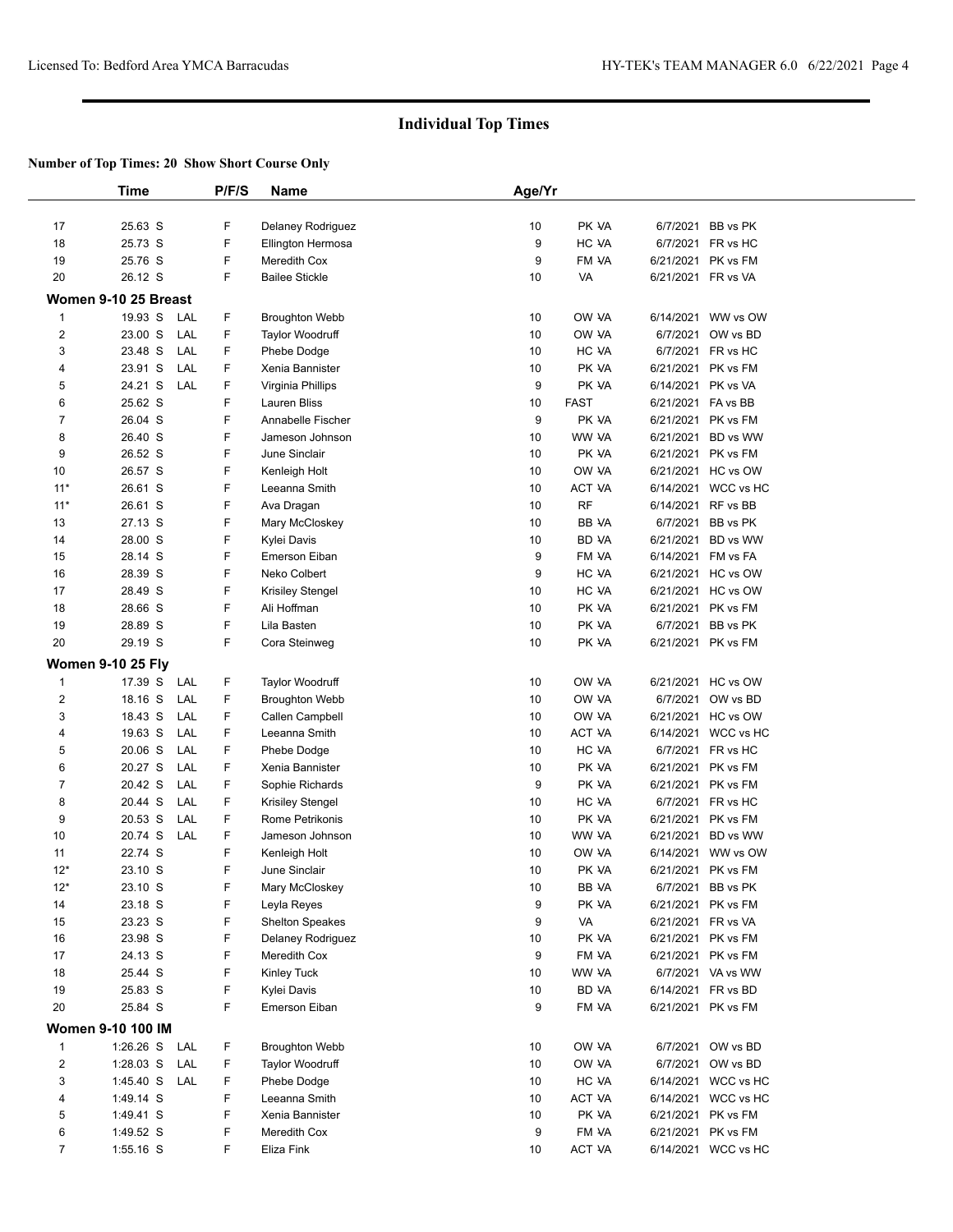|                  | Time                        |     | P/F/S | Name                   | Age/Yr |               |                    |                     |  |
|------------------|-----------------------------|-----|-------|------------------------|--------|---------------|--------------------|---------------------|--|
| 8                | 1:59.32 S                   |     | F     | Virginia Phillips      | 9      | PK VA         |                    | 6/21/2021 PK vs FM  |  |
| 9                | 2:03.61 S                   |     | F     | Mary McCloskey         | 10     | BB VA         | 6/7/2021           | BB vs PK            |  |
| 10               | 2:04.17 S                   |     | F     | Kenleigh Holt          | 10     | OW VA         |                    | 6/14/2021 WW vs OW  |  |
| 11               | 2:07.23 S                   |     | F     | Lauren Bliss           | 10     | <b>FAST</b>   | 6/21/2021          | FA vs BB            |  |
| 12               | 2:08.73 S                   |     | F     | Lani Midkiff           | 10     | HC VA         | 6/21/2021          | HC vs OW            |  |
| 13               | 2:09.32 S                   |     | F     | <b>Shelton Speakes</b> | 9      | VA            | 6/21/2021          | FR vs VA            |  |
| 14               | $2:12.51$ S                 |     | F     | Ava Rempfer            | 9      | HC VA         |                    | 6/14/2021 WCC vs HC |  |
| 15               | $2:13.41$ S                 |     | F     | Kylei Davis            | 10     | BD VA         | 6/21/2021          | BD vs WW            |  |
| 16               | 2:14.07 S                   |     | F     | Ava Dragan             | 10     | RF            | 6/14/2021          | RF vs BB            |  |
| 17               | $2:16.18$ S                 |     | F     | Kinley Tuck            | 10     | WW VA         | 6/21/2021          | BD vs WW            |  |
| 18               | 2:19.62 S                   |     | F     | Zoe Gooch              | 9      | FM VA         | 6/7/2021           | FM vs RF            |  |
| 19               | 2:20.62 S                   |     | F     | Maddie White           | 10     | <b>ACT VA</b> |                    | 6/21/2021 WCC vs RF |  |
| 20               | 2:27.09 S                   |     | F     | Avery Duff             | 10     | <b>RF</b>     |                    | 6/21/2021 WCC vs RF |  |
|                  | <b>Women 11-12 50 Free</b>  |     |       |                        |        |               |                    |                     |  |
| $\mathbf{1}$     | 30.95 S                     | LAL | F.    | Rowena Phillips        | 11     | PK VA         | 6/21/2021          | PK vs FM            |  |
| $\boldsymbol{2}$ | 33.47 S                     | LAL | F     | Kaelyn Mahland         | 11     | PK VA         | 6/21/2021          | PK vs FM            |  |
| 3                | 33.54 S                     | LAL | F     | Olivia Judy            | 12     | OW VA         | 6/7/2021           | OW vs BD            |  |
| 4                | 33.67 S                     | LAL | F     | Ava Shopbell           | 12     | WW VA         |                    | 6/14/2021 WW vs OW  |  |
| 5                | 34.08 S                     | LAL | F     | Ann Margaret Holt      | 11     | OW VA         |                    | 6/21/2021 HC vs OW  |  |
| 6                | 35.15 S                     | LAL | F.    | Sophia Gordon          | 12     | FM VA         | 6/14/2021          | FM vs FA            |  |
| $\overline{7}$   | 35.29 S                     | LAL | F.    | Emma Cooper            | 12     | PK VA         | 6/7/2021           | BB vs PK            |  |
| 8                | 35.33 S                     | LAL | F     | <b>Emily Loucks</b>    | 12     | <b>FAST</b>   | 6/21/2021 FA vs BB |                     |  |
| 9                | 35.48 S                     | LAL | F     | Kathleen King          | 11     | HC VA         |                    | 6/14/2021 WCC vs HC |  |
| 10               | 35.95 S                     |     | F     | Leila Kenny            | 11     | BB VA         | 6/7/2021           | BB vs PK            |  |
| 11               | 36.05 S                     |     | F     | Lynley Cannon          | 11     | PK VA         | 6/14/2021          | PK vs VA            |  |
| 12               | 36.36 S                     |     | F     | <b>Blythe Miller</b>   | 12     | <b>ACT VA</b> |                    | 6/7/2021 WCC vs FA  |  |
| 13               | 36.61 S                     |     | F     | Hannah Curl            | 11     | OW VA         |                    | 6/14/2021 WW vs OW  |  |
| 14               | 36.76 S                     |     | F     | Emma Prater            | 11     | <b>RF</b>     | 6/14/2021          | RF vs BB            |  |
| 15               | 37.36 S                     |     | F     | Sofia Mejia-Ibarra     | 12     | FAST          |                    | 6/7/2021 WCC vs FA  |  |
| 16               | 37.74 S                     |     | F     | Reegan Davis           | 12     | BB VA         | 6/21/2021 FA vs BB |                     |  |
| 17               | 38.62 S                     |     | F     | Eloise Koscielny       | 12     | PK VA         | 6/21/2021          | PK vs FM            |  |
| 18               | 38.64 S                     |     | F     | Peyton Reyes           | 11     | PK VA         | 6/14/2021          | PK vs VA            |  |
| 19               | 38.80 S                     |     | F     | Zelynn Gustafson       | 12     | HC VA         |                    | 6/14/2021 WCC vs HC |  |
| 20               | 38.86 S                     |     | F     | Kylee Steinweg         | 11     | PK VA         |                    | 6/21/2021 PK vs FM  |  |
|                  | <b>Women 11-12 100 Free</b> |     |       |                        |        |               |                    |                     |  |
| $\mathbf{1}$     | $1:06.82$ S                 | LAL | F.    | Rowena Phillips        | 11     | PK VA         | 6/21/2021          | PK vs FM            |  |
| $\overline{c}$   | $1:10.36$ S                 | LAL | F.    | Sarah Warren           | 11     | FM VA         | 6/21/2021          | PK vs FM            |  |
| 3                | 1:12.21 S LAL               |     | F     | Kaelyn Mahland         | 11     | PK VA         |                    | 6/21/2021 PK vs FM  |  |
| 4                | 1:12.57 $S$                 | LAL | F     | Ann Margaret Holt      | 11     | OW VA         |                    | 6/21/2021 HC vs OW  |  |
| 5                | $1:14.44$ S                 | LAL | F     | Olivia Judy            | 12     | OW VA         |                    | 6/7/2021 OW vs BD   |  |
| 6                | $1:15.61$ S                 | LAL | F     | Ava Shopbell           | 12     | WW VA         |                    | 6/14/2021 WW vs OW  |  |
| $\overline{7}$   | $1:16.10$ S                 | LAL | F     | Kathleen King          | 11     | HC VA         | 6/21/2021          | HC vs OW            |  |
| 8                | $1:16.37$ S                 | LAL | F     | Emma Cooper            | 12     | PK VA         | 6/21/2021          | PK vs FM            |  |
| 9                | $1:19.01$ S                 | LAL | F     | Emma Prater            | 11     | RF            |                    | 6/14/2021 RF vs BB  |  |
| 10               | $1:23.12$ S                 |     | F     | Eloise Koscielny       | 12     | PK VA         |                    | 6/14/2021 PK vs VA  |  |
| 11               | 1:23.45 S                   |     | F     | Leila Kenny            | 11     | BB VA         | 6/7/2021           | BB vs PK            |  |
| 12               | $1:25.03$ S                 |     | F     | <b>Emily Loucks</b>    | 12     | <b>FAST</b>   |                    | 6/14/2021 FM vs FA  |  |
| 13               | 1:26.55 S                   |     | F     | Audrey Rose Bond       | 11     | HC VA         | 6/14/2021          | WCC vs HC           |  |
| 14               | 1:27.09 S                   |     | F     | <b>Shirley Barger</b>  | 11     | RF            | 6/7/2021           | FM vs RF            |  |
| 15               | 1:27.27 S                   |     | F     | Hannah Curl            | 11     | OW VA         | 6/7/2021           | OW vs BD            |  |
| 16               | 1:28.92 S                   |     | F     | Peyton Reyes           | 11     | PK VA         | 6/14/2021          | PK vs VA            |  |
| 17               | 1:29.41 S                   |     | F     | Bianca Largen          | 12     | ACT VA        |                    | 6/7/2021 WCC vs FA  |  |
| 18               | 1:29.95 S                   |     | F     | Layla Rucker           | 12     | HC VA         |                    | 6/21/2021 HC vs OW  |  |
| 19               | 1:30.57 S                   |     | F     | Zelynn Gustafson       | 12     | HC VA         | 6/14/2021          | WCC vs HC           |  |
| 20               | 1:31.16 S                   |     | F     | Sadie Schmidt          | 12     | PK VA         |                    | 6/7/2021 BB vs PK   |  |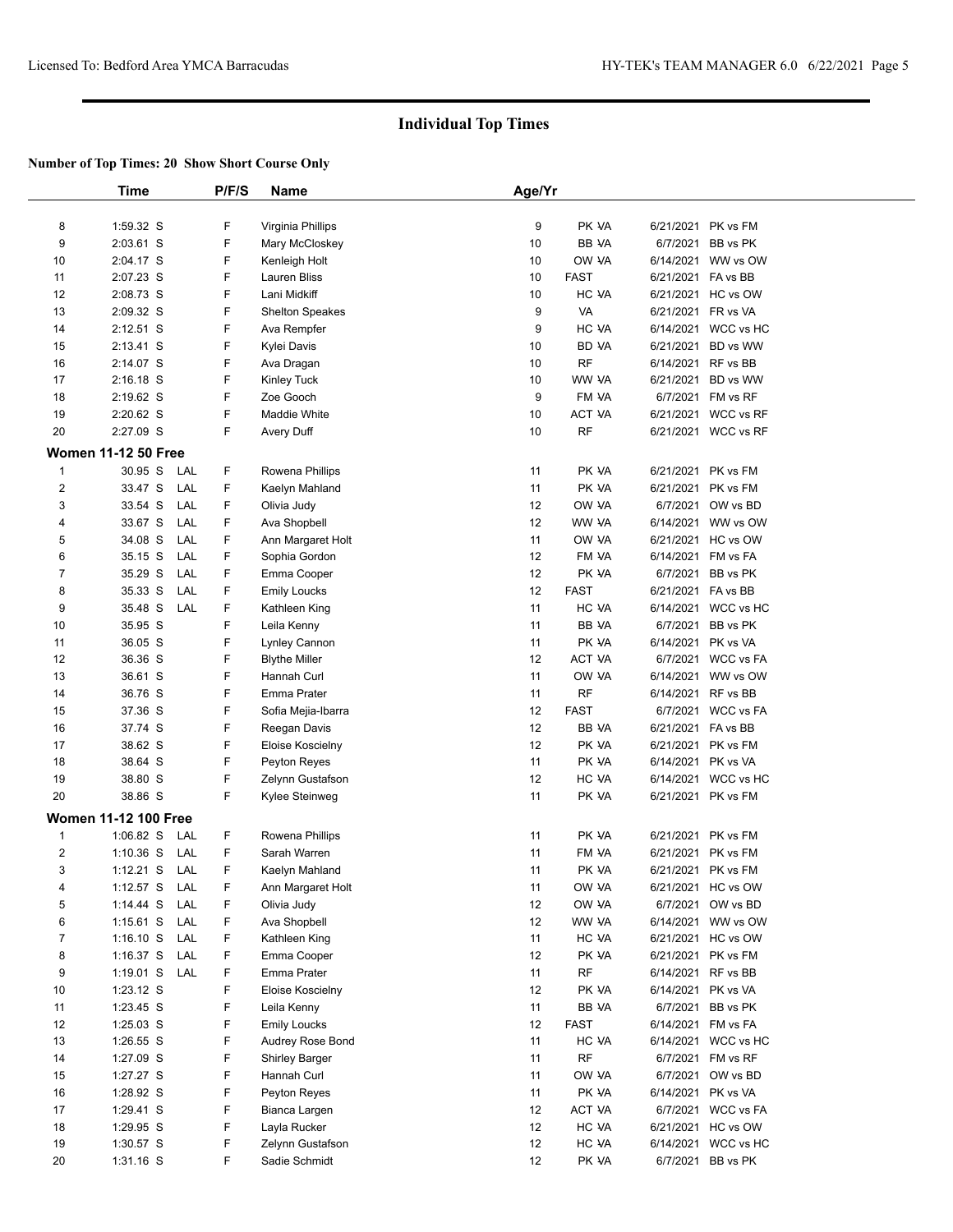|                     | Time                       | P/F/S  | <b>Name</b>                     | Age/Yr |                |                                         |
|---------------------|----------------------------|--------|---------------------------------|--------|----------------|-----------------------------------------|
|                     |                            |        |                                 |        |                |                                         |
|                     | <b>Women 11-12 50 Back</b> |        |                                 |        |                |                                         |
| $\mathbf{1}$        | 35.61 S<br>LAL             | F      | Rowena Phillips                 | 11     | PK VA          | 6/21/2021 PK vs FM                      |
| $\overline{2}$      | 38.47 S<br>LAL             | F      | Ava Shopbell                    | 12     | WW VA          | 6/21/2021 BD vs WW                      |
| 3                   | 38.86 S<br>LAL             | F      | Olivia Judy                     | 12     | OW VA          | 6/7/2021 OW vs BD                       |
| 4                   | LAL<br>39.90 S             | F      | Kaelyn Mahland                  | 11     | PK VA          | 6/14/2021 PK vs VA                      |
| 5                   | 40.77 S<br>LAL             | F      | Emma Cooper                     | 12     | PK VA          | 6/14/2021 PK vs VA                      |
| 6                   | 41.64 S<br>LAL             | F      | Leila Kenny                     | 11     | BB VA          | 6/7/2021 BB vs PK                       |
| $\overline{7}$      | 42.11 S<br>LAL             | F      | Sophia Gordon                   | 12     | FM VA          | 6/14/2021 FM vs FA                      |
| 8                   | 43.12 S<br>LAL             | F      | Bianca Largen                   | 12     | ACT VA         | 6/21/2021 WCC vs RF                     |
| 9                   | 43.48 S<br>LAL             | F      | Ann Margaret Holt               | 11     | OW VA          | 6/21/2021 HC vs OW                      |
| 10                  | 46.06 S                    | F      | <b>Emily Loucks</b>             | 12     | <b>FAST</b>    | 6/14/2021 FM vs FA                      |
| 11                  | 47.32 S                    | F      | Emma Prater                     | 11     | <b>RF</b>      | 6/21/2021 WCC vs RF                     |
| 12                  | 47.75 S                    | F      | Kylee Steinweg                  | 11     | PK VA          | 6/21/2021 PK vs FM                      |
| 13                  | 48.07 S                    | F      | Ella Walker                     | 12     | WW VA          | 6/21/2021 BD vs WW                      |
| 14                  | 48.32 S                    | F      | <b>Charlotte Hellewell</b>      | 12     | BB VA          | 6/21/2021 FA vs BB                      |
| 15                  | 48.50 S                    | F      | Paige Davis                     | 11     | HC VA          | 6/14/2021 WCC vs HC                     |
| 16                  | 48.81 S                    | F      | Eloise Koscielny                | 12     | PK VA          | 6/14/2021 PK vs VA                      |
| 17                  | 48.82 S                    | F      | Katelyn Lydzinski               | 12     | PK VA          | 6/21/2021 PK vs FM                      |
| 18                  | 49.26 S                    | F      | Sarah Elizabeth Pacot           | 12     | OW VA          | 6/14/2021 WW vs OW                      |
| 19                  | 49.33 S                    | F      | Olivia Rebsamen                 | 12     | PK VA          | 6/14/2021 PK vs VA                      |
| 20                  | 49.63 S                    | F      | Audrey Rose Bond                | 11     | HC VA          | 6/21/2021 HC vs OW                      |
|                     | Women 11-12 50 Breast      |        |                                 |        |                |                                         |
| 1                   | 39.98 S<br>LAL             | F      | Rowena Phillips                 | 11     | PK VA          | 6/14/2021 PK vs VA                      |
| $\overline{2}$      | 41.74 S<br>LAL             | F      | Kaelyn Mahland                  | 11     | PK VA          | 6/7/2021 BB vs PK                       |
| 3                   | 43.23 S<br>LAL             | F      | Ava Shopbell                    | 12     | WW VA          | 6/21/2021 BD vs WW                      |
| 4                   | LAL<br>44.12 S             | F      | Olivia Judy                     | 12     | OW VA          | 6/21/2021 HC vs OW                      |
| 5                   | 46.25 S<br>LAL             | F      | <b>Blythe Miller</b>            | 12     | ACT VA         | 6/14/2021 WCC vs HC                     |
| 6                   | LAL<br>47.34 S             | F      | <b>Riley Drummond</b>           | 12     | ACT VA         | 6/14/2021 WCC vs HC                     |
| $\overline{7}$      | 48.20 S<br>LAL             | F      | Lynley Cannon                   | 11     | PK VA          | 6/14/2021 PK vs VA                      |
| 8                   | 48.45 S                    | F      | Layla Rucker                    | 12     | HC VA          | 6/14/2021 WCC vs HC                     |
| 9                   | 48.87 S                    | F      | Hannah Curl                     | 11     | OW VA          | 6/7/2021 OW vs BD                       |
| 10                  | 49.14 S                    | F      | Eloise Koscielny                | 12     | PK VA          | 6/14/2021 PK vs VA                      |
| 11                  | 49.96 S                    | F      | Faith Richardson                | 11     | HC VA          | 6/14/2021 WCC vs HC                     |
| 12                  | 50.21 S                    | F      | Olivia Rebsamen                 | 12     | PK VA          | 6/14/2021 PK vs VA                      |
| 13                  | 50.23 S                    | F      | Kathleen King                   | 11     | HC VA          | 6/14/2021 WCC vs HC                     |
| 14                  | 50.33 S                    | F      | Kylee Steinweg                  | 11     | PK VA          | 6/7/2021 BB vs PK                       |
| 15                  | 51.23 S                    | F      | Sadie Schmidt                   | 12     | PK VA          | 6/14/2021 PK vs VA                      |
| 16                  | 51.30 S                    | F      | Reegan Davis                    | 12     | BB VA          | 6/21/2021 FA vs BB                      |
| 17                  | 51.59 S                    | F      | Charlotte Hellewell             | 12     | BB VA          | 6/21/2021 FA vs BB                      |
| 18                  | 52.04 S                    | F      | Sally Waterworth                | 11     | BB VA          | 6/14/2021 RF vs BB                      |
| 19                  | 52.34 S                    | F      | Ann Margaret Holt               | 11     | OW VA          | 6/7/2021 OW vs BD                       |
| 20                  | 53.54 S                    | F      | Zelynn Gustafson                | 12     | HC VA          | 6/7/2021 FR vs HC                       |
|                     | <b>Women 11-12 25 Fly</b>  |        |                                 |        |                |                                         |
| 1                   | 29.34 S                    | F      | Lily Hirst                      | 12     | BD VA          | 6/3/2021 Best Times SCM                 |
|                     | <b>Women 11-12 50 Fly</b>  |        |                                 |        |                |                                         |
|                     |                            |        |                                 |        |                |                                         |
| 1<br>$\overline{2}$ | 33.04 S LAL                | F<br>F | Sarah Warren<br>Rowena Phillips | 11     | FM VA<br>PK VA | 6/7/2021 FM vs RF<br>6/14/2021 PK vs VA |
|                     | 35.54 S<br>LAL             |        |                                 | 11     |                |                                         |
| 3                   | 36.13 S<br>LAL             | F      | Olivia Judy                     | 12     | OW VA          | 6/14/2021 WW vs OW                      |
| 4                   | 36.57 S<br>LAL             | F      | Kaelyn Mahland                  | 11     | PK VA          | 6/7/2021 BB vs PK                       |
| 5                   | 36.77 S<br>LAL             | F      | Ava Shopbell                    | 12     | WW VA          | 6/21/2021 BD vs WW                      |
| 6                   | 38.42 S<br>LAL             | F      | Emma Prater                     | 11     | <b>RF</b>      | 6/21/2021 WCC vs RF                     |
| 7                   | 38.45 S<br>LAL             | F      | Ann Margaret Holt               | 11     | OW VA          | 6/7/2021 OW vs BD                       |
| 8                   | 38.54 S<br>LAL             | F      | Emma Cooper                     | 12     | PK VA          | 6/7/2021 BB vs PK                       |
| 9                   | 39.31 S LAL                | F      | Sofia Mejia-Ibarra              | 12     | <b>FAST</b>    | 6/14/2021 FM vs FA                      |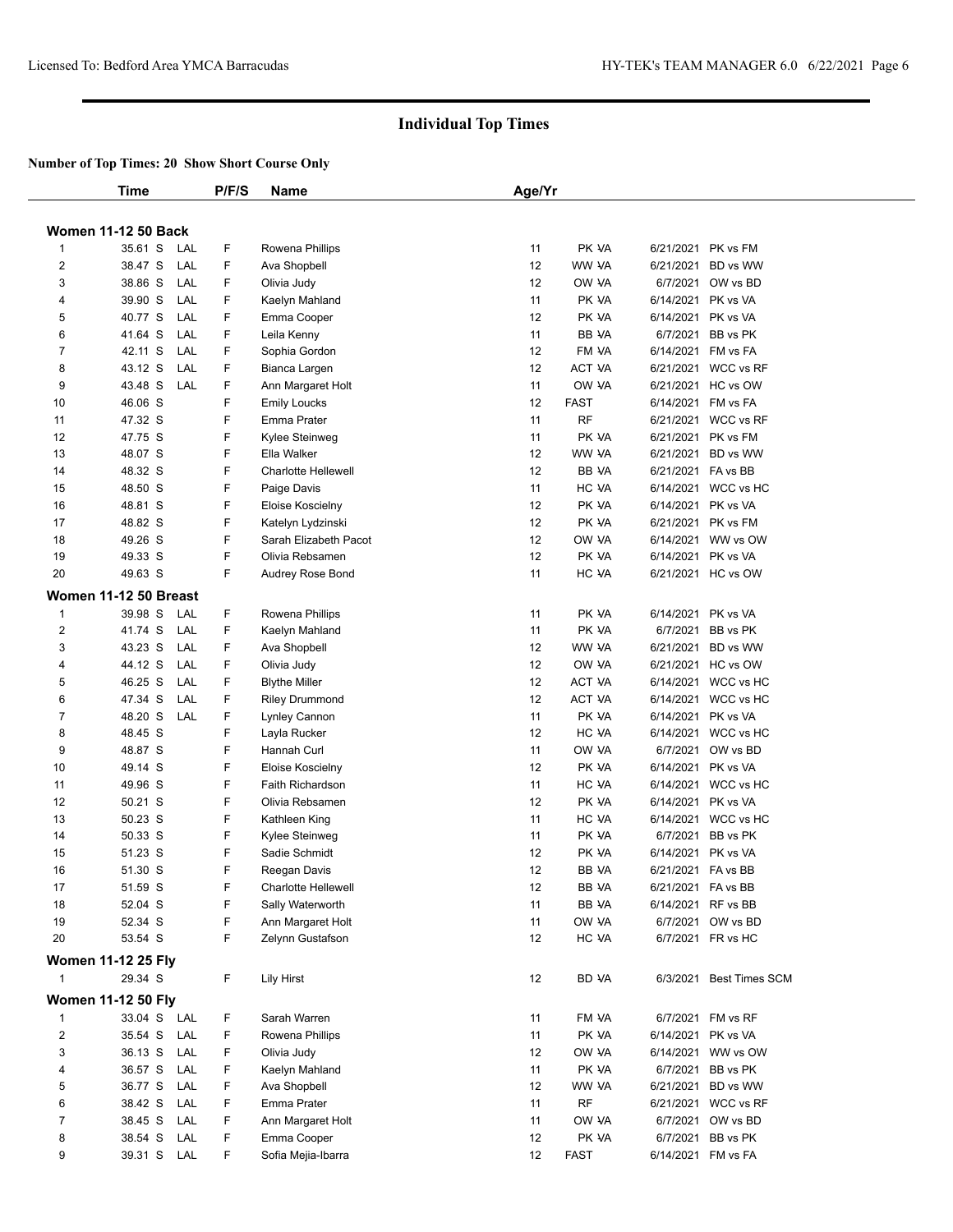|                         | <b>Time</b>                |     | P/F/S | Name                  | Age/Yr          |               |                    |                       |  |
|-------------------------|----------------------------|-----|-------|-----------------------|-----------------|---------------|--------------------|-----------------------|--|
|                         |                            |     |       |                       |                 |               |                    |                       |  |
| 10                      | 40.98 S                    | LAL | F     | Bianca Largen         | 12              | ACT VA        |                    | 6/21/2021 WCC vs RF   |  |
| 11                      | 41.14 S                    | LAL | F     | <b>Blythe Miller</b>  | 12              | ACT VA        | 6/14/2021          | WCC vs HC             |  |
| 12                      | 41.91 S                    | LAL | F     | Leila Kenny           | 11              | BB VA         | 6/14/2021          | RF vs BB              |  |
| 13                      | 42.73 S                    |     | F     | Lynley Cannon         | 11              | PK VA         | 6/14/2021          | PK vs VA              |  |
| 14                      | 43.33 S                    |     | F     | Eloise Koscielny      | 12              | PK VA         | 6/21/2021          | PK vs FM              |  |
| 15                      | 44.03 S                    |     | F     | Sadie Schmidt         | 12              | PK VA         | 6/14/2021          | PK vs VA              |  |
| 16                      | 44.40 S                    |     | F     | Kathleen King         | 11              | HC VA         |                    | 6/7/2021 FR vs HC     |  |
| 17                      | 45.42 S                    |     | F     | Sara Richardson       | 11              | WW VA         |                    | 6/7/2021 VA vs WW     |  |
| 18                      | 46.48 S                    |     | F     | Hannah Curl           | 11              | OW VA         |                    | 6/21/2021 HC vs OW    |  |
| 19                      | 47.12 S                    |     | F     | Audrey Rose Bond      | 11              | HC VA         | 6/7/2021           | FR vs HC              |  |
| 20                      | 48.80 S                    |     | F     | Katelyn Lydzinski     | 12              | PK VA         | 6/21/2021          | PK vs FM              |  |
|                         | <b>Women 11-12 100 IM</b>  |     |       |                       |                 |               |                    |                       |  |
| $\mathbf{1}$            | $1:15.69$ S                | LAL | F     | Rowena Phillips       | 11              | PK VA         | 6/14/2021          | PK vs VA              |  |
| $\overline{\mathbf{c}}$ | $1:16.81$ S                | LAL | F     | Sarah Warren          | 11              | FM VA         | 6/7/2021           | FM vs RF              |  |
| 3                       | $1:21.17$ S                | LAL | F     | Ava Shopbell          | 12              | WW VA         | 6/14/2021          | WW vs OW              |  |
| 4                       | 1:21.35 S                  | LAL | F     | Kaelyn Mahland        | 11              | PK VA         | 6/7/2021           | BB vs PK              |  |
| 5                       | 1:22.28 S                  | LAL | F     | Olivia Judy           | 12              | OW VA         | 6/14/2021          | WW vs OW              |  |
| 6                       | 1:27.62 S                  | LAL | F     | Emma Cooper           | 12 <sup>2</sup> | PK VA         | 6/14/2021          | PK vs VA              |  |
| $\overline{7}$          | 1:28.80 S                  | LAL | F     | <b>Blythe Miller</b>  | 12              | ACT VA        |                    | 6/14/2021 WCC vs HC   |  |
| 8                       | 1:29.95 S                  | LAL | F     | Ann Margaret Holt     | 11              | OW VA         | 6/7/2021           | OW vs BD              |  |
| 9                       | 1:32.76 S                  | LAL | F     | Sofia Mejia-Ibarra    | 12              | <b>FAST</b>   | 6/14/2021          | FM vs FA              |  |
| 10                      | 1:35.35 S                  | LAL | F     | Kathleen King         | 11              | HC VA         | 6/7/2021           | FR vs HC              |  |
| 11                      | 1:36.31 S                  | LAL | F     | Emma Prater           | 11              | <b>RF</b>     |                    | 6/21/2021 WCC vs RF   |  |
| 12                      | 1:37.25 S                  |     | F     | Bianca Largen         | 12              | <b>ACT VA</b> |                    | 6/21/2021 WCC vs RF   |  |
| 13                      | 1:37.58 S                  |     | F     | Leila Kenny           | 11              | BB VA         | 6/14/2021          | RF vs BB              |  |
| 14                      | 1:38.11 S                  |     | F     | Lynley Cannon         | 11              | PK VA         | 6/21/2021          | PK vs FM              |  |
| 15                      | 1:38.26 S                  |     | F     | Hannah Curl           | 11              | OW VA         | 6/14/2021          | WW vs OW              |  |
| 16                      | 1:39.52 S                  |     | F     | Sadie Schmidt         | 12 <sup>2</sup> | PK VA         | 6/21/2021          | PK vs FM              |  |
| 17                      | 1:40.49 S                  |     | F     | <b>Riley Drummond</b> | 12              | <b>ACT VA</b> | 6/21/2021          | WCC vs RF             |  |
| 18                      | 1:43.36 S                  |     | F     | <b>Emily Loucks</b>   | 12              | <b>FAST</b>   | 6/21/2021          | FA vs BB              |  |
| 19                      | 1:44.16 S                  |     | F     | Zelynn Gustafson      | 12              | HC VA         |                    | 6/21/2021 HC vs OW    |  |
| 20                      | 1:44.69 S                  |     | F     | Peyton Reyes          | 11              | PK VA         | 6/21/2021 PK vs FM |                       |  |
|                         | <b>Women 13-14 50 Free</b> |     |       |                       |                 |               |                    |                       |  |
| $\mathbf{1}$            | 28.62 S                    | LAL | F     | <b>Emory Hill</b>     | 13              | PK VA         | 6/7/2021           | BB vs PK              |  |
| $\overline{\mathbf{c}}$ | 28.99 S                    | LAL | F     | Emily Judy            | 14              | OW VA         |                    | 6/14/2021 WW vs OW    |  |
| 3                       | 30.08 S                    | LAL | F     | Norah Daly            | 14              | OW VA         | 6/21/2021          | HC vs OW              |  |
| 4                       | 30.67 S                    | LAL | F     | <b>Frances Fenton</b> | 14              | PK VA         | 6/14/2021          | PK vs VA              |  |
| 5                       | 30.77 S                    | LAL | F     | Hannah Kim            | 13              | VA            | 6/21/2021 FR vs VA |                       |  |
| 6                       | 30.87 S                    | LAL | F     | Avery Mahland         | 13              | PK VA         | 6/14/2021 PK vs VA |                       |  |
| $\overline{7}$          | 31.16 S                    | LAL | F     | Abigail Schindler     | 14              | PK VA         | 6/21/2021 PK vs FM |                       |  |
| 8                       | 32.42 S                    | LAL | F     | Reese Richardson      | 13              | HC VA         |                    | 6/21/2021 HC vs OW    |  |
| 9                       | 32.71 S                    | LAL | F     | Adora Hampton         | 14              | OW VA         | 6/7/2021           | OW vs BD              |  |
| 10                      | 32.91 S                    | LAL | F     | <b>Emily Trautman</b> | 14              | OW VA         |                    | 6/7/2021 OW vs BD     |  |
| 11                      | 33.15 S                    | LAL | F     | <b>Addison Bond</b>   | 13              | HC VA         |                    | 6/14/2021 WCC vs HC   |  |
| 12                      | 33.63 S                    | LAL | F     | Morgan Flamm          | 14              | FR VA         | 6/14/2021 FR vs BD |                       |  |
| 13                      | 34.19 S                    |     | F     | Hannah Peak           | 14              | BD VA         | 6/3/2021           | <b>Best Times SCM</b> |  |
| 14                      | 34.25 S                    |     | F     | Anna Mills            | 14              | HC VA         |                    | 6/21/2021 HC vs OW    |  |
| 15                      | 34.54 S                    |     | F     | Althea Albert         | 14              | PK VA         | 6/21/2021          | PK vs FM              |  |
| 16                      | 34.98 S                    |     | F     | Amelia Goodman        | 14              | FR VA         | 6/21/2021          | FR vs VA              |  |
| 17                      | 35.44 S                    |     | F     | Anna Grace McCloskey  | 13              | BB VA         | 6/14/2021 RF vs BB |                       |  |
| 18                      | 35.52 S                    |     | F     | Dayna Northrup        | 13              | BD VA         |                    | 6/7/2021 OW vs BD     |  |
| 19                      | 35.54 S                    |     | F     | Aubrey Lydzinski      | 14              | PK VA         | 6/14/2021 PK vs VA |                       |  |
| 20                      | 35.62 S                    |     | F     | Sarah Peak            | 14              | BD VA         | 6/14/2021 FR vs BD |                       |  |
|                         |                            |     |       |                       |                 |               |                    |                       |  |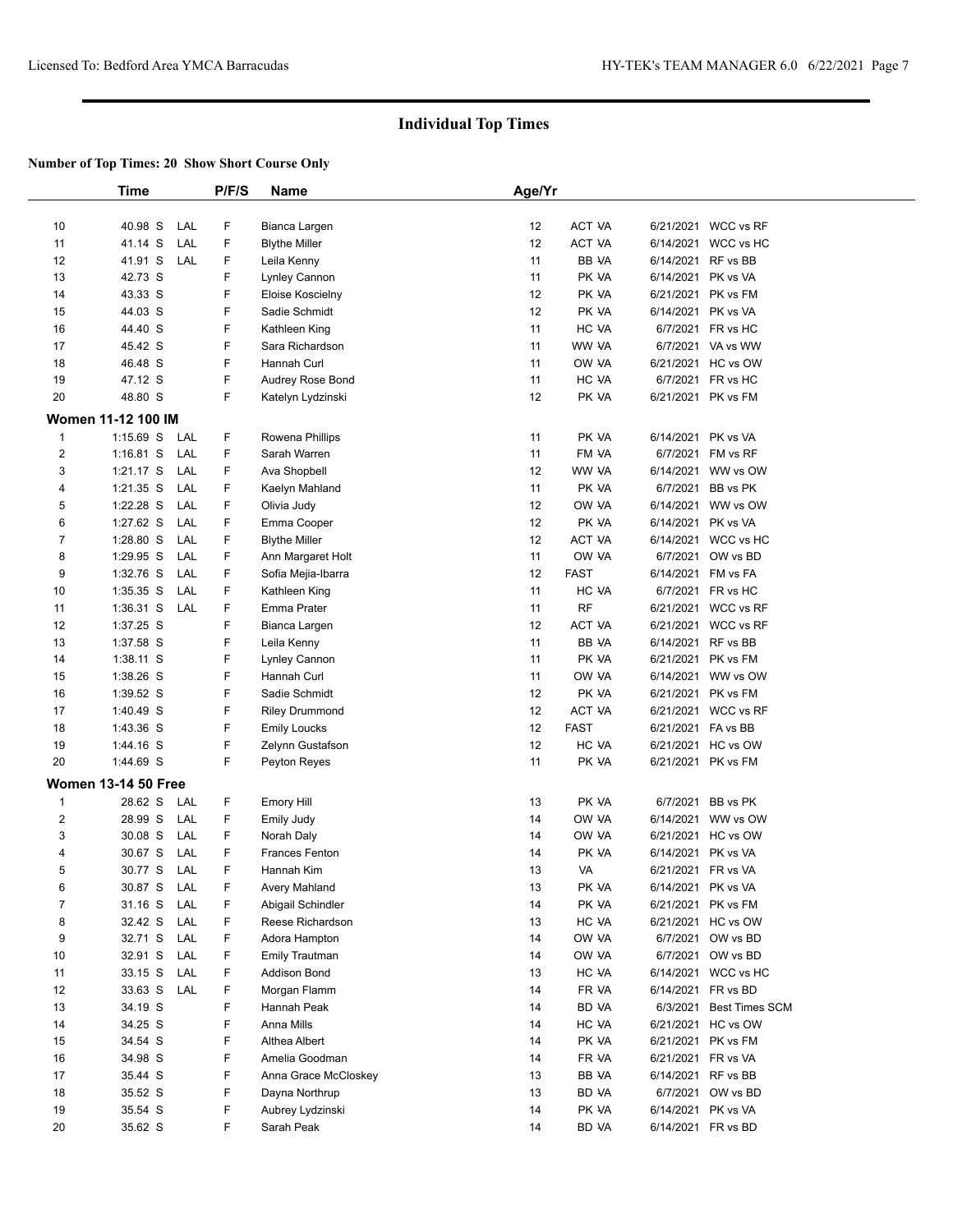|                         | <b>Time</b>                 |     | P/F/S | <b>Name</b>            | Age/Yr |             |          |                         |  |
|-------------------------|-----------------------------|-----|-------|------------------------|--------|-------------|----------|-------------------------|--|
|                         |                             |     |       |                        |        |             |          |                         |  |
|                         | <b>Women 13-14 100 Free</b> |     |       |                        |        |             |          |                         |  |
| 1                       | 1:02.72 S                   | LAL | F     | <b>Emily Judy</b>      | 14     | OW VA       | 6/7/2021 | OW vs BD                |  |
| $\overline{2}$          | $1:03.45$ S                 | LAL | F     | <b>Emory Hill</b>      | 13     | PK VA       |          | 6/7/2021 BB vs PK       |  |
| 3                       | $1:04.55$ S                 | LAL | F     | Norah Daly             | 14     | OW VA       |          | 6/14/2021 WW vs OW      |  |
| 4                       | $1:06.66$ S                 | LAL | F.    | <b>Frances Fenton</b>  | 14     | PK VA       |          | 6/21/2021 PK vs FM      |  |
| 5                       | $1:08.41$ S                 | LAL | F.    | Avery Mahland          | 13     | PK VA       |          | 6/7/2021 BB vs PK       |  |
| 6                       | 1:11.88 S                   | LAL | F     | <b>Emily Trautman</b>  | 14     | OW VA       |          | 6/21/2021 HC vs OW      |  |
| $\overline{7}$          | $1:12.44$ S                 | LAL | F     | <b>Addison Bond</b>    | 13     | HC VA       |          | 6/21/2021 HC vs OW      |  |
| 8                       | 1:14.96 S                   | LAL | F     | Reese Richardson       | 13     | HC VA       |          | 6/7/2021 FR vs HC       |  |
| 9                       | x1:17.67 S                  |     | F.    | Sarah Peak             | 14     | BD VA       |          | 6/21/2021 BD vs WW      |  |
| 10                      | 1:17.87 S                   |     | F     | Hannah Peak            | 14     | BD VA       |          | 6/21/2021 BD vs WW      |  |
| 11                      | $1:18.78$ S                 |     | F     | Alicia Kenny           | 13     | BB VA       |          | 6/7/2021 BB vs PK       |  |
| 12                      | 1:18.93 S                   |     | F     | Anna Mills             | 14     | HC VA       |          | 6/14/2021 WCC vs HC     |  |
| 13                      | 1:21.86 S                   |     | F     | Aubrey Lydzinski       | 14     | PK VA       |          | 6/7/2021 BB vs PK       |  |
| 14                      | 1:22.57 S                   |     | F     | Amelia Goodman         | 14     | FR VA       |          | 6/21/2021 FR vs VA      |  |
| 15                      | 1:22.69 S                   |     | F     | Althea Albert          | 14     | PK VA       |          | 6/7/2021 BB vs PK       |  |
| 16                      | 1:23.33 S                   |     | F     | <b>Beatrice Blair</b>  | 13     | <b>FAST</b> |          | 6/21/2021 FA vs BB      |  |
| 17                      | 1:26.90 S                   |     | F     | Hannah Baker           | 14     | PK VA       |          | 6/7/2021 BB vs PK       |  |
| 18                      | 1:27.61 S                   |     | F     | Clara Eaton            | 13     | FM VA       |          | 6/21/2021 PK vs FM      |  |
| 19                      | 1:28.10 S                   |     | F     | Angelina Guo           | 13     | <b>FAST</b> |          | 6/21/2021 FA vs BB      |  |
| 20                      | 1:28.32 S                   |     | F.    | Johanna Jurgovan       | 13     | PK VA       |          | 6/7/2021 BB vs PK       |  |
|                         | <b>Women 13-14 50 Back</b>  |     |       |                        |        |             |          |                         |  |
| 1                       | 32.04 S                     | LAL | F     | <b>Emily Judy</b>      | 14     | OW VA       |          | 6/14/2021 WW vs OW      |  |
| $\overline{\mathbf{c}}$ | 33.01 S                     | LAL | F     | <b>Emory Hill</b>      | 13     | PK VA       |          | 6/21/2021 PK vs FM      |  |
| 3                       | 33.95 S                     | LAL | F     | Norah Daly             | 14     | OW VA       |          | 6/7/2021 OW vs BD       |  |
| 4                       | 37.06 S                     | LAL | F.    | Avery Mahland          | 13     | PK VA       |          | 6/21/2021 PK vs FM      |  |
| 5                       | 37.46 S                     | LAL | F.    | <b>Ruby Duis</b>       | 13     | HC VA       |          | 6/21/2021 HC vs OW      |  |
| 6                       | 37.72 S                     | LAL | F     | Emily Trautman         | 14     | OW VA       |          | 6/21/2021 HC vs OW      |  |
| $\overline{7}$          | 38.34 S                     | LAL | F     | Anna Mills             | 14     | HC VA       |          | 6/21/2021 HC vs OW      |  |
| 8                       | 38.52 S                     | LAL | F.    | Adora Hampton          | 14     | OW VA       |          | 6/7/2021 OW vs BD       |  |
| 9                       | 40.94 S                     |     | F     | Angelina Guo           | 13     | <b>FAST</b> |          | 6/7/2021 WCC vs FA      |  |
| 10                      | 41.30 S                     |     | F     | Dayna Northrup         | 13     | BD VA       |          | 6/21/2021 BD vs WW      |  |
| 11                      | 41.88 S                     |     | F     | Elizabeth Bauer        | 13     | PK VA       |          | 6/21/2021 PK vs FM      |  |
| 12                      | 42.19 S                     |     | F     | Reese Richardson       | 13     | HC VA       |          | 6/14/2021 WCC vs HC     |  |
| $13*$                   | 42.33 S                     |     | F     | Hannah Peak            | 14     | BD VA       |          | 6/3/2021 Best Times SCM |  |
| $13*$                   | 42.33 S                     |     | F     | Alicia Kenny           | 13     | BB VA       |          | 6/7/2021 BB vs PK       |  |
| 15                      | 43.10 S                     |     | F     | Sarah Peak             | 14     | BD VA       | 6/7/2021 | OW vs BD                |  |
| 16                      | 43.53 S                     |     | F     | Aubrey Lydzinski       | 14     | PK VA       |          | 6/14/2021 PK vs VA      |  |
| 17                      | 44.22 S                     |     | F     | Layah Calloway         | 14     | WW VA       |          | 6/21/2021 BD vs WW      |  |
| 18                      | 44.80 S                     |     | F     | <b>Charlotte Morse</b> | 13     | OW VA       |          | 6/21/2021 HC vs OW      |  |
| 19                      | 45.11 S                     |     | F     | Anna Grace McCloskey   | 13     | BB VA       |          | 6/14/2021 RF vs BB      |  |
| 20                      | 45.60 S                     |     | F     | <b>Breezy Knight</b>   | 13     | BB VA       |          | 6/7/2021 BB vs PK       |  |
|                         |                             |     |       |                        |        |             |          |                         |  |
|                         | <b>Women 13-14 100 Back</b> |     |       |                        |        |             |          |                         |  |
| 1                       | 1:08.31 S                   | LAL | F     | <b>Emily Judy</b>      | 14     | OW VA       |          | 6/14/2021 WW vs OW      |  |
| $\overline{c}$          | 1:17.77 S                   | LAL | F     | Norah Daly             | 14     | OW VA       |          | 6/21/2021 HC vs OW      |  |
| 3                       | 1:18.42 $S$                 | LAL | F     | Avery Mahland          | 13     | PK VA       |          | 6/21/2021 PK vs FM      |  |
| 4                       | 1:21.94 S                   | LAL | F     | Emily Trautman         | 14     | OW VA       |          | 6/7/2021 OW vs BD       |  |
| 5                       | $1:25.65$ S                 | LAL | F     | Addison Bond           | 13     | HC VA       |          | 6/14/2021 WCC vs HC     |  |
| 6                       | $1:28.06$ S                 | LAL | F     | Adora Hampton          | 14     | OW VA       |          | 6/14/2021 WW vs OW      |  |
| $\overline{7}$          | 1:29.05 S                   | LAL | F     | Hannah Peak            | 14     | BD VA       |          | 6/14/2021 FR vs BD      |  |
| 8                       | $1:30.12$ S                 | LAL | F     | Anna Mills             | 14     | HC VA       |          | 6/14/2021 WCC vs HC     |  |
| 9                       | $1:31.81$ S                 | LAL | F     | Sarah Peak             | 14     | BD VA       |          | 6/14/2021 FR vs BD      |  |
| 10                      | 1:31.99 S                   | LAL | F     | Ava Kirby              | 14     | FM VA       |          | 6/14/2021 FM vs FA      |  |
| 11                      | 1:41.70 S                   |     | F.    | <b>Breezy Knight</b>   | 13     | BB VA       |          | 6/21/2021 FA vs BB      |  |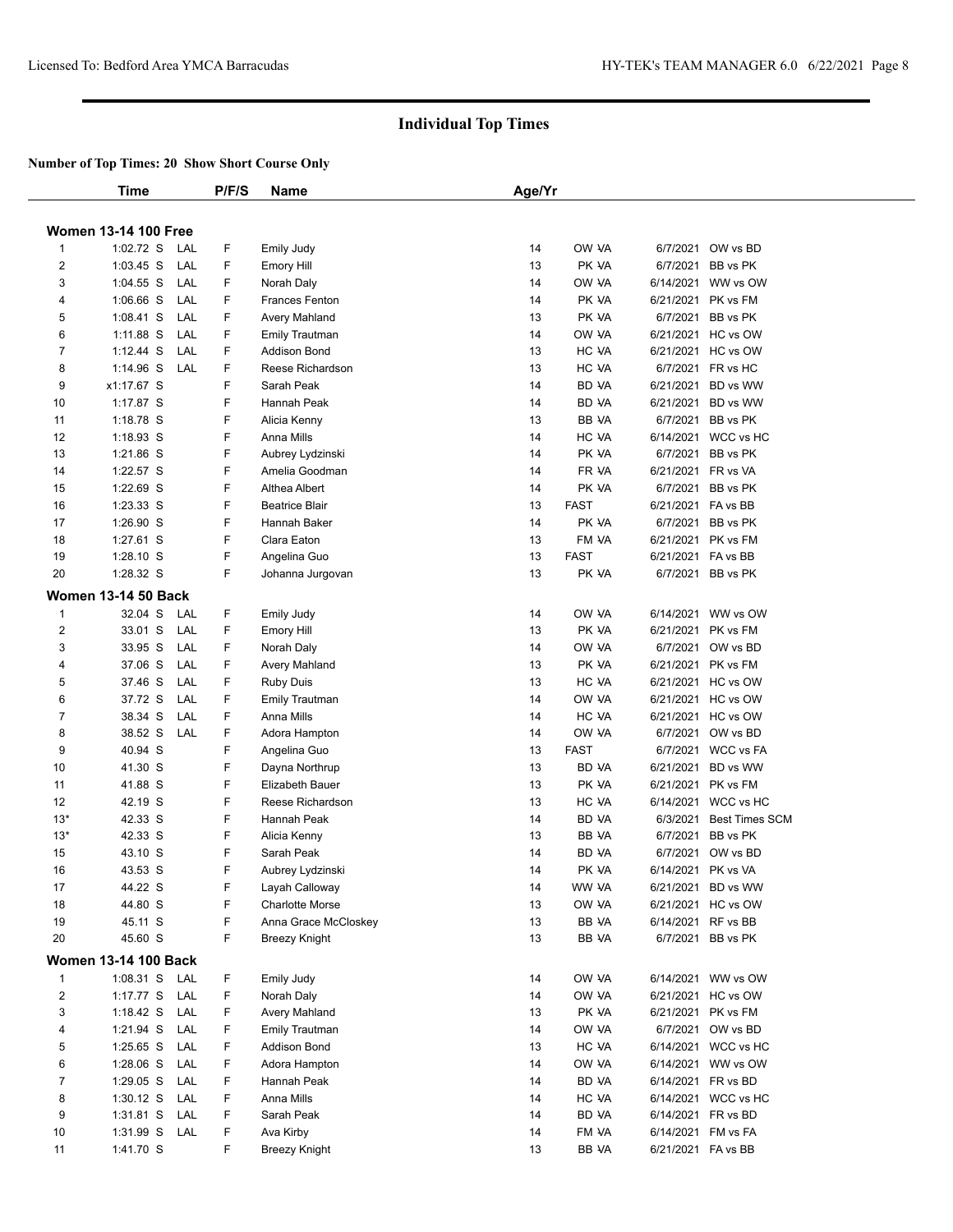|                                | Time                          | P/F/S                | Name                                       | Age/Yr   |                |                    |                                        |  |
|--------------------------------|-------------------------------|----------------------|--------------------------------------------|----------|----------------|--------------------|----------------------------------------|--|
|                                |                               |                      |                                            |          |                |                    |                                        |  |
| 12                             | 1:43.03 S                     | F                    | Anna Grace McCloskey                       | 13       | BB VA          |                    | 6/7/2021 BB vs PK                      |  |
| 13                             | 1:44.26 S                     | F                    | Paige Neylon                               | 13       | HC VA          |                    | 6/21/2021 HC vs OW                     |  |
| 14                             | 1:45.42 S                     | F                    | Clara Eaton                                | 13       | FM VA          |                    | 6/14/2021 FM vs FA                     |  |
| 15                             | 1:46.23 S                     | F                    | Kylie Kauffman                             | 13       | <b>FAST</b>    | 6/21/2021 FA vs BB |                                        |  |
| 16                             | 1:48.49 S                     | F                    | <b>Elizabeth Pettet</b>                    | 14       | FR VA          | 6/21/2021          | FR vs VA                               |  |
| 17                             | $1:50.11$ S                   | F                    | Jalynn Tyree                               | 14       | ACT VA         | 6/21/2021          | WCC vs RF                              |  |
| 18                             | 1:50.63 S                     | F                    | <b>Bailey Thomas</b>                       | 13       | HC VA          |                    | 6/14/2021 WCC vs HC                    |  |
| 19                             | 1:52.18 S                     | F                    | Skyler Johnson                             | 14       | WW VA          | 6/21/2021          | BD vs WW                               |  |
| 20                             | 1:52.40 S                     | F                    | Mariella DeCiantis                         | 13       | PK VA          | 6/14/2021 PK vs VA |                                        |  |
|                                | Women 13-14 50 Breast         |                      |                                            |          |                |                    |                                        |  |
| $\mathbf{1}$                   | 38.00 S                       | F<br>LAL             | <b>Emily Judy</b>                          | 14       | OW VA          |                    | 6/21/2021 HC vs OW                     |  |
| $\overline{2}$                 | 38.55 S                       | LAL<br>F             | Frances Fenton                             | 14       | PK VA          | 6/21/2021          | PK vs FM                               |  |
| 3                              | 41.70 S                       | LAL<br>F             | Ruby Duis                                  | 13       | HC VA          |                    | 6/14/2021 WCC vs HC                    |  |
| 4                              | 41.72 S                       | F<br>LAL             | Avery Mahland                              | 13       | PK VA          | 6/7/2021           | BB vs PK                               |  |
| 5                              | 41.74 S                       | LAL<br>F             | Norah Daly                                 | 14       | OW VA          | 6/14/2021          | WW vs OW                               |  |
| 6                              | 41.89 S                       | F<br>LAL             | Hannah Kim                                 | 13       | VA             | 6/21/2021 FR vs VA |                                        |  |
| $\overline{7}$                 | 45.37 S                       | F<br>LAL             | Adora Hampton                              | 14       | OW VA          |                    | 6/14/2021 WW vs OW                     |  |
| 8                              | 46.08 S                       | LAL<br>F             | Morgan Flamm                               | 14       | FR VA          | 6/21/2021          | FR vs VA                               |  |
| 9                              | x46.73 S                      | F                    | Dayna Northrup                             | 13       | BD VA          | 6/21/2021          | BD vs WW                               |  |
| $10*$                          | 47.22 S                       | F                    | <b>Beatrice Blair</b>                      | 13       | <b>FAST</b>    | 6/21/2021 FA vs BB |                                        |  |
| $10*$                          | 47.22 S                       | F                    | Elizabeth Bauer                            | 13       | PK VA          |                    | 6/21/2021 PK vs FM                     |  |
| 12                             | 47.57 S                       | F                    | Anna Mills                                 | 14       | HC VA          |                    | 6/14/2021 WCC vs HC                    |  |
| 13                             | 48.20 S                       | F                    | Sarah Peak                                 | 14       | BD VA          | 6/3/2021           | <b>Best Times SCM</b>                  |  |
| 14                             | 48.25 S                       | F                    | Althea Albert                              | 14       | PK VA          | 6/14/2021          | PK vs VA                               |  |
| 15                             | 49.03 S                       | F                    | Abby Newcomb                               | 14       | FR VA          | 6/21/2021 FR vs VA |                                        |  |
| 16                             | 49.06 S                       | F                    | Hadley Pafford                             | 14       | HC VA          |                    | 6/7/2021 FR vs HC                      |  |
| 17                             | x49.40 S                      | F                    | Hannah Peak                                | 14       | BD VA          | 6/21/2021          | BD vs WW                               |  |
| 18                             | 49.73 S                       | F                    | <b>Charlotte Morse</b>                     | 13       | OW VA          |                    | 6/7/2021 OW vs BD                      |  |
| 19                             | 50.34 S                       | F                    | Anna Grace McCloskey                       | 13       | BB VA          | 6/21/2021 FA vs BB |                                        |  |
| 20                             | 50.82 S                       | F                    | <b>Chloe Keith</b>                         | 13       | FM VA          |                    | 6/14/2021 FM vs FA                     |  |
|                                | <b>Women 13-14 100 Breast</b> |                      |                                            |          |                |                    |                                        |  |
|                                |                               |                      |                                            |          | OW VA          |                    |                                        |  |
| $\mathbf{1}$<br>$\overline{2}$ | $1:22.85$ S                   | F<br>LAL<br>F<br>LAL | <b>Emily Judy</b><br><b>Frances Fenton</b> | 14<br>14 | PK VA          |                    | 6/14/2021 WW vs OW                     |  |
|                                | 1:24.44 S                     | F                    |                                            |          |                | 6/14/2021          | PK vs VA                               |  |
| 3                              | 1:31.49 S                     | LAL<br>F             | Norah Daly                                 | 14<br>13 | OW VA<br>VA    | 6/7/2021           | OW vs BD                               |  |
| 4                              | 1:31.58 S                     | LAL<br>F             | Hannah Kim                                 | 13       | HC VA          | 6/21/2021 FR vs VA |                                        |  |
| 5                              | 1:34.32 S                     | LAL<br>F             | <b>Ruby Duis</b>                           |          |                |                    | 6/21/2021 HC vs OW                     |  |
| 6                              | 1:43.03 S                     | LAL<br>F             | Kielyn Newsom                              | 14<br>14 | HC VA          |                    | 6/21/2021 HC vs OW                     |  |
| $\overline{7}$                 | 1:43.66 S                     | LAL                  | Morgan Flamm                               |          | FR VA          |                    | 6/14/2021 FR vs BD                     |  |
| 8                              | 1:47.31 S                     | F<br>F               | <b>Beatrice Blair</b>                      | 13       | FAST           | 6/14/2021 FM vs FA |                                        |  |
| 9                              | 1:47.84 S                     | F                    | Hannah Peak<br>Abby Newcomb                | 14<br>14 | BD VA<br>FR VA | 6/21/2021 FR vs VA | 6/14/2021 FR vs BD                     |  |
| 10<br>11                       | 1:47.87 S                     | F                    |                                            | 14       | BD VA          | 6/14/2021 FR vs BD |                                        |  |
|                                | 1:47.93 S<br>1:48.36 S        |                      | Sarah Peak<br>Dayna Northrup               |          |                |                    | 6/7/2021 OW vs BD                      |  |
| 12                             |                               | F                    |                                            | 13       | BD VA          |                    |                                        |  |
| 13                             | 1:50.60 S                     | F                    | <b>Hadley Pafford</b>                      | 14       | HC VA          |                    | 6/7/2021 FR vs HC<br>6/7/2021 BB vs PK |  |
| 14                             | $1:52.30$ S                   | F                    | Althea Albert                              | 14       | PK VA          |                    |                                        |  |
| 15                             | 1:52.90 S                     | F                    | <b>Emma Towles</b>                         | 14       | WW VA          |                    | 6/14/2021 WW vs OW                     |  |
| 16                             | 1:55.17 S                     | F                    | <b>Skylar Forbes</b>                       | 14       | RF<br>RF       |                    | 6/21/2021 WCC vs RF                    |  |
| 17                             | 1:58.08 S                     | F                    | Reaghan Quinn                              | 14       |                |                    | 6/21/2021 WCC vs RF                    |  |
| 18                             | 1:58.77 S                     | F                    | Ella McMullen                              | 14       | HC VA          |                    | 6/21/2021 HC vs OW                     |  |
| 19                             | 1:59.32 S                     | F                    | <b>Charlotte Morse</b>                     | 13       | OW VA          |                    | 6/14/2021 WW vs OW                     |  |
| 20                             | 2:01.55 S                     | F                    | <b>Avery Stengel</b>                       | 14       | HC VA          |                    | 6/21/2021 HC vs OW                     |  |
|                                | <b>Women 13-14 50 Fly</b>     |                      |                                            |          |                |                    |                                        |  |
| $\mathbf{1}$                   | 31.25 S LAL                   | F                    | <b>Emory Hill</b>                          | 13       | PK VA          |                    | 6/7/2021 BB vs PK                      |  |
|                                | 33.69 S LAL                   |                      |                                            |          |                |                    |                                        |  |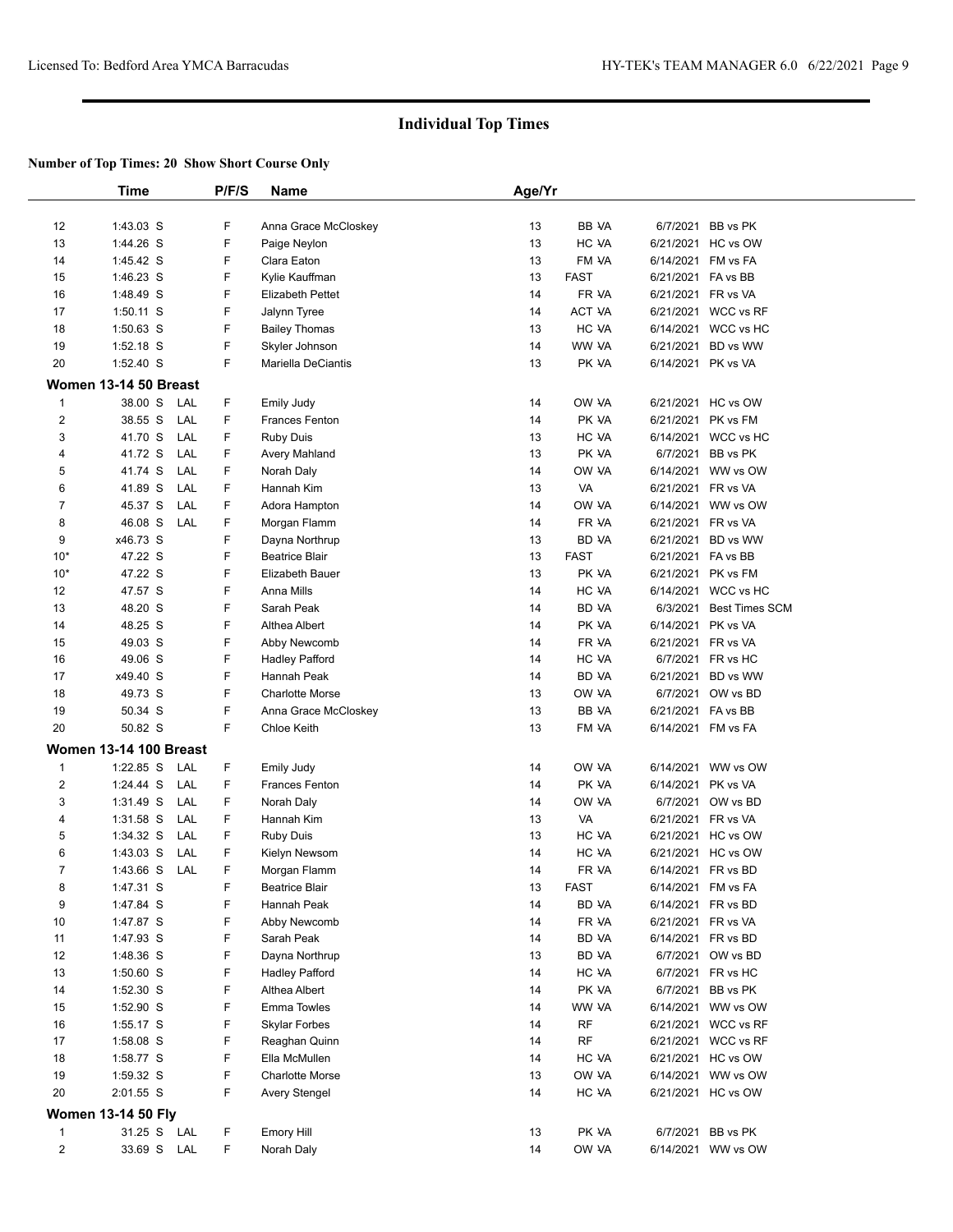|                         | Time                       |     | P/F/S | Name                                       | Age/Yr   |                      |                                 |                         |
|-------------------------|----------------------------|-----|-------|--------------------------------------------|----------|----------------------|---------------------------------|-------------------------|
| 3                       | 36.93 S                    | LAL | F     | Reese Richardson                           | 13       | HC VA                | 6/14/2021                       | WCC vs HC               |
| 4                       | 36.97 S                    | LAL | F     | <b>Addison Bond</b>                        | 13       | HC VA                |                                 | 6/7/2021 FR vs HC       |
| 5                       | 37.37 S                    | LAL | F     | Adora Hampton                              | 14       | ow ya                | 6/14/2021                       | WW vs OW                |
| 6                       | 39.12 S                    | LAL | F     | Alicia Kenny                               | 13       | BB VA                | 6/7/2021                        | BB vs PK                |
| 7                       | 39.71 S                    | LAL | F.    | Amelia Goodman                             | 14       | FR VA                | 6/21/2021 FR vs VA              |                         |
| 8                       | 40.00 S                    |     | F     | Sarah Peak                                 | 14       | BD VA                | 6/3/2021                        | <b>Best Times SCM</b>   |
| 9                       | 40.04 S                    |     | F     |                                            | 14       | OW VA                | 6/7/2021                        | OW vs BD                |
| 10                      | 40.55 S                    |     | F     | <b>Emily Trautman</b>                      | 13       | BD VA                |                                 | 6/21/2021 BD vs WW      |
|                         |                            |     | F     | Dayna Northrup                             | 14       |                      |                                 |                         |
| 11                      | 41.38 S                    |     | F     | Aubrey Lydzinski<br>Hannah Peak            | 14       | PK VA                | 6/14/2021 PK vs VA              | <b>Best Times SCM</b>   |
| 12                      | 42.37 S                    |     | F     |                                            | 13       | BD VA<br>PK VA       | 6/3/2021                        |                         |
| 13                      | 44.08 S                    |     | F     | Johanna Jurgovan                           |          |                      | 6/14/2021 PK vs VA              |                         |
| 14<br>15                | 45.54 S<br>45.62 S         |     | F     | <b>Beatrice Blair</b><br>Layah Calloway    | 13<br>14 | <b>FAST</b><br>WW VA | 6/21/2021 FA vs BB<br>6/21/2021 | BD vs WW                |
| 16                      | 46.22 S                    |     | F     |                                            | 13       | <b>FAST</b>          | 6/21/2021 FA vs BB              |                         |
|                         |                            |     | F     | Kylie Kauffman                             |          |                      |                                 | BB vs PK                |
| 17<br>18                | 46.60 S<br>48.20 S         |     | F     | Anna Grace McCloskey<br>Katelyn Chamberlin | 13<br>14 | BB VA<br>WW VA       | 6/7/2021<br>6/21/2021           | BD vs WW                |
| 19                      | 48.57 S                    |     | F     | <b>Charlotte Morse</b>                     | 13       | OW VA                |                                 | 6/7/2021 OW vs BD       |
|                         |                            |     | F     | <b>Emma Towles</b>                         | 14       | WW VA                |                                 | WW vs OW                |
| 20                      | 51.40 S                    |     |       |                                            |          |                      | 6/14/2021                       |                         |
|                         | <b>Women 13-14 100 Fly</b> |     |       |                                            |          |                      |                                 |                         |
| $\mathbf{1}$            | 1:11.74 S LAL              |     | F     | <b>Emily Judy</b>                          | 14       | OW VA                | 6/7/2021                        | OW vs BD                |
| $\overline{\mathbf{c}}$ | $1:17.54$ S                | LAL | F     | Frances Fenton                             | 14       | PK VA                | 6/7/2021                        | BB vs PK                |
| 3                       | $1:20.12$ S                | LAL | F     | Norah Daly                                 | 14       | ow ya                | 6/21/2021                       | HC vs OW                |
| 4                       | $1:20.38$ S                | LAL | F     | Addison Bond                               | 13       | HC VA                |                                 | 6/21/2021 HC vs OW      |
| 5                       | 1:22.99 S                  | LAL | F     | Avery Mahland                              | 13       | PK VA                | 6/21/2021                       | PK vs FM                |
| 6                       | 1:29.41 S                  | LAL | F     | <b>Emily Trautman</b>                      | 14       | OW VA                |                                 | 6/21/2021 HC vs OW      |
| $\overline{7}$          | 1:33.92 S                  | LAL | F     | Sarah Peak                                 | 14       | BD VA                |                                 | 6/7/2021 OW vs BD       |
| 8                       | 1:38.74 S                  | LAL | F     | Hannah Peak                                | 14       | BD VA                |                                 | 6/14/2021 FR vs BD      |
| 9                       | 1:39.80 S                  | LAL | F     | Ava Kirby                                  | 14       | FM VA                | 6/14/2021                       | FM vs FA                |
| 10                      | 1:42.86 S                  | LAL | F     | <b>Beatrice Blair</b>                      | 13       | <b>FAST</b>          | 6/14/2021                       | FM vs FA                |
| 11                      | 1:46.56 S                  |     | F     | Anne Draper Fournier                       | 13       | FM VA                |                                 | 6/7/2021 FM vs RF       |
| 12                      | 2:09.61 S                  |     | F     | Layah Calloway                             | 14       | WW VA                | 6/14/2021                       | WW vs OW                |
| 13                      | 2:10.68 S                  |     | F     | Jordan Calle                               | 13       | WW VA                |                                 | 6/7/2021 VA vs WW       |
|                         | <b>Women 13-14 100 IM</b>  |     |       |                                            |          |                      |                                 |                         |
| 1                       | $1:11.30$ S                | LAL | F     | <b>Emily Judy</b>                          | 14       | OW VA                |                                 | 6/21/2021 HC vs OW      |
| 2                       | $1:12.96$ S                | LAL | F     | <b>Emory Hill</b>                          | 13       | PK VA                |                                 | 6/21/2021 PK vs FM      |
| 3                       | $1:15.34$ S                | LAL | F     | Norah Daly                                 | 14       | OW VA                |                                 | 6/7/2021 OW vs BD       |
| 4                       | $1:16.80$ S                | LAL | F     | <b>Frances Fenton</b>                      | 14       | PK VA                | 6/7/2021                        | BB vs PK                |
| 5                       | 1:20.35 S LAL              |     | F     | Avery Mahland                              | 13       | PK VA                | 6/14/2021 PK vs VA              |                         |
| 6                       | 1:27.17 S LAL              |     | F     | Adora Hampton                              | 14       | OW VA                |                                 | 6/7/2021 OW vs BD       |
| 7                       | 1:27.44 S                  | LAL | F     | Addison Bond                               | 13       | HC VA                |                                 | 6/7/2021 FR vs HC       |
| 8                       | 1:27.49 S LAL              |     | F     | Reese Richardson                           | 13       | HC VA                |                                 | 6/14/2021 WCC vs HC     |
| 9                       | 1:29.57 S LAL              |     | F     | Hannah Peak                                | 14       | BD VA                |                                 | 6/3/2021 Best Times SCM |
| 10                      | $1:30.03$ S                | LAL | F     | Ava Kirby                                  | 14       | FM VA                |                                 | 6/7/2021 FM vs RF       |
| $11*$                   | $1:30.15$ S                | LAL | F     | Sarah Peak                                 | 14       | BD VA                | 6/21/2021                       | BD vs WW                |
| $11*$                   | 1:30.15 S LAL              |     | F     | Emily Trautman                             | 14       | OW VA                |                                 | 6/14/2021 WW vs OW      |
| 13                      | $1:30.94$ S                |     | F     | Morgan Flamm                               | 14       | FR VA                | 6/21/2021 FR vs VA              |                         |
| 14                      | 1:31.95 S                  |     | F     | <b>Beatrice Blair</b>                      | 13       | <b>FAST</b>          |                                 | 6/14/2021 FM vs FA      |
| 15                      | 1:32.35 S                  |     | F     | Alicia Kenny                               | 13       | BB VA                |                                 | 6/7/2021 BB vs PK       |
| 16                      | 1:35.44 S                  |     | F     | Anne Draper Fournier                       | 13       | FM VA                |                                 | 6/21/2021 PK vs FM      |
| 17                      | 1:37.01 S                  |     | F     | Charlotte Morse                            | 13       | OW VA                |                                 | 6/21/2021 HC vs OW      |
| 18                      | 1:39.44 S                  |     | F     | Althea Albert                              | 14       | PK VA                | 6/14/2021 PK vs VA              |                         |
| 19                      | 1:39.75 S                  |     | F     | Dayna Northrup                             | 13       | BD VA                |                                 | 6/21/2021 BD vs WW      |
| 20                      | 1:39.94 S                  |     | F.    | Clara Eaton                                | 13       | FM VA                |                                 | 6/21/2021 PK vs FM      |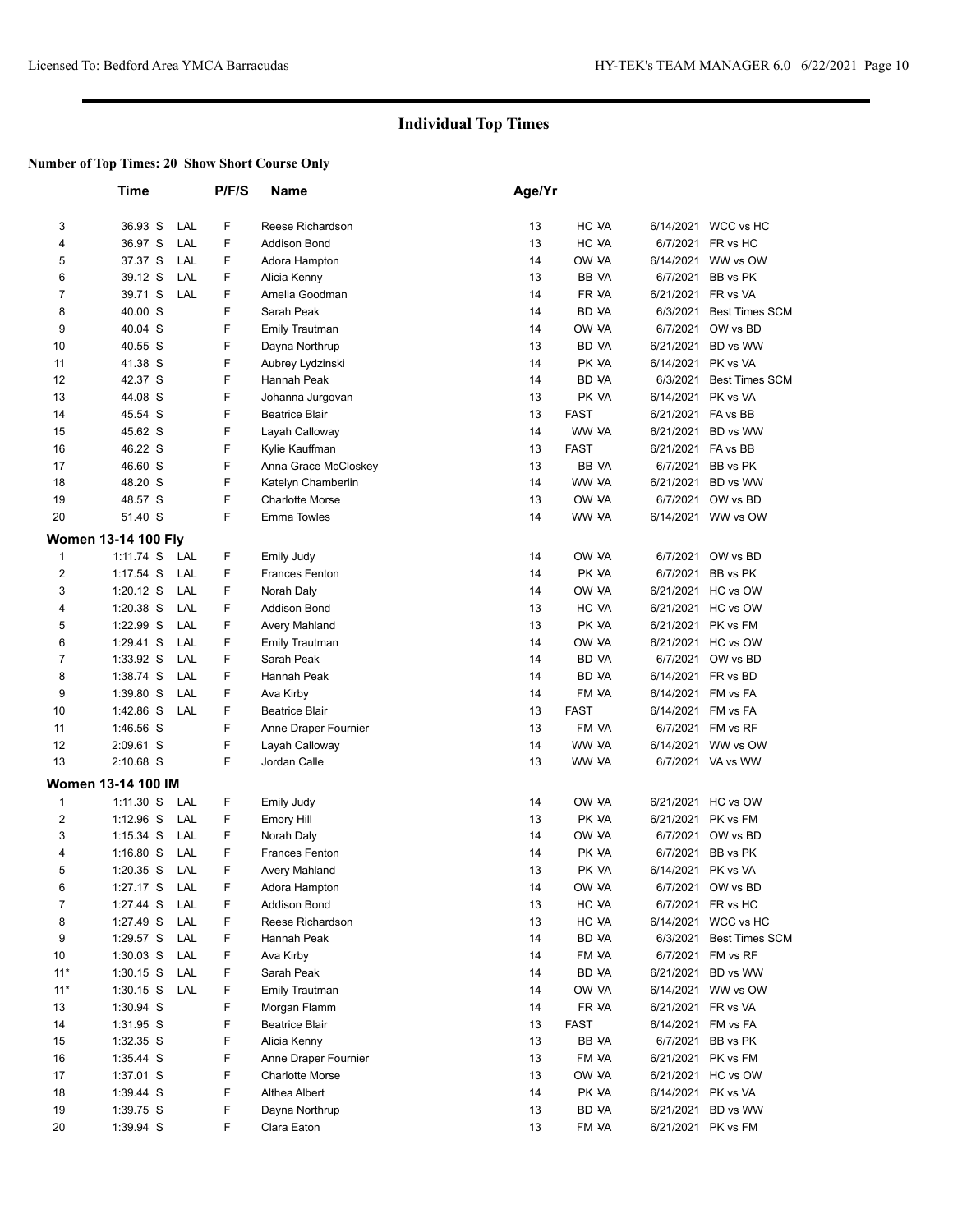|                         | Time          |     | P/F/S | <b>Name</b>                            | Age/Yr |               |                                          |
|-------------------------|---------------|-----|-------|----------------------------------------|--------|---------------|------------------------------------------|
|                         |               |     |       |                                        |        |               |                                          |
|                         | Women 50 Free |     |       |                                        |        |               |                                          |
| 1                       | 29.58 S       | LAL | F     | Grace Warren                           | 17     | FM VA         | 6/14/2021 FM vs FA                       |
| $\overline{2}$          | 29.59 S       | LAL | F     | Ellie Eckert                           | 18     | OW VA         | 6/14/2021 WW vs OW                       |
| 3                       | 29.91 S       | LAL | F     | Kaitlyn Bauer                          | 16     | PK VA         | 6/14/2021 PK vs VA                       |
| 4                       | 30.74 S       | LAL | F.    | Caroline Russell                       | 17     | PK VA         | 6/21/2021 PK vs FM                       |
| 5                       | 31.23 S       |     | F     | Helen Sommardahl                       | 18     | OW VA         | 6/21/2021 HC vs OW                       |
| 6                       | 31.53 S       |     | F     | Taryn Harvey                           | 16     | HC VA         | 6/21/2021 HC vs OW                       |
| $\overline{7}$          | 32.16 S       |     | F     | Abbey Walker                           |        | FM VA         | 6/21/2021 PK vs FM                       |
| 8                       | 32.33 S       |     | F.    | <b>Catherine Thomas</b>                | 16     | FR VA         | 6/21/2021 FR vs VA                       |
| 9                       | 32.50 S       |     | F     | Lacey Miller                           | 15     | ACT VA        | 6/7/2021 WCC vs FA                       |
| 10                      | 32.60 S       |     | F     | Sophie Dodge                           | 17     | HC VA         | 6/21/2021 HC vs OW                       |
| 11                      | 32.78 S       |     | F     | Ella Tinsley                           | 16     | HC VA         | 6/21/2021 HC vs OW                       |
| 12                      | 33.09 S       |     | F     | Kendra Aukland                         | 15     | VA            | 6/7/2021 VA vs WW                        |
| 13                      | 33.17 S       |     | F     | Holly Koudelka                         | 18     | PK VA         | 6/21/2021 PK vs FM                       |
| 14                      | 33.22 S       |     | F     | Rachel Searwar                         | 15     | WW VA         | 6/14/2021 WW vs OW                       |
| 15                      | 33.23 S       |     | F     | Eujine Kim                             | 17     | VA            | 6/21/2021 FR vs VA                       |
| 16                      | 33.33 S       |     | F     | Hadley Hunt                            | 15     | WW VA         | 6/7/2021 VA vs WW                        |
| 17                      | 33.43 S       |     | F     | Rylee Champney                         | 15     | HC VA         | 6/21/2021 HC vs OW                       |
| 18                      | 33.58 S       |     | F     | Anna Kate Dodge                        | 15     | HC VA         | 6/21/2021 HC vs OW                       |
| 19                      | 33.74 S       |     | F     | <b>Berkley Jamerson</b>                | 16     | FR VA         | 6/14/2021 FR vs BD                       |
| 20                      | 34.09 S       |     | F.    | Rebekah Weisenstein                    | 15     | WW VA         | 6/21/2021 BD vs WW                       |
| Women                   | 100 Free      |     |       |                                        |        |               |                                          |
| 1                       | $1:02.07$ S   | LAL | F     | Ellie Eckert                           | 18     | OW VA         | 6/7/2021 OW vs BD                        |
| $\overline{2}$          | 1:03.42 S     | LAL | F.    | Grace Warren                           | 17     | FM VA         | 6/7/2021 FM vs RF                        |
| 3                       | $1:03.55$ S   | LAL | F.    | Kaitlyn Bauer                          | 16     | PK VA         | 6/21/2021 PK vs FM                       |
| 4                       | 1:05.98 S     | LAL | F.    | Caroline Russell                       | 17     | PK VA         | 6/14/2021 PK vs VA                       |
| 5                       | $1:06.65$ S   | LAL | F     | Caroline Falwell                       | 16     | WW VA         | 6/21/2021 BD vs WW                       |
| 6                       | 1:10.88 S     |     | F     |                                        | 16     | HC VA         | 6/14/2021 WCC vs HC                      |
| $\overline{7}$          | 1:11.01 S     |     | F.    | Arleigh Wagoner                        | 17     | WW VA         | 6/7/2021 VA vs WW                        |
| 8                       | 1:12.37 S     |     | F     | <b>Emily Hansen</b><br>Skylar McCurley | 17     | OW VA         | 6/21/2021 HC vs OW                       |
| 9                       | 1:13.61 S     |     | F     | Lacey Miller                           | 15     | <b>ACT VA</b> | 6/14/2021 WCC vs HC                      |
| 10                      | $1:13.65$ S   |     | F     | Abbey Walker                           |        | FM VA         | 6/21/2021 PK vs FM                       |
|                         | 1:13.98 S     |     | F     | Rachel Searwar                         | 15     | WW VA         | 6/7/2021 VA vs WW                        |
| 11                      |               |     | F     |                                        |        |               |                                          |
| 12                      | 1:14.36 S     |     |       | Eujine Kim                             | 17     | VA            | 6/21/2021 FR vs VA<br>6/14/2021 FM vs FA |
| 13                      | $1:14.86$ S   |     | F     | Aidan Delahunt                         | 17     | FM VA         |                                          |
| 14                      | $1:15.17$ S   |     | F     | Lauren Eby                             | 17     | <b>ACT VA</b> | 6/14/2021 WCC vs HC                      |
| 15                      | 1:15.54 S     |     | F     | Anna Kate Dodge                        | 15     | HC VA         | 6/14/2021 WCC vs HC                      |
| 16                      | $1:15.65$ S   |     | F     | Rylee Champney                         | 15     | HC VA         | 6/7/2021 FR vs HC                        |
| 17                      | $1:16.19$ S   |     | F     | Helen Sommardahl                       | 18     | OW YA         | 6/7/2021 OW vs BD                        |
| 18                      | $1:16.29$ S   |     | F     | <b>Madison Bivens</b>                  | 16     | HC VA         | 6/14/2021 WCC vs HC                      |
| 19                      | $1:16.61$ S   |     | F     | Hadley Hunt                            | 15     | WW VA         | 6/14/2021 WW vs OW                       |
| $20*$                   | 1:17.09 S     |     | F     | <b>Berkley Jamerson</b>                | 16     | FR VA         | 6/14/2021 FR vs BD                       |
| $20*$                   | 1:17.09 S     |     | F     | Rebekah Weisenstein                    | 15     | WW VA         | 6/14/2021 WW vs OW                       |
| Women                   | 50 Back       |     |       |                                        |        |               |                                          |
| 1                       | 35.33 S       | LAL | F     | Caroline Falwell                       | 16     | WW VA         | 6/21/2021 BD vs WW                       |
| $\overline{\mathbf{c}}$ | 35.39 S       | LAL | F     | Katie Salmon                           | 18     | PK VA         | 6/14/2021 PK vs VA                       |
| 3                       | 36.10 S       | LAL | F.    | Sophie Dodge                           | 17     | HC VA         | 6/21/2021 HC vs OW                       |
| 4                       | 36.82 S       |     | F.    | Lily Jablonski                         | 15     | OW VA         | 6/7/2021 OW vs BD                        |
| 5                       | 37.03 S       |     | F     | Rebekah Weisenstein                    | 15     | WW VA         | 6/7/2021 VA vs WW                        |
| 6                       | 37.05 S       |     | F     | <b>Taryn Harvey</b>                    | 16     | HC VA         | 6/21/2021 HC vs OW                       |
| $\overline{7}$          | 37.34 S       |     | F     | <b>Catherine Thomas</b>                | 16     | FR VA         | 6/14/2021 FR vs BD                       |
| 8                       | 37.42 S       |     | F     | Ella Tinsley                           | 16     | HC VA         | 6/21/2021 HC vs OW                       |
| 9                       | 37.98 S       |     | F     | Libbie Sommardahl                      | 15     | OW VA         | 6/21/2021 HC vs OW                       |
| 10                      | 38.61 S       |     | F.    | Helen Sommardahl                       | 18     | OW VA         | 6/14/2021 WW vs OW                       |
|                         |               |     |       |                                        |        |               |                                          |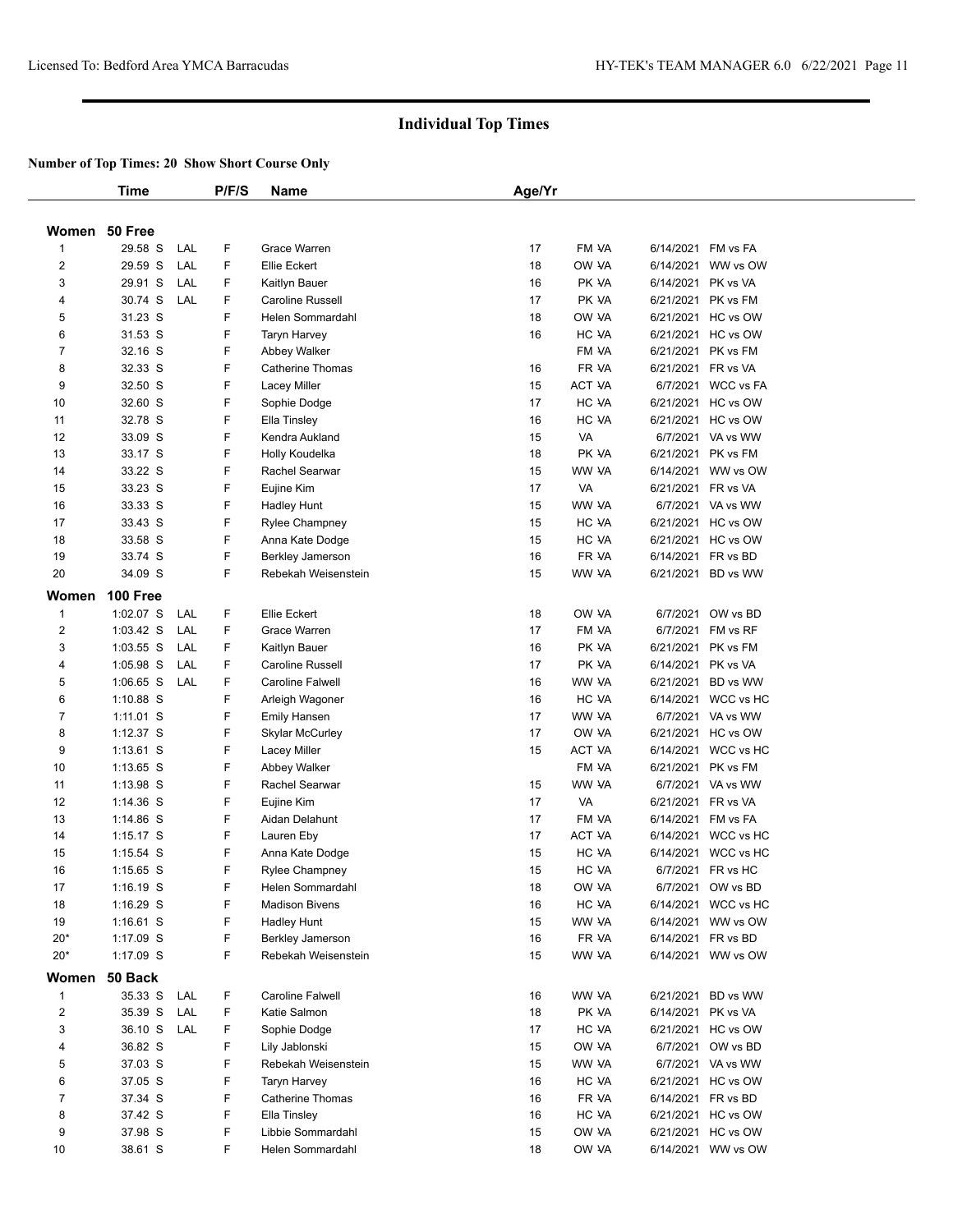|                  | Time          |     | P/F/S | <b>Name</b>             | Age/Yr |             |                    |                         |
|------------------|---------------|-----|-------|-------------------------|--------|-------------|--------------------|-------------------------|
|                  |               |     |       |                         |        |             |                    |                         |
| 11               | 39.02 S       |     | F     | Holly Koudelka          | 18     | PK VA       |                    | 6/7/2021 BB vs PK       |
| 12               | 39.20 S       |     | F     | <b>Rylee Champney</b>   | 15     | HC VA       |                    | 6/14/2021 WCC vs HC     |
| 13               | 40.52 S       |     | F     | Anna Kate Dodge         | 15     | HC VA       |                    | 6/7/2021 FR vs HC       |
| 14               | 40.75 S       |     | F     | Kendra Aukland          | 15     | VA          | 6/21/2021 FR vs VA |                         |
| 15               | 41.36 S       |     | F     | <b>Brie Olson</b>       | 16     | FM VA       |                    | 6/7/2021 FM vs RF       |
| 16               | 41.88 S       |     | F     | Elizabeth Eskridge      | 16     | PK VA       | 6/14/2021 PK vs VA |                         |
| 17               | 42.02 S       |     | F     | Erica Payne             | 17     | HC VA       |                    | 6/14/2021 WCC vs HC     |
| 18               | 42.21 S       |     | F     | Sydney Glass            | 16     | WW VA       |                    | 6/7/2021 VA vs WW       |
| 19               | 42.35 S       |     | F     | <b>Kylie Torres</b>     | 16     | WW VA       |                    | 6/21/2021 BD vs WW      |
| 20               | 42.40 S       |     | F.    | Savannah Bauserman      | 17     | HC VA       |                    | 6/21/2021 HC vs OW      |
|                  |               |     |       |                         |        |             |                    |                         |
| Women            | 100 Back      |     |       |                         |        |             |                    |                         |
| $\mathbf{1}$     | 1:11.94 S     | LAL | F.    | Caroline Russell        | 17     | PK VA       |                    | 6/14/2021 PK vs VA      |
| $\boldsymbol{2}$ | 1:15.41 S     | LAL | F     | Caroline Falwell        | 16     | WW VA       |                    | 6/21/2021 BD vs WW      |
| 3                | $1:15.88$ S   | LAL | F     | Ellie Eckert            | 18     | OW VA       |                    | 6/14/2021 WW vs OW      |
| 4                | 1:18.46 S     | LAL | F.    | Katie Salmon            | 18     | PK VA       |                    | 6/21/2021 PK vs FM      |
| 5                | $1:19.91$ S   | LAL | F     | <b>Emily Hansen</b>     | 17     | WW VA       |                    | 6/14/2021 WW vs OW      |
| 6                | 1:20.71 S     |     | F     | Lily Jablonski          | 15     | OW VA       |                    | 6/7/2021 OW vs BD       |
| 7                | 1:20.89 S     |     | F     | Sophie Dodge            | 17     | HC VA       |                    | 6/21/2021 HC vs OW      |
| 8                | 1:22.66 S     |     | F     | Ella Tinsley            | 16     | HC VA       |                    | 6/21/2021 HC vs OW      |
| 9                | 1:24.92 S     |     | F     | Rebekah Weisenstein     | 15     | WW VA       |                    | 6/14/2021 WW vs OW      |
| 10               | 1:27.46 S     |     | F     | Libbie Sommardahl       | 15     | OW VA       |                    | 6/21/2021 HC vs OW      |
| 11               | 1:28.43 S     |     | F     | <b>Rylee Champney</b>   | 15     | HC VA       |                    | 6/14/2021 WCC vs HC     |
| 12               | 1:28.55 S     |     | F     | Helen Sommardahl        | 18     | OW VA       |                    | 6/7/2021 OW vs BD       |
| 13               | 1:29.19 S     |     | F     | Anna Kate Dodge         | 15     | HC VA       |                    | 6/21/2021 HC vs OW      |
| 14               | 1:29.87 S     |     | F     | Elizabeth Eskridge      | 16     | PK VA       |                    | 6/14/2021 PK vs VA      |
| 15               | 1:31.23 S     |     | F     | Holly Koudelka          | 18     | PK VA       |                    | 6/21/2021 PK vs FM      |
| 16               | $1:32.15$ S   |     | F     | Savannah Bauserman      | 17     | HC VA       |                    | 6/21/2021 HC vs OW      |
| 17               | 1:33.05 S     |     | F     | <b>Sydney Glass</b>     | 16     | WW VA       |                    | 6/21/2021 BD vs WW      |
| 18               | 1:37.46 S     |     | F     | Olivia Cartwright       | 17     | FM VA       |                    | 6/14/2021 FM vs FA      |
| 19               | 1:38.42 S     |     | F     | <b>Kylie Torres</b>     | 16     | WW VA       |                    | 6/14/2021 WW vs OW      |
| 20               | 1:38.71 S     |     | F     | Isabella Davis          | 15     | WW VA       |                    | 6/21/2021 BD vs WW      |
| Women            | 50 Breast     |     |       |                         |        |             |                    |                         |
|                  |               |     |       | <b>Caroline Falwell</b> |        | WW VA       |                    |                         |
| $\mathbf{1}$     | 37.80 S       | LAL | F.    |                         | 16     |             |                    | 6/21/2021 BD vs WW      |
| $\boldsymbol{2}$ | 38.49 S       | LAL | F.    | Ellie Eckert            | 18     | OW VA       |                    | 6/21/2021 HC vs OW      |
| 3                | 39.18 S       | LAL | F     | Arleigh Wagoner         | 16     | HC VA       |                    | 6/21/2021 HC vs OW      |
| 4                | 39.45 S       | LAL | F     | Natalie Rogers          | 18     | OW VA       |                    | 6/21/2021 HC vs OW      |
| 5                | 39.71 S       | LAL | F     | Lily Jablonski          | 15     | OW VA       |                    | 6/7/2021 OW vs BD       |
| 6                | 40.59 S       | LAL | F.    | Caroline Marotta        | 17     | PK VA       |                    | 6/21/2021 PK vs FM      |
| 7                | 40.72 S       | LAL | F     | Brie Olson              | 16     | FM VA       |                    | 6/21/2021 PK vs FM      |
| 8                | 40.91 S       | LAL | F     | <b>Emily Hansen</b>     | 17     | WW VA       |                    | 6/7/2021 VA vs WW       |
| 9                | 41.61 S       | LAL | F     | Isabella Davis          | 15     | WW VA       |                    | 6/21/2021 BD vs WW      |
| 10               | 41.72 S       | LAL | F     | Hannah Pettyjohn        | 17     | HC VA       |                    | 6/7/2021 FR vs HC       |
| 11               | 42.48 S       |     | F     | <b>Marisol Helms</b>    | 16     | BB VA       |                    | 6/7/2021 BB vs PK       |
| 12               | 42.93 S       |     | F     | Payton Heimbach         | 15     | <b>FAST</b> |                    | 6/14/2021 FM vs FA      |
| 13               | 43.73 S       |     | F     | Miriam Amos             | 17     | BD VA       |                    | 6/3/2021 Best Times SCM |
| 14               | 44.04 S       |     | F     | <b>Skylar McCurley</b>  | 17     | OW VA       |                    | 6/14/2021 WW vs OW      |
| 15               | 44.10 S       |     | F     | Aidan Delahunt          | 17     | FM VA       |                    | 6/7/2021 FM vs RF       |
| 16               | 44.88 S       |     | F     | Rachel Searwar          | 15     | WW VA       |                    | 6/7/2021 VA vs WW       |
| 17               | 45.38 S       |     | F     | Erica Payne             | 17     | HC VA       |                    | 6/21/2021 HC vs OW      |
| 18               | 45.58 S       |     | F     | Kendra Aukland          | 15     | VA          |                    | 6/7/2021 VA vs WW       |
| 19               | 45.74 S       |     | F     | Suzanne Anderson        | 18     | <b>RF</b>   |                    | 6/21/2021 WCC vs RF     |
| 20               | 45.80 S       |     | F     | Mya Martin              | 16     | WW VA       |                    | 6/7/2021 VA vs WW       |
| Women            | 100 Breast    |     |       |                         |        |             |                    |                         |
| $\mathbf{1}$     | 1:21.17 S LAL |     | F     | Caroline Falwell        | 16     | WW VA       |                    | 6/14/2021 WW vs OW      |
|                  |               |     |       |                         |        |             |                    |                         |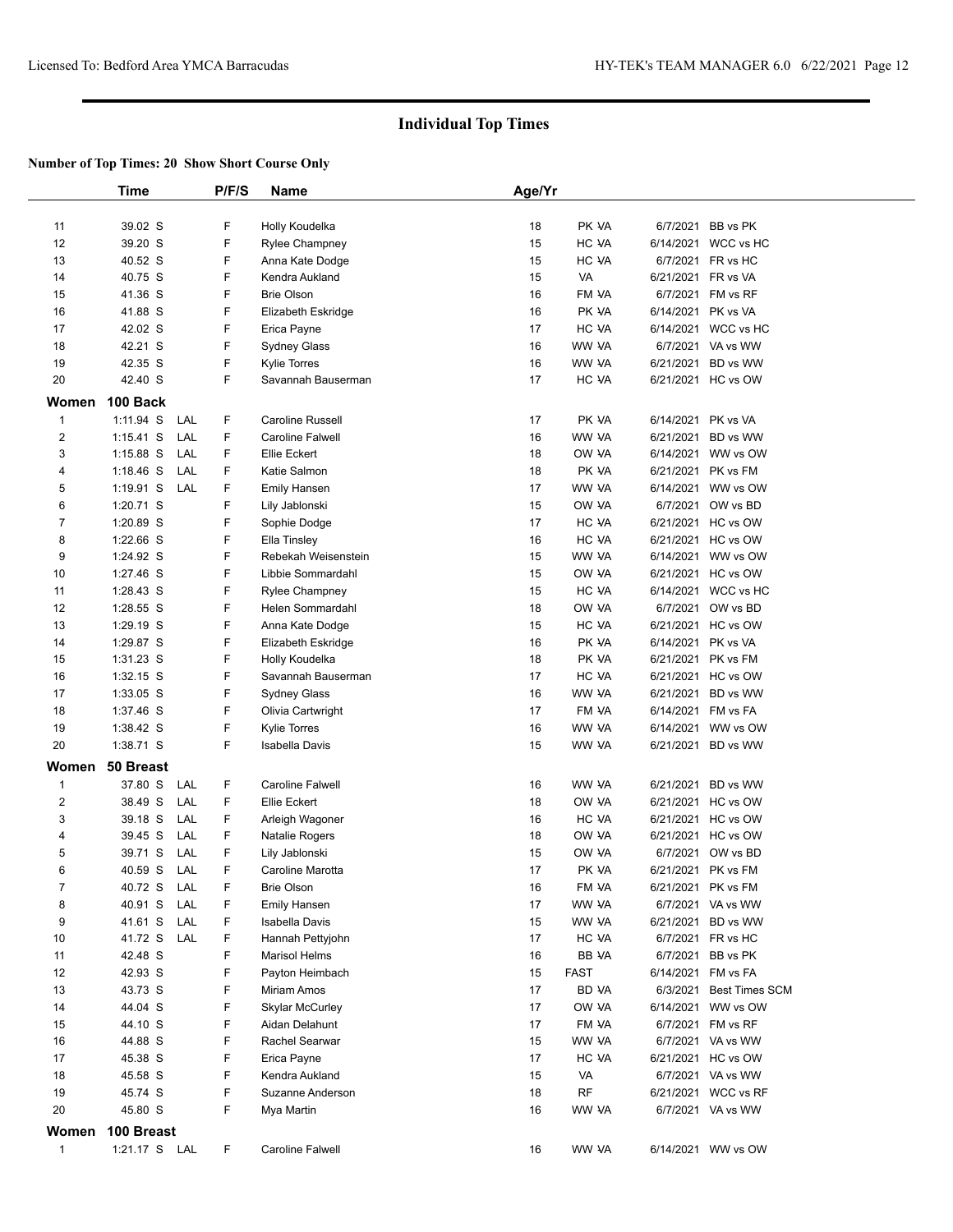|                | Time                   |     | P/F/S  | Name                            | Age/Yr   |                    |           |                                        |  |
|----------------|------------------------|-----|--------|---------------------------------|----------|--------------------|-----------|----------------------------------------|--|
| 2              | 1:21.89 S              | LAL | F      | Ellie Eckert                    | 18       | OW VA              |           | 6/7/2021 OW vs BD                      |  |
| 3              | $1:27.14$ S            | LAL | F.     | Arleigh Wagoner                 | 16       | HC VA              |           | 6/7/2021 FR vs HC                      |  |
| 4              | 1:31.07 S              | LAL | F      | Caroline Russell                | 17       | PK VA              | 6/14/2021 | PK vs VA                               |  |
| 5              | 1:31.52 S              | LAL | F      | Lily Jablonski                  | 15       | OW VA              | 6/14/2021 | WW vs OW                               |  |
| 6              | 1:32.77 S              | LAL | F.     | Isabella Davis                  | 15       | WW VA              | 6/21/2021 | BD vs WW                               |  |
| 7              | 1:32.82 S              | LAL | F      | Payton Heimbach                 | 15       | <b>FAST</b>        | 6/21/2021 | FA vs BB                               |  |
| 8              | 1:33.70 S              | LAL | F      | <b>Brie Olson</b>               | 16       | FM VA              |           | 6/14/2021 FM vs FA                     |  |
| 9              | 1:33.75 S              | LAL | F.     | <b>Madison Bivens</b>           | 16       | HC VA              |           | 6/14/2021 WCC vs HC                    |  |
| 10             | 1:35.11 S              |     | F      | <b>Skylar McCurley</b>          | 17       | OW VA              | 6/14/2021 | WW vs OW                               |  |
| 11             | 1:36.15 S              |     | F      | <b>Marisol Helms</b>            | 16       | BB VA              | 6/7/2021  | BB vs PK                               |  |
| 12             | 1:36.81 S              |     | F      |                                 | 17       | HC VA              | 6/7/2021  | FR vs HC                               |  |
|                |                        |     | F.     | Hannah Pettyjohn                |          |                    |           |                                        |  |
| 13             | 1:37.14 S              |     | F      | Miriam Amos<br>Suzanne Anderson | 17       | BD VA<br><b>RF</b> | 6/3/2021  | <b>Best Times SCM</b><br>WCC vs RF     |  |
| 14             | $1:38.51$ S            |     | F      |                                 | 18<br>16 | WW VA              | 6/21/2021 |                                        |  |
| 15             | 1:41.54 S              |     |        | Mya Martin                      |          |                    | 6/21/2021 | BD vs WW                               |  |
| 16             | $1:46.00$ S            |     | F<br>F | Erica Payne                     | 17<br>17 | HC VA<br>HC VA     |           | 6/14/2021 WCC vs HC                    |  |
| 17             | 1:46.54 S<br>1:46.62 S |     | F      | Karsen Maddox                   | 15       |                    |           | 6/7/2021 FR vs HC<br>6/7/2021 FR vs HC |  |
| 18             |                        |     |        | Rylee Champney                  |          | HC VA              |           |                                        |  |
| 19             | 1:46.74 S              |     | F<br>F | Kate Hix                        | 17       | FR VA              |           | 6/21/2021 FR vs VA                     |  |
| 20             | 1:47.01 S              |     |        | Clara Carter                    | 15       | ACT VA             |           | 6/21/2021 WCC vs RF                    |  |
| Women          | <b>50 Fly</b>          |     |        |                                 |          |                    |           |                                        |  |
| $\mathbf{1}$   | 30.73 S                | LAL | F.     | Kaitlyn Bauer                   | 16       | PK VA              | 6/14/2021 | PK vs VA                               |  |
| $\overline{c}$ | 33.59 S                | LAL | F.     | <b>Emily Hansen</b>             | 17       | WW VA              |           | 6/14/2021 WW vs OW                     |  |
| 3              | 34.79 S                |     | F      | Catherine Thomas                | 16       | FR VA              |           | 6/14/2021 FR vs BD                     |  |
| 4              | 35.55 S                |     | F      | Lauren Eby                      | 17       | ACT VA             | 6/21/2021 | WCC vs RF                              |  |
| 5              | 35.91 S                |     | F      | Helen Sommardahl                | 18       | OW VA              |           | 6/14/2021 WW vs OW                     |  |
| 6              | 36.15 S                |     | F      | <b>Taryn Harvey</b>             | 16       | HC VA              | 6/14/2021 | WCC vs HC                              |  |
| 7              | 38.16 S                |     | F      | Rachel Searwar                  | 15       | WW VA              | 6/14/2021 | WW vs OW                               |  |
| 8              | 38.30 S                |     | F      | Arleigh Wagoner                 | 16       | HC VA              |           | 6/14/2021 WCC vs HC                    |  |
| 9*             | 38.48 S                |     | F      | Anna Kate Dodge                 | 15       | HC VA              | 6/14/2021 | WCC vs HC                              |  |
| $9*$           | 38.48 S                |     | F      | Kirsten Steffens                | 15       | <b>RF</b>          | 6/21/2021 | WCC vs RF                              |  |
| 11             | 38.78 S                |     | F      | Ella Tinsley                    | 16       | HC VA              |           | 6/7/2021 FR vs HC                      |  |
| 12             | 39.32 S                |     | F      | <b>Ellen Phillips</b>           | 16       | HC VA              | 6/14/2021 | WCC vs HC                              |  |
| 13             | 39.52 S                |     | F      | <b>Marisol Helms</b>            | 16       | BB VA              | 6/7/2021  | BB vs PK                               |  |
| 14             | 39.81 S                |     | F      | <b>Tatum Harris</b>             | 17       | FR VA              |           | 6/7/2021 FR vs HC                      |  |
| 15             | 40.27 S                |     | F      | Rebekah Weisenstein             | 15       | WW VA              | 6/14/2021 | WW vs OW                               |  |
| 16             | 42.14 S                |     | F      | <b>Madison Bivens</b>           | 16       | HC VA              | 6/7/2021  | FR vs HC                               |  |
| 17             | 42.71 S                |     | F      | Mya Martin                      | 16       | WW VA              |           | 6/14/2021 WW vs OW                     |  |
| 18             | 42.73 S                |     | F      | Larken Harris                   | 15       | FR VA              |           | 6/14/2021 FR vs BD                     |  |
| 19             | 42.85 S                |     | F      | Isabella Davis                  | 15       | WW VA              |           | 6/21/2021 BD vs WW                     |  |
| 20             | 43.77 S                |     | F      | Jordan Chamberlin               | 16       | WW VA              |           | 6/14/2021 WW vs OW                     |  |
| Women          | <b>100 Fly</b>         |     |        |                                 |          |                    |           |                                        |  |
| $\mathbf{1}$   | 1:06.57 S              | LAL | F      | Kaitlyn Bauer                   | 16       | PK VA              |           | 6/21/2021 PK vs FM                     |  |
| 2              | $1:10.32$ S            | LAL | F      | Grace Warren                    | 17       | FM VA              | 6/7/2021  | FM vs RF                               |  |
| 3              | 1:11.77 S              | LAL | F      | Caroline Russell                | 17       | PK VA              |           | 6/21/2021 PK vs FM                     |  |
| 4              | $1:16.32$ S            | LAL | F      | Caroline Falwell                | 16       | WW VA              | 6/14/2021 | WW vs OW                               |  |
| 5              | 1:23.37 S              |     | F      | Lauren Eby                      | 17       | ACT VA             | 6/21/2021 | WCC vs RF                              |  |
| 6              | 1:24.34 S              |     | F      | Lily Jablonski                  | 15       | OW VA              |           | 6/21/2021 HC vs OW                     |  |
| 7              | 1:27.80 S              |     | F      | Skylar McCurley                 | 17       | OW VA              | 6/21/2021 | HC vs OW                               |  |
| 8              | 1:28.36 S              |     | F      | <b>Madison Bivens</b>           | 16       | HC VA              | 6/21/2021 | HC vs OW                               |  |
| 9              | 1:29.48 S              |     | F      | <b>Marisol Helms</b>            | 16       | BB VA              |           | 6/14/2021 RF vs BB                     |  |
| 10             | 1:31.05 S              |     | F      | Lacey Miller                    | 15       | ACT VA             | 6/14/2021 | WCC vs HC                              |  |
| 11             | 1:32.59 S              |     | F      | <b>Ellen Phillips</b>           | 16       | HC VA              | 6/21/2021 | HC vs OW                               |  |
| 12             | 1:32.87 S              |     | F      | Rachel Searwar                  | 15       | WW VA              | 6/14/2021 | WW vs OW                               |  |
| 13             | 1:35.78 S              |     | F      | Kirsten Steffens                | 15       | RF                 | 6/21/2021 | WCC vs RF                              |  |
| 14             | 1:38.72 S              |     | F      | Isabella Davis                  | 15       | WW VA              |           | 6/7/2021 VA vs WW                      |  |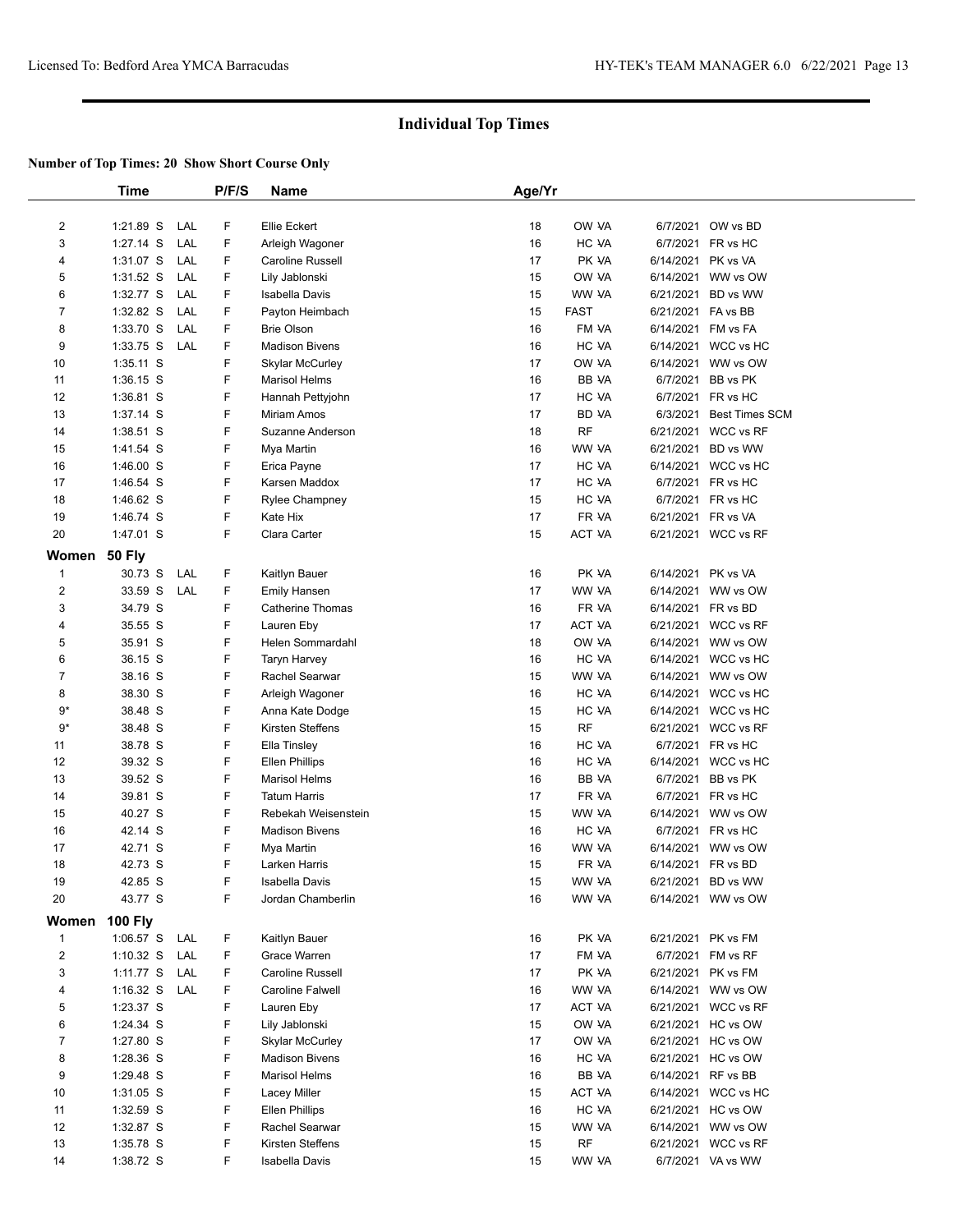|                         | Time                  |     | P/F/S | Name                    | Age/Yr         |               |                                |                     |  |
|-------------------------|-----------------------|-----|-------|-------------------------|----------------|---------------|--------------------------------|---------------------|--|
| 15                      | 1:40.17 S             |     | F     | Mya Martin              | 16             | WW VA         | 6/21/2021                      | BD vs WW            |  |
| 16                      | 1:42.80 S             |     | F     | <b>Emily Phillips</b>   | 16             | ACT VA        |                                | 6/21/2021 WCC vs RF |  |
|                         |                       |     | F     | Anna Sloan              | 17             | <b>RF</b>     |                                | FM vs RF            |  |
| 17                      | 1:47.85 S             |     | F     | Stella Cook             |                |               | 6/7/2021<br>6/21/2021 FA vs BB |                     |  |
| 18                      | 1:48.33 S             |     | F     |                         | 16             | BB VA         |                                |                     |  |
| 19                      | 1:50.04 S             |     |       | Abigail Blair           | 17             | ACT VA        |                                | 6/7/2021 WCC vs FA  |  |
| 20                      | 2:01.07 S             |     | F     | Olivia Price            | 16             | ACT VA        |                                | 6/21/2021 WCC vs RF |  |
| Women                   | 100 IM                |     |       |                         |                |               |                                |                     |  |
| $\mathbf{1}$            | $1:13.64$ S           | LAL | F     | Kaitlyn Bauer           | 16             | PK VA         | 6/7/2021                       | BB vs PK            |  |
| $\overline{\mathbf{c}}$ | $1:13.91$ S           | LAL | F     | Ellie Eckert            | 18             | OW VA         |                                | 6/14/2021 WW vs OW  |  |
| 3                       | $1:15.14$ S           | LAL | F     | <b>Caroline Russell</b> | 17             | PK VA         | 6/21/2021                      | PK vs FM            |  |
| 4                       | $1:16.07$ S           | LAL | F     | Grace Warren            | 17             | FM VA         | 6/14/2021                      | FM vs FA            |  |
| 5                       | $1:16.08$ S           | LAL | F     | <b>Emily Hansen</b>     | 17             | WW VA         |                                | 6/14/2021 WW vs OW  |  |
| 6                       | $1:17.14$ S           | LAL | F     | Caroline Marotta        | 17             | PK VA         |                                | 6/21/2021 PK vs FM  |  |
| $\overline{7}$          | $1:17.26$ S           | LAL | F     | Caroline Falwell        | 16             | WW VA         |                                | 6/7/2021 VA vs WW   |  |
| 8                       | 1:19.25 S             | LAL | F     | Lily Jablonski          | 15             | OW VA         |                                | 6/21/2021 HC vs OW  |  |
| 9                       | $1:20.20$ S           | LAL | F     | Arleigh Wagoner         | 16             | HC VA         |                                | 6/14/2021 WCC vs HC |  |
| 10                      | 1:20.30 S             |     | F     | <b>Catherine Thomas</b> | 16             | FR VA         | 6/21/2021 FR vs VA             |                     |  |
| 11                      | 1:23.54 S             |     | F     | Lauren Eby              | 17             | ACT VA        |                                | 6/21/2021 WCC vs RF |  |
| 12                      | 1:23.79 S             |     | F     | Rachel Searwar          | 15             | WW VA         |                                | 6/14/2021 WW vs OW  |  |
| 13                      | 1:24.31 S             |     | F     | Lacey Miller            | 15             | <b>ACT VA</b> |                                | 6/14/2021 WCC vs HC |  |
| 14                      | 1:24.78 S             |     | F     | Eujine Kim              | 17             | VA            | 6/21/2021 FR vs VA             |                     |  |
| 15                      | 1:26.06 S             |     | F     | Abbey Walker            |                | FM VA         | 6/21/2021                      | PK vs FM            |  |
| 16                      | 1:28.16 S             |     | F     | Payton Heimbach         | 15             | <b>FAST</b>   | 6/21/2021 FA vs BB             |                     |  |
| 17                      | 1:28.30 S             |     | F     | Rebekah Weisenstein     | 15             | WW VA         |                                | 6/21/2021 BD vs WW  |  |
| 18                      | 1:28.76 S             |     | F     | <b>Madison Bivens</b>   | 16             | HC VA         |                                | 6/7/2021 FR vs HC   |  |
| 19                      | 1:29.67 S             |     | F     | Anna Kate Dodge         | 15             | HC VA         |                                | 6/14/2021 WCC vs HC |  |
| 20                      | 1:30.04 S             |     | F     | <b>Marisol Helms</b>    | 16             | BB VA         |                                | 6/14/2021 RF vs BB  |  |
|                         |                       |     |       |                         |                |               |                                |                     |  |
|                         | Men 8 & Under 25 Free |     |       |                         |                |               |                                |                     |  |
| $\overline{1}$          | 17.66 S               | LAL | F     | <b>Owen Marks</b>       | 8              | BB VA         | 6/7/2021                       | BB vs PK            |  |
| $\mathbf 2$             | 18.42 S               | LAL | F     | Austin Woodruff         | 8              | OW VA         |                                | 6/14/2021 WW vs OW  |  |
| 3                       | 19.43 S               | LAL | F     | <b>Drew Carpenter</b>   | $\overline{7}$ | PK VA         | 6/7/2021                       | BB vs PK            |  |
| 4                       | 19.53 S               | LAL | F     | <b>Walker Williams</b>  | $\overline{7}$ | PK VA         | 6/14/2021                      | PK vs VA            |  |
| 5                       | 19.79 S               | LAL | F     | Noah Leger              | 8              | OW VA         |                                | 6/21/2021 HC vs OW  |  |
| 6                       | 21.49 S               | LAL | F     | Clayton Cox             | 8              | OW VA         |                                | 6/14/2021 WW vs OW  |  |
| $\overline{7}$          | 21.55 S               | LAL | F     | Mac Morrison            | 8              | OW VA         |                                | 6/14/2021 WW vs OW  |  |
| 8                       | 22.06 S               |     | F     | Covi Sinclair           | 8              | PK VA         | 6/21/2021                      | PK vs FM            |  |
| 9                       | 22.17 S               |     | F     | Lawson McSwain          | $\overline{7}$ | PK VA         |                                | 6/21/2021 PK vs FM  |  |
| 10                      | 22.35 S               |     | F     | Kj Davis                | 8              | BD YA         |                                | 6/21/2021 BD vs WW  |  |
| 11                      | 22.44 S               |     | F     | Khole Smith             | 8              | RF            |                                | 6/14/2021 RF vs BB  |  |
| 12                      | 22.84 S               |     | F     | Wes Fischer             | 8              | PK VA         |                                | 6/14/2021 PK vs VA  |  |
| 13                      | 23.43 S               |     | F     | <b>Mason Patterson</b>  | 8              | HC VA         |                                | 6/21/2021 HC vs OW  |  |
| 14                      | 24.02 S               |     | F     | Miles Petrikonis        | 8              | PK VA         |                                | 6/21/2021 PK vs FM  |  |
| 15                      | x24.06 S              |     | F     | Cash Annas              | 8              | BD VA         |                                | 6/21/2021 BD vs WW  |  |
| 16                      | 24.40 S               |     | F     | Grayson Steinweg        | 8              | PK VA         |                                | 6/21/2021 PK vs FM  |  |
| 17                      | 24.88 S               |     | F     | Jaxen Smith             | 8              | BD VA         |                                | 6/21/2021 BD vs WW  |  |
| 18                      | 24.98 S               |     | F     | Mason DiBrango          | $\overline{7}$ | HC VA         |                                | 6/21/2021 HC vs OW  |  |
| 19                      | 25.12 S               |     | F     | <b>Patrick Williams</b> | 8              | RF            |                                | 6/21/2021 WCC vs RF |  |
| 20                      | 25.22 S               |     | F     | Friedrich Jurgovan      | 8              | PK VA         |                                | 6/21/2021 PK vs FM  |  |
|                         | Men 8 & Under 50 Free |     |       |                         |                |               |                                |                     |  |
| $\mathbf{1}$            | 40.74 S               | LAL | F     | Santiago Mejia-Ibarra   | 8              | FAST          |                                | 6/7/2021 WCC vs FA  |  |
| $\overline{c}$          | 40.84 S               | LAL | F     | Austin Woodruff         | 8              | OW VA         |                                | 6/14/2021 WW vs OW  |  |
| 3                       | 41.88 S               | LAL | F     | <b>Owen Marks</b>       | 8              | BB VA         | 6/21/2021 FA vs BB             |                     |  |
| 4                       | 42.13 S               | LAL | F     | Mac Morrison            | 8              | OW VA         |                                | 6/21/2021 HC vs OW  |  |
| 5                       | 42.33 S LAL           |     | F.    | Noah Leger              | 8              | OW VA         |                                | 6/21/2021 HC vs OW  |  |
|                         |                       |     |       |                         |                |               |                                |                     |  |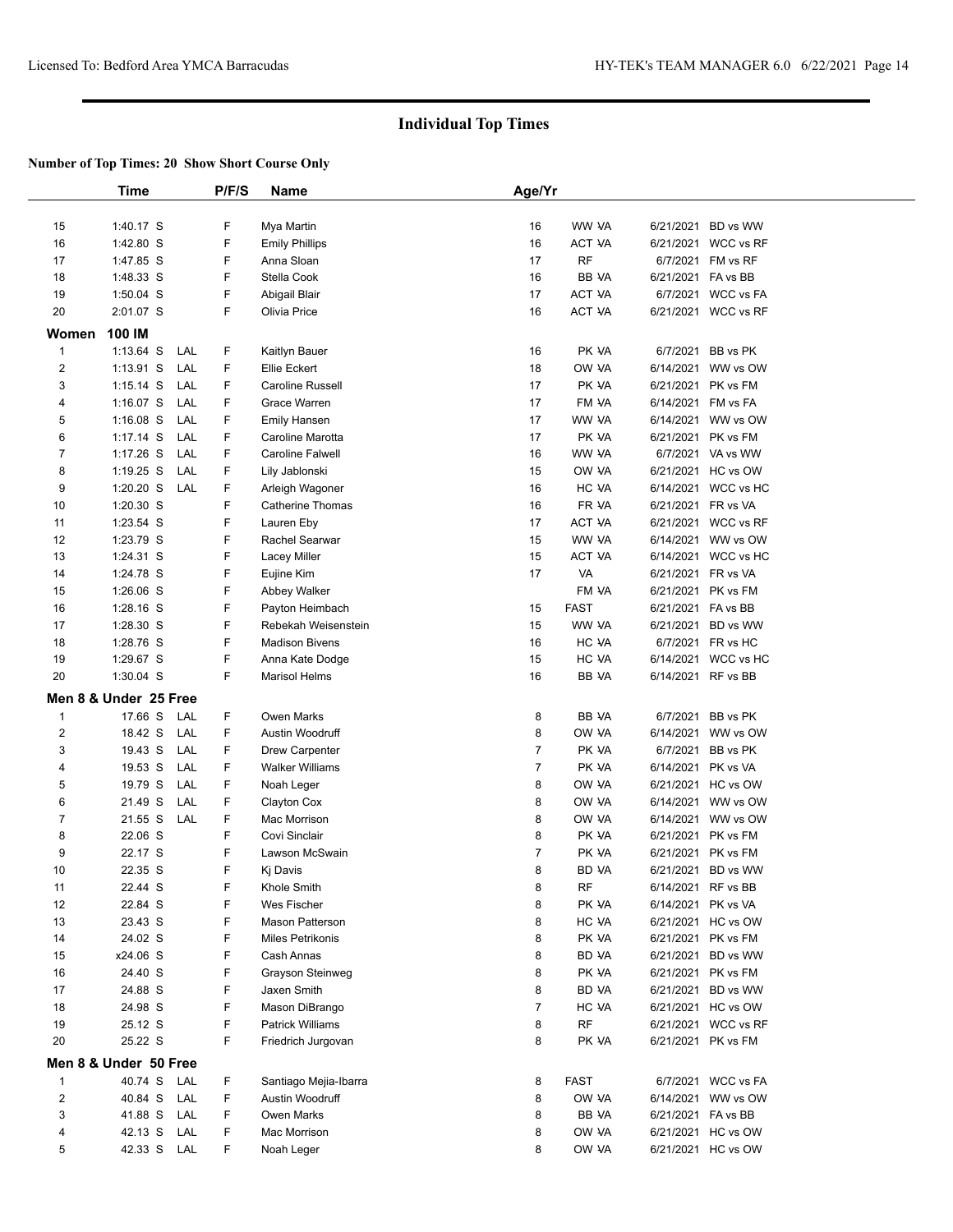|                | <b>Time</b>             |     | P/F/S | <b>Name</b>             | Age/Yr         |              |                    |                     |  |
|----------------|-------------------------|-----|-------|-------------------------|----------------|--------------|--------------------|---------------------|--|
|                |                         |     |       |                         |                |              |                    |                     |  |
| 6              | 44.46 S                 | LAL | F     | Drew Carpenter          | $\overline{7}$ | PK VA        | 6/21/2021 PK vs FM |                     |  |
| $\overline{7}$ | 45.72 S                 | LAL | F     | Drew Bowman             | 8              | FM VA        | 6/14/2021 FM vs FA |                     |  |
| 8              | 46.44 S                 | LAL | F     | <b>Walker Williams</b>  | $\overline{7}$ | PK VA        | 6/14/2021 PK vs VA |                     |  |
| 9              | 50.04 S                 |     | F     | Clayton Cox             | 8              | OW VA        |                    | 6/21/2021 HC vs OW  |  |
| 10             | 50.63 S                 |     | F     | Lawson McSwain          | $\overline{7}$ | PK VA        | 6/14/2021 PK vs VA |                     |  |
| 11             | 52.23 S                 |     | F     | Cash Annas              | 8              | BD VA        | 6/21/2021          | BD vs WW            |  |
| 12             | 53.64 S                 |     | F     | <b>Patrick Williams</b> | 8              | <b>RF</b>    |                    | 6/21/2021 WCC vs RF |  |
| 13             | 53.85 S                 |     | F     | <b>Mason Patterson</b>  | 8              | HC VA        |                    | 6/7/2021 FR vs HC   |  |
| 14             | 53.96 S                 |     | F     | Covi Sinclair           | 8              | PK VA        | 6/14/2021 PK vs VA |                     |  |
| $15*$          | 54.80 S                 |     | F     | Wes Fischer             | 8              | PK VA        | 6/21/2021 PK vs FM |                     |  |
| $15*$          | 54.80 S                 |     | F     | Khole Smith             | 8              | <b>RF</b>    |                    | 6/21/2021 WCC vs RF |  |
| 17             | 55.42 S                 |     | F     | Mason DiBrango          | $\overline{7}$ | HC VA        |                    | 6/21/2021 HC vs OW  |  |
| 18             | 56.37 S                 |     | F     | Jonluca Parker          | 8              | HC VA        |                    | 6/14/2021 WCC vs HC |  |
| 19             | 56.81 S                 |     | F     | Noah Todd               | 8              | <b>FAST</b>  | 6/21/2021 FA vs BB |                     |  |
| 20             | 56.95 S                 |     | F     | <b>Miles Petrikonis</b> | 8              | PK VA        | 6/21/2021 PK vs FM |                     |  |
|                | Men 8 & Under 25 Back   |     |       |                         |                |              |                    |                     |  |
| $\mathbf{1}$   | 20.76 S                 | LAL | F     | Austin Woodruff         | 8              | OW VA        |                    | 6/21/2021 HC vs OW  |  |
| $\overline{2}$ | 24.02 S                 | LAL | F     | Noah Leger              | 8              | OW VA        | 6/14/2021          | WW vs OW            |  |
| 3              | 24.07 S                 | LAL | F     | Cash Annas              | 8              | BD VA        | 6/21/2021          | BD vs WW            |  |
| 4              | 24.58 S                 | LAL | F     | <b>Owen Marks</b>       | 8              | <b>BB VA</b> | 6/7/2021           | BB vs PK            |  |
| 5              | 25.33 S                 | LAL | F     | Drew Carpenter          | $\overline{7}$ | PK VA        |                    | 6/21/2021 PK vs FM  |  |
| $6*$           | 25.74 S                 | LAL | F     | <b>Tobin Smith</b>      | 8              | HC VA        |                    | 6/21/2021 HC vs OW  |  |
| $6*$           | 25.74 S                 | LAL | F     | Mac Morrison            | 8              | OW VA        |                    | 6/21/2021 HC vs OW  |  |
| 8              | 26.12 S                 | LAL | F     | <b>Walker Williams</b>  | $\overline{7}$ | PK VA        | 6/14/2021 PK vs VA |                     |  |
| 9              | 26.50 S                 | LAL | F     | Noah Todd               | 8              | <b>FAST</b>  | 6/21/2021 FA vs BB |                     |  |
| 10             | 26.75 S                 | LAL | F     | Clayton Cox             | 8              | OW VA        |                    | 6/21/2021 HC vs OW  |  |
| 11             | 26.93 S                 | LAL | F     | Mason Sloan             | 8              | OW VA        |                    | 6/21/2021 HC vs OW  |  |
| 12             | 31.12 S                 |     | F     | Kj Davis                | 8              | BD VA        |                    | 6/21/2021 BD vs WW  |  |
| 13             | 31.29 S                 |     | F     | Mason Patterson         | 8              | HC VA        |                    | 6/14/2021 WCC vs HC |  |
| 14             | 31.94 S                 |     | F     | Carter Kappler          | 8              | HC VA        | 6/14/2021          | WCC vs HC           |  |
| 15             | 32.06 S                 |     | F     | Gavin Shinkle           | $\overline{7}$ | WW VA        |                    | 6/21/2021 BD vs WW  |  |
| 16             | 32.09 S                 |     | F     | Lawson McSwain          | $\overline{7}$ | PK VA        | 6/14/2021 PK vs VA |                     |  |
| 17             | 32.35 S                 |     | F     | Henry Blair             | 8              | <b>FAST</b>  | 6/14/2021          | FM vs FA            |  |
| 18             | 32.88 S                 |     | F     | Jackson Brown           | 8              | VA           | 6/14/2021 PK vs VA |                     |  |
| 19             | 33.19 S                 |     | F     | Mason DiBrango          | $\overline{7}$ | HC VA        |                    | 6/7/2021 FR vs HC   |  |
| 20             | 33.56 S                 |     | F     | <b>Patrick Williams</b> | 8              | <b>RF</b>    |                    | 6/21/2021 WCC vs RF |  |
|                | Men 8 & Under 25 Breast |     |       |                         |                |              |                    |                     |  |
| 1              | 24.59 S                 | LAL | F     | Owen Marks              | 8              | BB VA        |                    | 6/7/2021 BB vs PK   |  |
| $\overline{2}$ | 25.29 S                 | LAL | F     | Austin Woodruff         | 8              | OW VA        | 6/7/2021           | OW vs BD            |  |
| 3              | 27.11 S                 | LAL | F     | Noah Leger              | 8              | OW VA        |                    | 6/14/2021 WW vs OW  |  |
| 4              | 27.30 S                 | LAL | F     | Drew Bowman             | 8              | FM VA        | 6/14/2021 FM vs FA |                     |  |
| 5              | 28.22 S                 | LAL | F     | Grayson Steinweg        | 8              | PK VA        |                    | 6/21/2021 PK vs FM  |  |
| 6              | 31.61 S                 |     | F     | Lawson McSwain          | $\overline{7}$ | PK VA        |                    | 6/21/2021 PK vs FM  |  |
| $\overline{7}$ | 32.25 S                 |     | F     | Jameson Curl            | 8              | OW VA        |                    | 6/7/2021 OW vs BD   |  |
| 8              | 33.76 S                 |     | F     | Mason DiBrango          | $\overline{7}$ | HC VA        |                    | 6/21/2021 HC vs OW  |  |
| 9              | 34.77 S                 |     | F     | Mason Patterson         | 8              | HC VA        |                    | 6/14/2021 WCC vs HC |  |
| 10             | 34.91 S                 |     | F     | Anderson Holt           | $\overline{7}$ | OW VA        |                    | 6/7/2021 OW vs BD   |  |
| 11             | 39.22 S                 |     | F     | <b>Henry Blair</b>      | 8              | <b>FAST</b>  | 6/14/2021 FM vs FA |                     |  |
| 12             | 42.57 S                 |     | F     | William Marotta         | 8              | PK VA        |                    | 6/7/2021 BB vs PK   |  |
| 13             | 44.87 S                 |     | F     | Compton Bobby           | $\overline{7}$ | RF           |                    | 6/21/2021 WCC vs RF |  |
| 14             | 55.62 S                 |     | F     | Harper Grannell         | 8              | RF           |                    | 6/21/2021 WCC vs RF |  |
| 15             | 1:04.14 S               |     | F.    | <b>Will Simmons</b>     | $\overline{7}$ | FM VA        | 6/14/2021 FM vs FA |                     |  |
|                | Men 8 & Under 25 Fly    |     |       |                         |                |              |                    |                     |  |
| $\mathbf{1}$   | 19.80 S LAL             |     | F.    | Mac Morrison            | 8              | OW VA        |                    | 6/21/2021 HC vs OW  |  |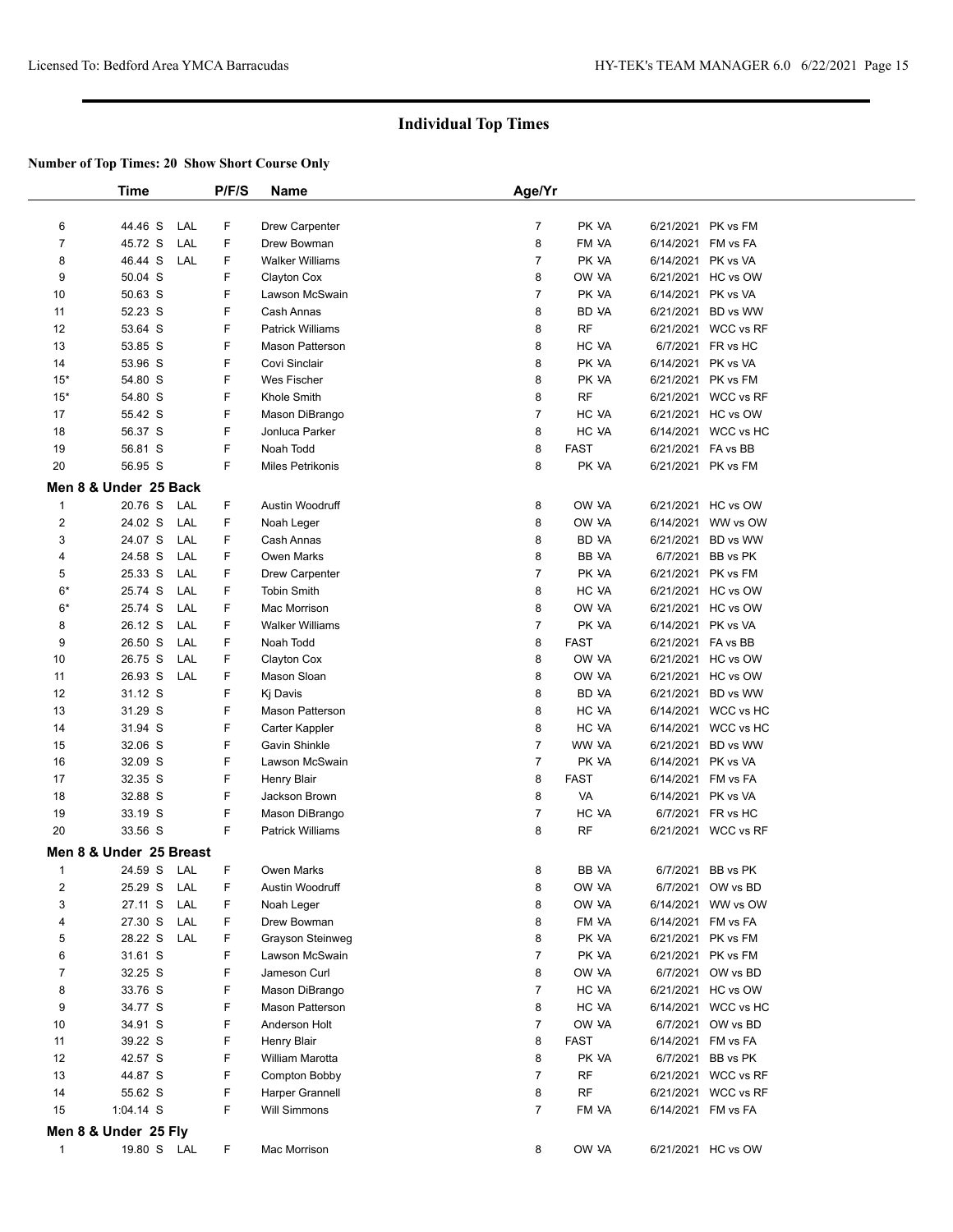|                | <b>Time</b>             |     | P/F/S   | Name                     | Age/Yr         |             |                    |                     |  |
|----------------|-------------------------|-----|---------|--------------------------|----------------|-------------|--------------------|---------------------|--|
|                |                         |     |         |                          |                |             |                    |                     |  |
| $\overline{c}$ | 19.90 S                 | LAL | F       | Austin Woodruff          | 8              | OW VA       |                    | 6/21/2021 HC vs OW  |  |
| 3              | 20.19 S                 | LAL | F       | Owen Marks               | 8              | BB VA       | 6/7/2021           | BB vs PK            |  |
| 4              | 21.48 S                 | LAL | F       | Santiago Mejia-Ibarra    | 8              | <b>FAST</b> | 6/7/2021           | <b>WCC vs FA</b>    |  |
| 5              | 21.73 S                 | LAL | F       | Noah Leger               | 8              | OW VA       | 6/7/2021           | OW vs BD            |  |
| 6              | 24.65 S                 | LAL | F       | Drew Carpenter           | $\overline{7}$ | PK VA       | 6/21/2021          | PK vs FM            |  |
| $\overline{7}$ | 25.88 S                 | LAL | F       | Clayton Cox              | 8              | OW VA       | 6/7/2021           | OW vs BD            |  |
| 8              | 26.64 S                 | LAL | F       | Cash Annas               | 8              | BD VA       | 6/21/2021          | BD vs WW            |  |
| 9              | 26.96 S                 | LAL | F       | Jameson Curl             | 8              | OW VA       | 6/14/2021          | WW vs OW            |  |
| 10             | 29.10 S                 |     | F       | Mason Patterson          | 8              | HC VA       | 6/7/2021           | FR vs HC            |  |
| 11             | 34.14 S                 |     | F       | Grayson Steinweg         | 8              | PK VA       | 6/21/2021          | PK vs FM            |  |
| 12             | 34.23 S                 |     | F       | Rhinehart Aaron          | 6              | PK VA       | 6/21/2021          | PK vs FM            |  |
| 13             | 34.52 S                 |     | F       | Henry Blair              | 8              | <b>FAST</b> | 6/21/2021 FA vs BB |                     |  |
| 14             | 36.33 S                 |     | F       | Compton Bobby            | $\overline{7}$ | <b>RF</b>   |                    | 6/21/2021 WCC vs RF |  |
| 15             | 37.03 S                 |     | F       | Anderson Holt            | $\overline{7}$ | OW VA       |                    | 6/21/2021 HC vs OW  |  |
| 16             | 38.60 S                 |     | F       | Harper Grannell          | 8              | RF          |                    | 6/21/2021 WCC vs RF |  |
| 17             | 44.61 S                 |     | F       | Wesley Milam             | $\overline{7}$ | OW VA       |                    | 6/7/2021 OW vs BD   |  |
| 18             | 45.95 S                 |     | F       | Max McQuillan            | 8              | FM VA       | 6/7/2021           | FM vs RF            |  |
| 19             | 53.07 S                 |     | F       | Lawson McSwain           | $\overline{7}$ | PK VA       | 6/7/2021           | BB vs PK            |  |
| 20             | 54.19 S                 |     | F       | <b>Brody Marks</b>       | 5              | BB VA       | 6/21/2021 FA vs BB |                     |  |
|                | Men 8 & Under 100 IM    |     |         |                          |                |             |                    |                     |  |
| $\mathbf{1}$   | 1:44.14 S               | LAL | F       | Austin Woodruff          | 8              | OW VA       |                    | 6/7/2021 OW vs BD   |  |
| $\overline{2}$ | 1:46.85 S               | LAL | F       | Noah Leger               | 8              | OW VA       | 6/7/2021           | OW vs BD            |  |
| 3              | $1:56.85$ S             | LAL | F       | <b>Owen Marks</b>        | 8              | BB VA       | 6/21/2021 FA vs BB |                     |  |
| 4              | 2:42.92 S               |     | F       | Anderson Holt            | $\overline{7}$ | OW VA       | 6/21/2021          | HC vs OW            |  |
| 5              | 2:45.25 S               |     | F       | Henry Blair              | 8              | <b>FAST</b> | 6/21/2021 FA vs BB |                     |  |
| 6              | $3:05.50$ S             |     | F       | Compton Bobby            | $\overline{7}$ | <b>RF</b>   |                    | 6/21/2021 WCC vs RF |  |
|                | <b>Men 9-10 25 Free</b> |     |         |                          |                |             |                    |                     |  |
| $\mathbf{1}$   | 15.08 S                 | LAL | F       | David Roberts            | 10             | PK VA       | 6/14/2021          | PK vs VA            |  |
| 2              | 15.72 S                 | LAL | F       | <b>Mitchell Rogers</b>   | 10             | OW VA       | 6/14/2021          | WW vs OW            |  |
| 3              | 15.92 S                 | LAL | F       | Bowen Hunt               | 10             | WW VA       |                    | 6/7/2021 VA vs WW   |  |
| 4              | 16.83 S                 | LAL | F       | Sam Edwards              | 10             | OW VA       |                    | 6/21/2021 HC vs OW  |  |
| 5              | 17.12 S                 | LAL | F       | <b>Brody Wall</b>        | 10             | HC VA       |                    | 6/21/2021 HC vs OW  |  |
| 6              | 17.20 S                 | LAL | F       | Caleb Wu                 | 10             | FM VA       | 6/21/2021          | PK vs FM            |  |
| 7              | 17.29 S                 | LAL | F       | Julian Adams             | 10             | PK VA       | 6/14/2021          | PK vs VA            |  |
| 8              | 18.36 S                 |     | F       | <b>Colin Mandell</b>     | 9              | PK VA       | 6/7/2021           | BB vs PK            |  |
| 9              | 18.67 S                 |     | F       | Liam Loper               | 10             | PK VA       | 6/21/2021          | PK vs FM            |  |
| 10             | 18.74 S                 |     | F       | Nate Smith               | 10             | FM VA       | 6/14/2021          | FM vs FA            |  |
| 11             | 18.84 S                 |     | F       | Zachary Bauer            | 9              | PK VA       | 6/21/2021 PK vs FM |                     |  |
| 12             | 19.01 S                 |     | F       | Bryce Hampton            | 10             | OW VA       |                    | 6/14/2021 WW vs OW  |  |
| 13             | 19.19 S                 |     | F       | Jackson Barksdale        | 9              | FM VA       | 6/7/2021           | FM vs RF            |  |
| 14             | 19.20 S                 |     | F       | Aidan Moss               | 9              | BB VA       | 6/7/2021           | BB vs PK            |  |
| 15             | 19.43 S                 |     | F       | John Eaton               | 10             | FM VA       |                    | 6/7/2021 FM vs RF   |  |
| 16             | 19.54 S                 |     | F       | Jonathan Korby           | 10             | VA          |                    | 6/7/2021 VA vs WW   |  |
| 17             | 19.68 S                 |     | F       | <b>Braedon Carpenter</b> | 10             | PK VA       | 6/21/2021 PK vs FM |                     |  |
| 18             | 20.25 S                 |     | F       | Jonah Bruce              | 10             | HC VA       |                    | 6/21/2021 HC vs OW  |  |
| 19             | 20.35 S                 |     | F       | Daniel Gustafson         | 9              | HC VA       |                    | 6/14/2021 WCC vs HC |  |
| 20             | 20.77 S                 |     | F       | Mason Cole Davis         | 10             | BB VA       | 6/7/2021           | BB vs PK            |  |
|                | <b>Men 9-10 50 Free</b> |     |         |                          |                |             |                    |                     |  |
| $\overline{1}$ | 32.85 S                 | LAL | F       | David Roberts            | 10             | PK VA       | 6/21/2021          | PK vs FM            |  |
| $\overline{c}$ | 33.45 S                 | LAL | F       | <b>Mitchell Rogers</b>   | 10             | OW VA       |                    | 6/14/2021 WW vs OW  |  |
| 3              | 34.15 S                 | LAL | F       | Owen Williams            | 10             | PK VA       | 6/14/2021          | PK vs VA            |  |
| 4              | 36.23 S                 | LAL | F       | Caleb Wu                 | 10             | FM VA       | 6/14/2021 FM vs FA |                     |  |
| 5              | 36.26 S                 | LAL | F<br>F. | Bowen Hunt               | 10             | WW VA       | 6/21/2021          | BD vs WW            |  |
| 6              | 37.97 S                 | LAL |         | Sam Edwards              | 10             | OW VA       |                    | 6/7/2021 OW vs BD   |  |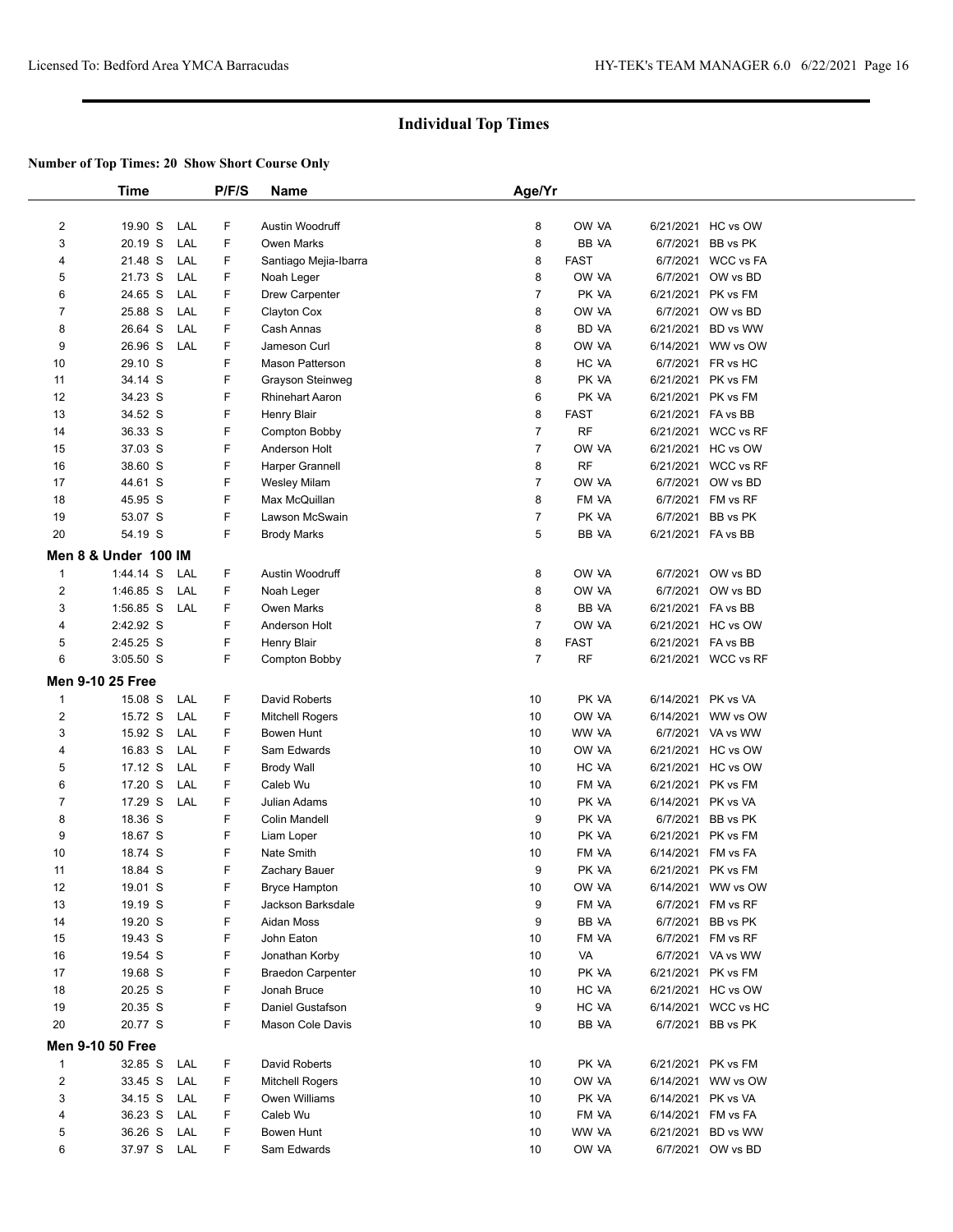|                | <b>Time</b>             | P/F/S           | <b>Name</b>               | Age/Yr   |                |                    |                                          |  |
|----------------|-------------------------|-----------------|---------------------------|----------|----------------|--------------------|------------------------------------------|--|
| $\overline{7}$ | 39.60 S                 | F               | Aidan Moss                | 9        | BB VA          |                    | 6/7/2021 BB vs PK                        |  |
| 8              | 40.69 S                 | F               | Zachary Bauer             | 9        | PK VA          |                    | 6/7/2021 BB vs PK                        |  |
| 9*             | 41.43 S                 | F               | <b>Brody Wall</b>         | 10       | HC VA          |                    | 6/21/2021 HC vs OW                       |  |
| $9*$           | 41.43 S                 | F               | Nate Smith                | 10       | FM VA          |                    | 6/21/2021 PK vs FM                       |  |
| 11             | 42.03 S                 | F               | William Largen            | 9        | ACT VA         |                    | 6/21/2021 WCC vs RF                      |  |
| 12             | 42.16 S                 | F               | Julian Adams              | 10       | PK VA          |                    | 6/21/2021 PK vs FM                       |  |
| 13             | 42.70 S                 | F               | <b>Colin Mandell</b>      | 9        | PK VA          |                    | 6/7/2021 BB vs PK                        |  |
| 14             | 42.77 S                 | F               | <b>Braedon Carpenter</b>  | 10       | PK VA          |                    | 6/7/2021 BB vs PK                        |  |
| 15             | 43.58 S                 | F               | <b>Bryce Hampton</b>      | 10       | OW VA          |                    | 6/14/2021 WW vs OW                       |  |
| 16             | 44.80 S                 | F               | <b>Thomas Sigler</b>      | 9        | BB VA          |                    | 6/7/2021 BB vs PK                        |  |
| 17             | 44.96 S                 | F               | Daniel Gustafson          | 9        | HC VA          |                    | 6/21/2021 HC vs OW                       |  |
| 18             | 45.44 S                 | F               | Jonathan Korby            | 10       | VA             |                    | 6/7/2021 VA vs WW                        |  |
| 19             | 46.65 S                 | F               | Clay Newcomb              | 9        | FR VA          | 6/14/2021 FR vs BD |                                          |  |
| 20             | 47.14 S                 | F               | Jonah Bruce               | 10       | HC VA          |                    | 6/14/2021 WCC vs HC                      |  |
|                | <b>Men 9-10 25 Back</b> |                 |                           |          |                |                    |                                          |  |
| 1              | 19.21 S                 | F<br>LAL        | David Roberts             | 10       | PK VA          | 6/14/2021 PK vs VA |                                          |  |
| 2              | 19.53 S                 | LAL<br>F        | <b>Mitchell Rogers</b>    | 10       | OW VA          |                    | 6/21/2021 HC vs OW                       |  |
| 3              | 19.65 S                 | LAL<br>F        | Owen Williams             | 10       | PK VA          | 6/14/2021 PK vs VA |                                          |  |
| 4              | 20.17 S                 | F.<br>LAL       | Sam Edwards               | 10       | OW VA          |                    | 6/14/2021 WW vs OW                       |  |
| 5              | 20.26 S                 | F<br>LAL        | Bowen Hunt                | 10       | WW VA          |                    | 6/7/2021 VA vs WW                        |  |
| 6              | 20.61 S                 | F.<br>LAL       | Caleb Wu                  | 10       | FM VA          |                    | 6/21/2021 PK vs FM                       |  |
| 7              | 22.18 S                 | F.<br>LAL       | Aidan Moss                | 9        | BB VA          |                    | 6/7/2021 BB vs PK                        |  |
| 8              | 22.26 S                 | F<br>LAL        | <b>Bryce Hampton</b>      | 10       | OW VA          |                    | 6/7/2021 OW vs BD                        |  |
| 9              | 23.39 S                 | F               | Colin Mandell             | 9        | PK VA          |                    | 6/7/2021 BB vs PK                        |  |
| 10             | 24.98 S                 | F               | <b>Brody Wall</b>         | 10       | HC VA          |                    | 6/21/2021 HC vs OW                       |  |
| 11             | 25.04 S                 | F               | Jackson Barksdale         | 9        | FM VA          |                    | 6/21/2021 PK vs FM                       |  |
| 12             | 25.38 S                 | F               | Liam Loper                | 10       | PK VA          |                    | 6/21/2021 PK vs FM                       |  |
| 13             | 25.82 S                 | F               | Nate Smith                | 10       | FM VA          |                    | 6/21/2021 PK vs FM                       |  |
| 14             | 25.89 S                 | F               | Peter Houck               | 9        | PK VA          |                    | 6/21/2021 PK vs FM                       |  |
| 15             | 26.17 S                 | F               | <b>Grant Manning</b>      | 10       | VA             |                    | 6/7/2021 VA vs WW                        |  |
| 16             | 26.73 S                 | F               | Evan Blair                | 10       | WW VA          |                    | 6/21/2021 BD vs WW                       |  |
| 17             | 27.09 S                 | F               | <b>Bubba Knight</b>       | 10       | BB VA          |                    | 6/7/2021 BB vs PK                        |  |
| 18             | 27.88 S                 | F               | Jonah Bruce               | 10       | HC VA          |                    | 6/14/2021 WCC vs HC                      |  |
| 19             | 27.91 S                 | F               | Jonathan Korby            | 10       | VA             |                    | 6/7/2021 VA vs WW                        |  |
| 20             | 28.14 S                 | F               | Sam Welsh                 | 9        | WW VA          |                    | 6/21/2021 BD vs WW                       |  |
|                | Men 9-10 25 Breast      |                 |                           |          |                |                    |                                          |  |
| 1              | 20.17 S                 | LAL<br>F        | <b>Mitchell Rogers</b>    | 10       | OW VA          |                    | 6/21/2021 HC vs OW                       |  |
| 2              | 20.61 S                 | F<br>LAL        | Caleb Wu                  | 10       | FM VA          | 6/14/2021 FM vs FA |                                          |  |
| 3<br>4         | 23.43 S                 | LAL<br>F<br>F   | Daniel Gustafson          | 9        | HC VA          |                    | 6/21/2021 HC vs OW                       |  |
| 5              | 23.76 S<br>23.93 S      | LAL<br>LAL<br>F | Sam Edwards<br>Nate Smith | 10<br>10 | OW VA<br>FM VA |                    | 6/14/2021 WW vs OW<br>6/14/2021 FM vs FA |  |
| 6              | 24.30 S                 | F.<br>LAL       | <b>Braedon Carpenter</b>  | 10       | PK VA          |                    | 6/21/2021 PK vs FM                       |  |
| $\overline{7}$ | 24.99 S                 | F               | Bowen Hunt                | 10       | WW VA          |                    | 6/21/2021 BD vs WW                       |  |
| 8              | 25.61 S                 | F               | John Eaton                | 10       | FM VA          |                    | 6/21/2021 PK vs FM                       |  |
| 9              | 26.48 S                 | F               | Zachary Bauer             | 9        | PK VA          | 6/14/2021 PK vs VA |                                          |  |
| 10             | 27.15 S                 | F               | Thomas Sigler             | 9        | BB VA          | 6/14/2021 RF vs BB |                                          |  |
| 11             | 27.71 S                 | F               | James Mabery              | 10       | PK VA          |                    | 6/21/2021 PK vs FM                       |  |
| 12             | 27.85 S                 | F               | Grayson Latham            | 10       | PK VA          |                    | 6/21/2021 PK vs FM                       |  |
| 13             | 28.31 S                 | F               | Clay Newcomb              | 9        | FR VA          | 6/21/2021 FR vs VA |                                          |  |
| 14             | 28.63 S                 | F               | Aidan Moss                | 9        | BB VA          |                    | 6/7/2021 BB vs PK                        |  |
| 15             | 29.31 S                 | F               | <b>Bryce Hampton</b>      | 10       | OW VA          |                    | 6/7/2021 OW vs BD                        |  |
| 16             | 29.52 S                 | F               | William Largen            | 9        | ACT VA         |                    | 6/14/2021 WCC vs HC                      |  |
| 17             | 29.72 S                 | F               | Luke Ancona               | 10       | HC VA          |                    | 6/21/2021 HC vs OW                       |  |
| 18             | 32.49 S                 | F               | Jefferson Koscielny       | 9        | PK VA          |                    | 6/21/2021 PK vs FM                       |  |
| 19             | 32.91 S                 | F               | Mason Cole Davis          | 10       | BB VA          |                    | 6/7/2021 BB vs PK                        |  |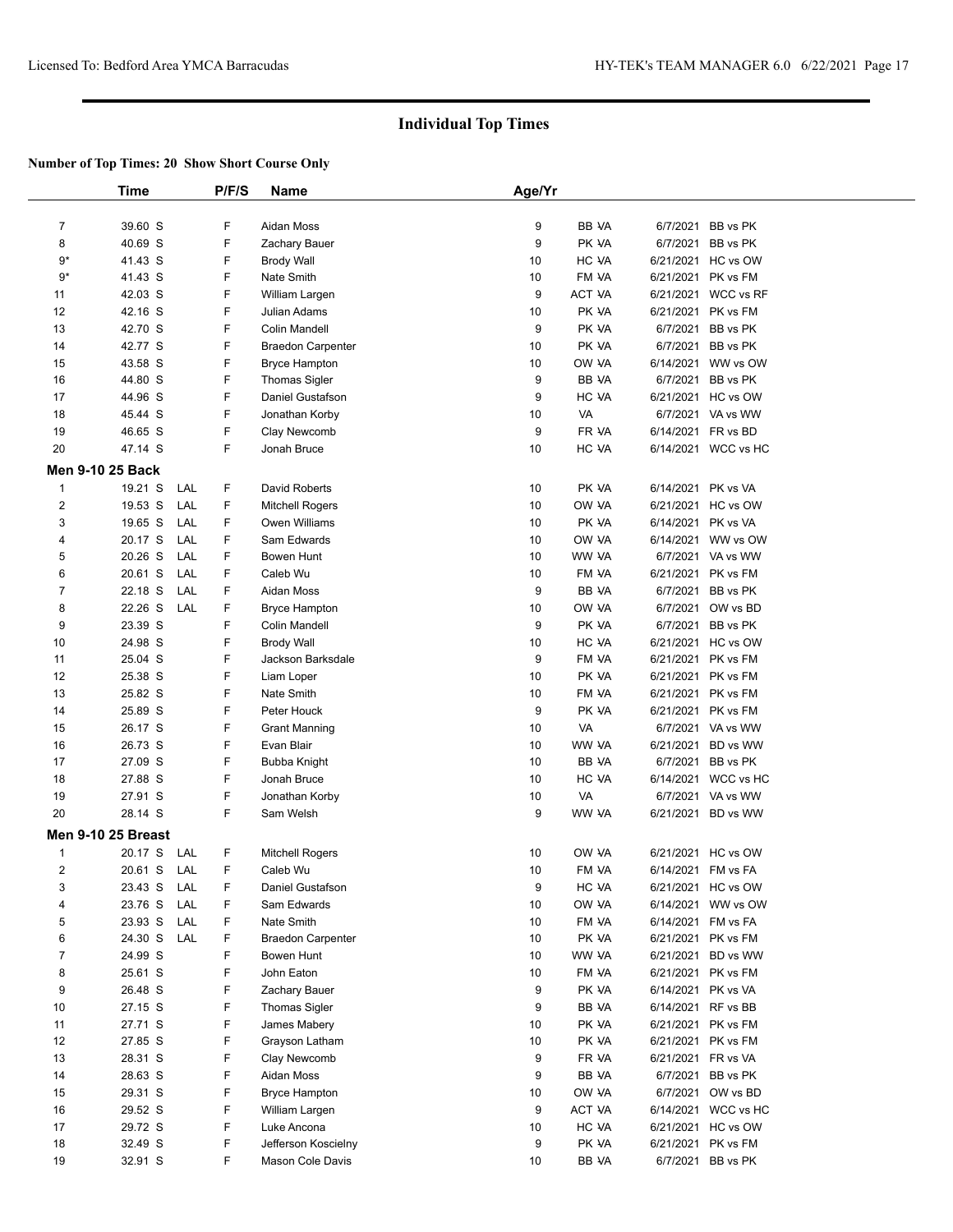|                         | Time                     |     | P/F/S  | <b>Name</b>              | Age/Yr   |                |                                          |                         |  |
|-------------------------|--------------------------|-----|--------|--------------------------|----------|----------------|------------------------------------------|-------------------------|--|
|                         |                          |     |        |                          |          |                |                                          |                         |  |
| 20                      | 33.52 S                  |     | F      | <b>Brodie Thomas</b>     | 9        | HC VA          |                                          | 6/14/2021 WCC vs HC     |  |
|                         | Men 9-10 25 Fly          |     |        |                          |          |                |                                          |                         |  |
| 1                       | 16.17 S                  | LAL | F.     | David Roberts            | 10       | PK VA          |                                          | 6/7/2021 BB vs PK       |  |
| $\overline{\mathbf{c}}$ | 16.70 S                  | LAL | F      | <b>Mitchell Rogers</b>   | 10       | OW VA          |                                          | 6/14/2021 WW vs OW      |  |
| 3                       | 17.51 S                  | LAL | F      | Owen Williams            | 10       | PK VA          | 6/14/2021 PK vs VA                       |                         |  |
| 4                       | 17.98 S                  | LAL | F      | Bowen Hunt               | 10       | WW VA          |                                          | 6/7/2021 VA vs WW       |  |
| 5                       | 18.96 S                  | LAL | F      | Caleb Wu                 | 10       | FM VA          | 6/14/2021 FM vs FA                       |                         |  |
| 6                       | 19.17 S                  | LAL | F      | Sam Edwards              | 10       | OW VA          | 6/14/2021                                | WW vs OW                |  |
| $\overline{7}$          | 19.70 S                  | LAL | F      | Colt Kirby               | 10       | FM VA          | 6/14/2021 FM vs FA                       |                         |  |
| 8                       | 21.58 S                  |     | F      | <b>Grant Manning</b>     | 10       | VA             |                                          | 6/7/2021 VA vs WW       |  |
| 9                       | 22.00 S                  |     | F      | Aidan Moss               | 9        | BB VA          | 6/21/2021 FA vs BB                       |                         |  |
| 10                      | 22.12 S<br>22.36 S       |     | F<br>F | <b>Bryce Hampton</b>     | 10       | OW VA          | 6/7/2021                                 | OW vs BD                |  |
| 11                      | 23.04 S                  |     | F      | Julian Adams             | 10       | PK VA          | 6/21/2021 PK vs FM                       |                         |  |
| 12<br>13                | 23.98 S                  |     | F      | Liam Loper<br>Nate Smith | 10<br>10 | PK VA<br>FM VA | 6/21/2021 PK vs FM<br>6/14/2021 FM vs FA |                         |  |
| 14                      | 24.66 S                  |     | F      | Zachary Bauer            | 9        | PK VA          |                                          | 6/14/2021 PK vs VA      |  |
| 15                      | 24.76 S                  |     | F      | <b>Jackson Barksdale</b> | 9        | FM VA          |                                          | 6/7/2021 FM vs RF       |  |
| 16                      | 25.21 S                  |     | F      | <b>Braedon Carpenter</b> | 10       | PK VA          |                                          | 6/7/2021 BB vs PK       |  |
| 17                      | 25.29 S                  |     | F      | <b>Thomas Sigler</b>     | 9        | BB VA          |                                          | 6/7/2021 BB vs PK       |  |
| 18                      | 25.92 S                  |     | F      | Peter Houck              | 9        | PK VA          |                                          | 6/7/2021 BB vs PK       |  |
| 19                      | 26.96 S                  |     | F      | Jonathan Korby           | 10       | VA             | 6/14/2021 PK vs VA                       |                         |  |
| 20                      | 28.94 S                  |     | F      | Bax Wolanski             | 9        | BB VA          |                                          | 6/14/2021 RF vs BB      |  |
|                         | Men 9-10 100 IM          |     |        |                          |          |                |                                          |                         |  |
| $\mathbf{1}$            | $1:21.64$ S              | LAL | F.     | <b>Mitchell Rogers</b>   | 10       | OW VA          |                                          | 6/7/2021 OW vs BD       |  |
| 2                       | 1:28.38 S                | LAL | F.     | David Roberts            | 10       | PK VA          | 6/14/2021 PK vs VA                       |                         |  |
| 3                       | $1:31.26$ S              | LAL | F      | Caleb Wu                 | 10       | FM VA          | 6/14/2021 FM vs FA                       |                         |  |
| 4                       | 1:33.86 S                | LAL | F.     | Sam Edwards              | 10       | OW VA          |                                          | 6/7/2021 OW vs BD       |  |
| 5                       | 1:38.67 S                | LAL | F      | Colt Kirby               | 10       | FM VA          | 6/14/2021 FM vs FA                       |                         |  |
| 6                       | 1:43.38 S                | LAL | F      | Zachary Bauer            | 9        | PK VA          | 6/21/2021 PK vs FM                       |                         |  |
| $\overline{7}$          | 1:44.22 S                | LAL | F.     | Bowen Hunt               | 10       | WW VA          |                                          | 6/14/2021 WW vs OW      |  |
| 8                       | 1:47.06 S                | LAL | F      | William Largen           | 9        | <b>ACT VA</b>  |                                          | 6/14/2021 WCC vs HC     |  |
| 9                       | 1:47.59 S                | LAL | F      | Aidan Moss               | 9        | BB VA          | 6/14/2021 RF vs BB                       |                         |  |
| 10                      | 1:55.71 S                |     | F      | <b>Grant Manning</b>     | 10       | VA             |                                          | 6/7/2021 VA vs WW       |  |
| 11                      | 2:00.66 S                |     | F      | Bryce Hampton            | 10       | OW VA          | 6/14/2021                                | WW vs OW                |  |
| 12                      | 2:02.04 S                |     | F      | <b>Braedon Carpenter</b> | 10       | PK VA          |                                          | 6/7/2021 BB vs PK       |  |
| 13                      | 2:20.24 S                |     | F      | John Eaton               | 10       | FM VA          | 6/21/2021 PK vs FM                       |                         |  |
| 14                      | 2:24.78 S                |     | F      | <b>Bubba Knight</b>      | 10       | BB VA          | 6/21/2021 FA vs BB                       |                         |  |
| 15                      | 2:29.71 S                |     | F      | <b>Thomas Sigler</b>     | 9        | <b>BB VA</b>   | 6/21/2021 FA vs BB                       |                         |  |
| 16                      | 2:39.82 S                |     | F      | Zac Matthews             | 9        | ACT VA         |                                          | 6/14/2021 WCC vs HC     |  |
|                         | <b>Men 11-12 25 Free</b> |     |        |                          |          |                |                                          |                         |  |
| 1                       | 23.85 S                  |     | F.     | <b>Andrew Novalis</b>    | 11       | BD VA          |                                          | 6/3/2021 Best Times SCM |  |
|                         | Men 11-12 50 Free        |     |        |                          |          |                |                                          |                         |  |
| $\mathbf{1}$            | 29.06 S                  | LAL | F.     | Graham Woodruff          | 12       | OW VA          |                                          | 6/21/2021 HC vs OW      |  |
| 2                       | 30.60 S                  | LAL | F.     | <b>Hudson Rice</b>       | 12       | HC VA          |                                          | 6/14/2021 WCC vs HC     |  |
| 3                       | 32.12 S                  | LAL | F      | Jackson Carpenter        | 11       | PK VA          |                                          | 6/21/2021 PK vs FM      |  |
| 4                       | 32.30 S                  | LAL | F.     | Benjamin Kobek           | 12       | <b>FAST</b>    | 6/21/2021 FA vs BB                       |                         |  |
| 5                       | 32.79 S                  | LAL | F      | Logan Wright             | 12       | WW VA          |                                          | 6/14/2021 WW vs OW      |  |
| 6                       | 32.91 S                  | LAL | F      | Luke Morrison            | 11       | OW VA          |                                          | 6/7/2021 OW vs BD       |  |
| $\overline{7}$          | 33.19 S                  | LAL | F.     | Adam Wells               | 11       | HC VA          |                                          | 6/21/2021 HC vs OW      |  |
| 8                       | 33.39 S                  | LAL | F.     | Joshua Edwards           | 12       | OW VA          |                                          | 6/14/2021 WW vs OW      |  |
| 9                       | 33.67 S                  | LAL | F      | Samuel Roberts           | 12       | PK VA          | 6/14/2021 PK vs VA                       |                         |  |
| 10                      | 33.96 S                  | LAL | F.     | William Hoffman          | 12       | PK VA          |                                          | 6/21/2021 PK vs FM      |  |
| 11                      | 35.05 S                  | LAL | F.     | Tee Thornton             | 12       | HC VA          |                                          | 6/21/2021 HC vs OW      |  |
| 12                      | 35.46 S LAL              |     | F.     | Cole Campbell            | 12       | ACT VA         |                                          | 6/7/2021 WCC vs FA      |  |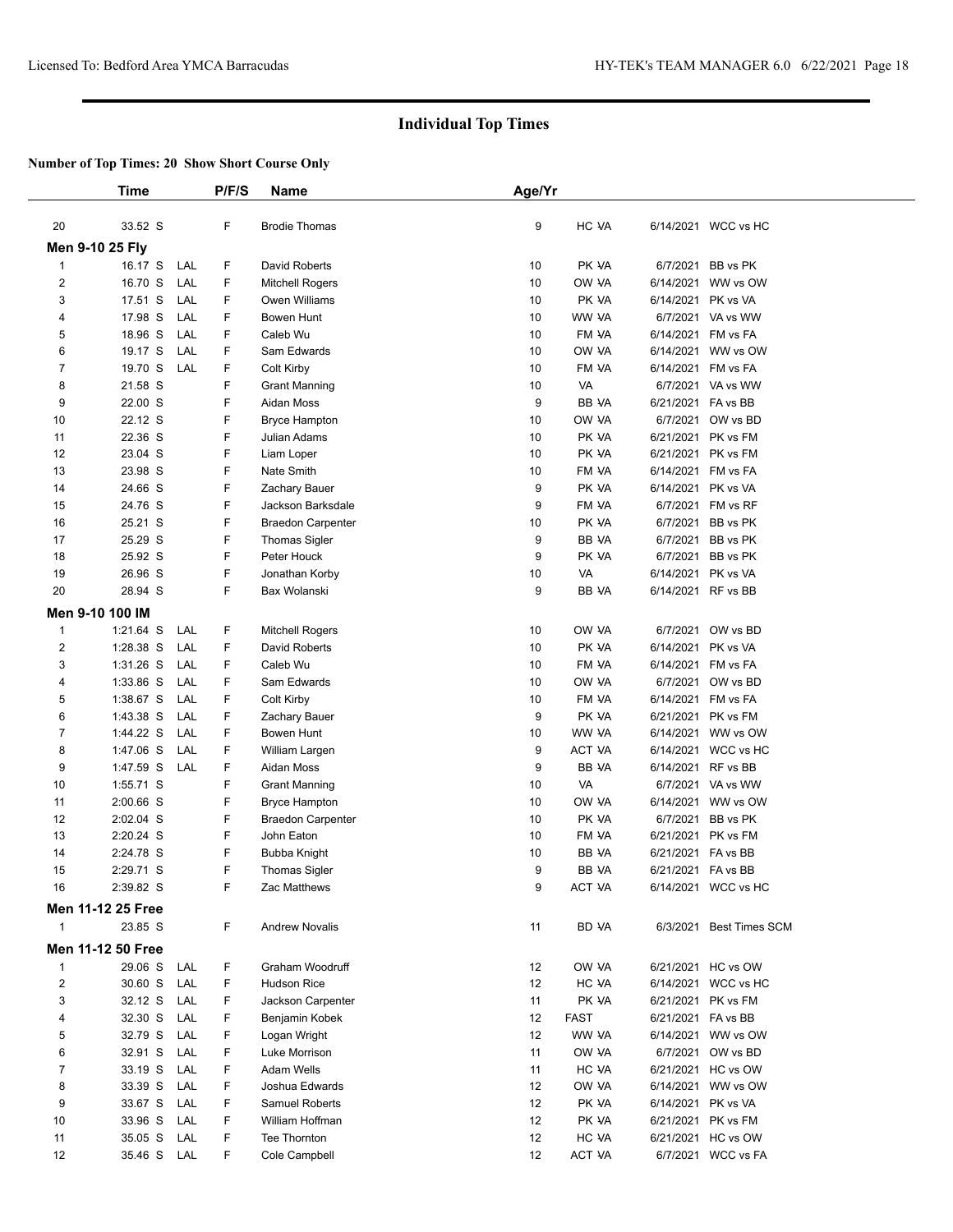|                | Time                       | P/F/S  | <b>Name</b>                              | Age/Yr   |                      |                       |                                          |
|----------------|----------------------------|--------|------------------------------------------|----------|----------------------|-----------------------|------------------------------------------|
|                |                            |        |                                          |          |                      |                       |                                          |
| 13             | 35.85 S                    | F      | <b>Tanner Malone</b>                     | 11       | VA                   |                       | 6/21/2021 FR vs VA                       |
| 14             | 36.00 S                    | F      | Dean Albert                              | 12       | PK VA                |                       | 6/21/2021 PK vs FM                       |
| 15             | 36.75 S                    | F      | Jeb Milam                                | 11       | PK VA                |                       | 6/14/2021 PK vs VA                       |
| 16             | 36.77 S                    | F      | John Smith                               | 12       | <b>FAST</b>          |                       | 6/21/2021 FA vs BB                       |
| 17             | 36.81 S                    | F      | Hill Gooch                               | 12       | FM VA                | 6/7/2021              | FM vs RF                                 |
| 18             | 37.12 S                    | F      | Owen Porter                              | 11       | OW VA                | 6/7/2021              | OW vs BD                                 |
| 19             | x37.35 S                   | F      | David Matthews                           | 12       | PK VA                | 6/21/2021             | PK vs FM                                 |
| 20             | 37.70 S                    | F      | <b>Cooper Napior</b>                     | 12       | PK VA                |                       | 6/7/2021 BB vs PK                        |
|                | Men 11-12 100 Free         |        |                                          |          |                      |                       |                                          |
| $\mathbf{1}$   | 1:05.54 S<br>LAL           | F      | Graham Woodruff                          | 12       | OW VA                |                       | 6/14/2021 WW vs OW                       |
| $\overline{2}$ | 1:06.94 S<br>LAL           | F      | Luke Hottle                              | 12       | OW VA                |                       | 6/21/2021 HC vs OW                       |
| 3              | LAL<br>1:07.47 S           | F      | <b>Hudson Rice</b>                       | 12       | HC VA                |                       | 6/14/2021 WCC vs HC                      |
| 4              | $1:10.34$ S<br>LAL         | F      | <b>Broderick Nelson</b>                  | 11       | FM VA                |                       | 6/14/2021 FM vs FA                       |
| 5              | 1:10.89 S<br>LAL           | F      | Jackson Carpenter                        | 11       | PK VA                | 6/7/2021              | BB vs PK                                 |
| 6              | LAL<br>$1:13.14$ S         | F      | Benjamin Kobek                           | 12       | <b>FAST</b>          |                       | 6/21/2021 FA vs BB                       |
| $\overline{7}$ | $1:14.30$ S<br>LAL         | F      | Luke Morrison                            | 11       | OW VA                |                       | 6/21/2021 HC vs OW                       |
| 8              | $1:16.53$ S<br>LAL         | F      | Joshua Edwards                           | 12       | OW VA                |                       | 6/7/2021 OW vs BD                        |
| 9              | LAL<br>$1:16.55$ S         | F      | Samuel Roberts                           | 12       | PK VA                |                       | 6/21/2021 PK vs FM                       |
| 10             | $1:16.90$ S<br>LAL         | F      | Adam Wells                               | 11       | HC VA                |                       | 6/7/2021 FR vs HC                        |
| 11             | 1:20.89 S<br>LAL           | F      | Cole Campbell                            | 12       | ACT VA               | 6/14/2021             | WCC vs HC                                |
| 12             | 1:21.61 S                  | F      | William Hoffman                          | 12       | PK VA                | 6/21/2021             | PK vs FM                                 |
| 13             | 1:22.38 S                  | F      | Dean Albert                              | 12       | PK VA                |                       | 6/21/2021 PK vs FM                       |
| 14             | 1:22.98 S                  | F      | Logan Wright                             | 12       | WW VA                |                       | 6/7/2021 VA vs WW                        |
| 15             | 1:23.03 S                  | F      | Jeb Milam                                | 11       | PK VA                |                       | 6/21/2021 PK vs FM                       |
| 16             | 1:23.92 S                  | F      | Jacob Leger                              | 12       | OW VA                | 6/7/2021              | OW vs BD                                 |
| 17             | 1:24.26 S                  | F      | Cooper Napior                            | 12       | PK VA                | 6/7/2021              | BB vs PK                                 |
| 18<br>19       | 1:25.17 S<br>1:25.22 S     | F<br>F | Owen Porter<br>John Smith                | 11<br>12 | OW VA<br><b>FAST</b> | 6/7/2021<br>6/14/2021 | OW vs BD<br>FM vs FA                     |
| 20             | 1:25.89 S                  | F      | Landon Harrington                        | 11       | FM VA                |                       | 6/21/2021 PK vs FM                       |
|                |                            |        |                                          |          |                      |                       |                                          |
|                | Men 11-12 25 Back          |        |                                          |          |                      |                       |                                          |
| $\mathbf 1$    | 25.03 S                    | F.     | <b>Andrew Novalis</b>                    | 11       | BD VA                | 6/3/2021              | <b>Best Times SCM</b>                    |
|                | Men 11-12 50 Back          |        |                                          |          |                      |                       |                                          |
| $\mathbf{1}$   | 35.07 S<br>LAL             | F      | Graham Woodruff                          | 12       | OW VA                | 6/21/2021             | HC vs OW                                 |
| $\overline{2}$ | 37.28 S<br>LAL             | F      | Luke Hottle                              | 12       | OW VA                | 6/14/2021             | WW vs OW                                 |
| 3              | 37.99 S<br>LAL             | F      | Benjamin Kobek                           | 12       | <b>FAST</b>          | 6/14/2021             | FM vs FA                                 |
| 4              | 38.14 S<br>LAL             | F      | Jackson Carpenter                        | 11       | PK VA                | 6/21/2021             | PK vs FM                                 |
| 5              | LAL<br>38.35 S             | F      | <b>Hudson Rice</b>                       | 12       | HC VA                | 6/7/2021              | FR vs HC                                 |
| 6              | 38.51 S<br>LAL             | F      | Luke Morrison                            | 11       | OW VA                |                       | 6/7/2021 OW vs BD                        |
| $\overline{7}$ | 39.97 S<br>LAL             | F      | Samuel Roberts                           | 12       | PK VA                |                       | 6/21/2021 PK vs FM                       |
| 8              | 41.01 S<br>LAL             | F      | Hill Gooch                               | 12       | FM VA                |                       | 6/14/2021 FM vs FA                       |
| 9              | 41.75 S<br>LAL             | F      | Joshua Edwards                           | 12       | ow ya                |                       | 6/7/2021 OW vs BD                        |
| 10             | 42.20 S<br>LAL             | F      | Jacob Leger                              | 12       | OW VA                |                       | 6/7/2021 OW vs BD                        |
| 11<br>12       | 42.28 S<br>LAL<br>LAL      | F<br>F | Haven Manning                            | 12<br>11 | VA                   |                       | 6/7/2021 VA vs WW                        |
|                | 44.27 S                    | F      | Jeb Milam<br>John Smith                  |          | PK VA                |                       | 6/21/2021 PK vs FM                       |
| 13<br>14       | 47.38 S<br>47.59 S         | F      |                                          | 12<br>12 | <b>FAST</b><br>FAST  |                       | 6/21/2021 FA vs BB<br>6/21/2021 FA vs BB |
| 15             | 47.99 S                    | F      | <b>Grady Tryall</b><br>Landon Harrington | 11       | FM VA                |                       | 6/21/2021 PK vs FM                       |
| 16             | 48.40 S                    | F      | David Matthews                           | 12       | PK VA                |                       | 6/21/2021 PK vs FM                       |
| 17             | 49.45 S                    | F      | <b>Andrew Novalis</b>                    | 11       | BD VA                |                       | 6/7/2021 OW vs BD                        |
| 18             | 49.59 S                    | F      | Miles DelBene                            | 11       | HC VA                |                       | 6/14/2021 WCC vs HC                      |
| 19             | 49.89 S                    | F      | <b>Tyler Stickle</b>                     | 12       | VA                   |                       | 6/21/2021 FR vs VA                       |
| 20             | 50.20 S                    | F      | Xavier Bannister                         | 12       | PK VA                |                       | 6/21/2021 PK vs FM                       |
|                | <b>Men 11-12 50 Breast</b> |        |                                          |          |                      |                       |                                          |
| $\mathbf{1}$   | 39.45 S LAL                | F.     | Luke Hottle                              | 12       | OW VA                |                       | 6/21/2021 HC vs OW                       |
|                |                            |        |                                          |          |                      |                       |                                          |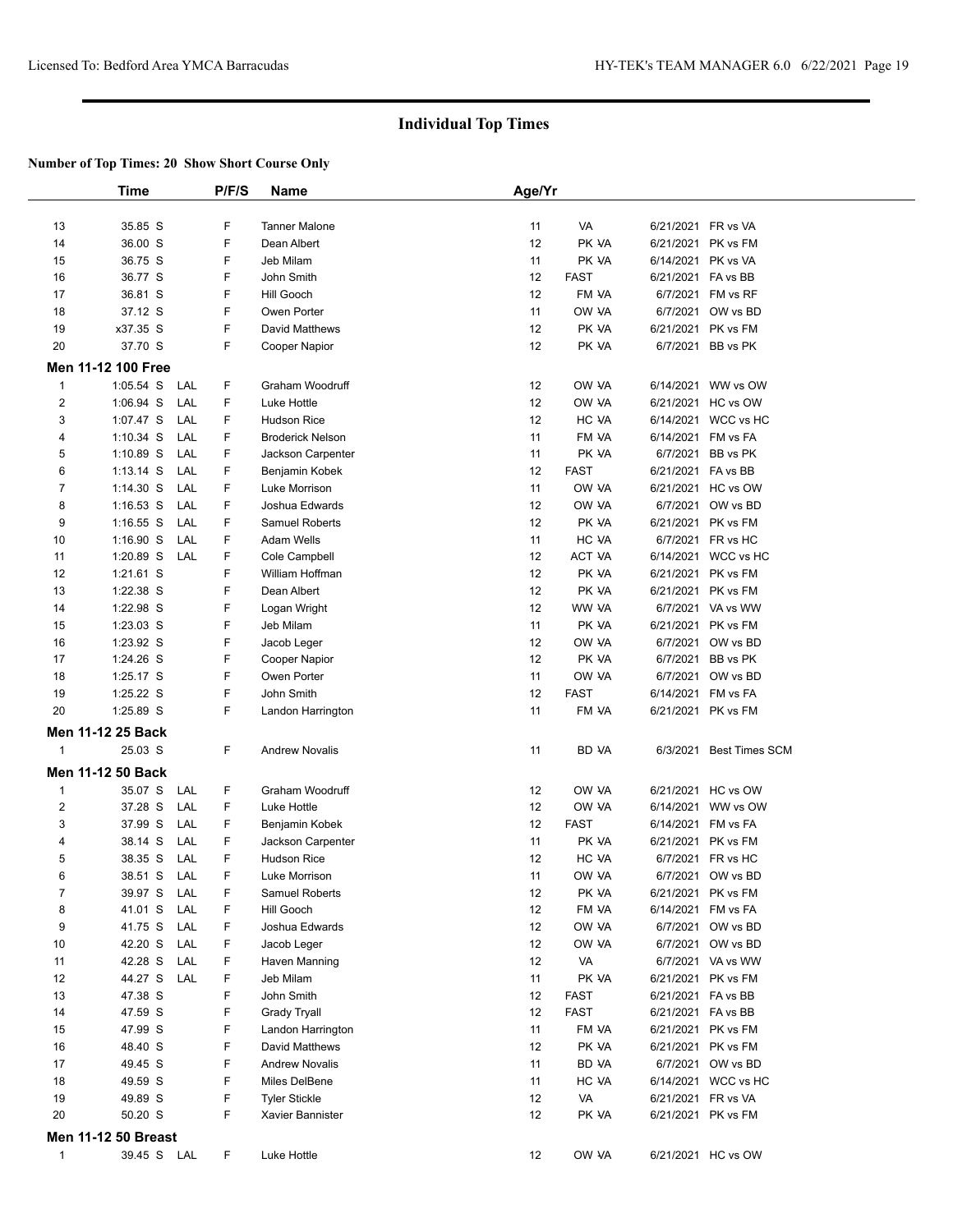|                | <b>Time</b>      |     | P/F/S | Name                    | Age/Yr |             |                    |                         |
|----------------|------------------|-----|-------|-------------------------|--------|-------------|--------------------|-------------------------|
|                |                  |     |       |                         |        |             |                    |                         |
| 2              | 40.07 S          | LAL | F     | Hudson Rice             | 12     | HC VA       |                    | 6/21/2021 HC vs OW      |
| 3              | 42.22 S          | LAL | F     | <b>Broderick Nelson</b> | 11     | FM VA       |                    | 6/14/2021 FM vs FA      |
| 4              | 42.69 S          | LAL | F     | Graham Woodruff         | 12     | OW VA       |                    | 6/7/2021 OW vs BD       |
| 5              | 45.60 S          | LAL | F     | Joshua Edwards          | 12     | OW VA       |                    | 6/21/2021 HC vs OW      |
| 6              | 45.91 S          | LAL | F     | Benjamin Kobek          | 12     | <b>FAST</b> | 6/21/2021 FA vs BB |                         |
| 7              | 46.21 S          | LAL | F     | Adam Wells              | 11     | HC VA       |                    | 6/7/2021 FR vs HC       |
| 8              | 46.22 S          | LAL | F     | <b>Tanner Malone</b>    | 11     | VA          |                    | 6/21/2021 FR vs VA      |
| 9              | 46.85 S          | LAL | F     | Logan Wright            | 12     | WW VA       |                    | 6/21/2021 BD vs WW      |
| 10             | 47.11 S          | LAL | F     | Owen Porter             | 11     | OW VA       |                    | 6/7/2021 OW vs BD       |
| 11             | 47.91 S          | LAL | F     | Cole Campbell           | 12     | ACT VA      |                    | 6/14/2021 WCC vs HC     |
| 12             | 48.22 S          | LAL | F     | Jeb Milam               | 11     | PK VA       |                    | 6/7/2021 BB vs PK       |
| 13             | 48.36 S          | LAL | F     | William Hoffman         | 12     | PK VA       |                    | 6/21/2021 PK vs FM      |
| 14             | 48.42 S          | LAL | F     | Luke Morrison           | 11     | OW VA       |                    | 6/14/2021 WW vs OW      |
| 15             | 48.91 S          | LAL | F     | Dean Albert             | 12     | PK VA       |                    | 6/7/2021 BB vs PK       |
| 16             | 49.86 S          | LAL | F     | Jet Benson              | 11     | HC VA       |                    | 6/21/2021 HC vs OW      |
| 17             | 49.88 S          | LAL | F     | David Matthews          | 12     | PK VA       |                    | 6/21/2021 PK vs FM      |
| 18             | 51.64 S          |     | F     | Jeremiah Milhorn        | 12     | <b>FAST</b> |                    | 6/14/2021 FM vs FA      |
| 19             | 52.25 S          |     | F     | Nikko Guanzon           | 12     | BB VA       | 6/21/2021 FA vs BB |                         |
| 20             | 52.36 S          |     | F     | Cooper Napior           | 12     | PK VA       |                    | 6/7/2021 BB vs PK       |
|                | Men 11-12 25 Fly |     |       |                         |        |             |                    |                         |
| $\mathbf{1}$   | 44.77 S          |     | F     | <b>Andrew Novalis</b>   | 11     | BD VA       |                    | 6/3/2021 Best Times SCM |
|                | Men 11-12 50 Fly |     |       |                         |        |             |                    |                         |
| $\mathbf{1}$   | 33.48 S          | LAL | F     | Luke Hottle             | 12     | OW VA       |                    | 6/21/2021 HC vs OW      |
| $\overline{2}$ | 33.59 S          | LAL | F     | <b>Hudson Rice</b>      | 12     | HC VA       |                    | 6/21/2021 HC vs OW      |
| 3              | 34.24 S          | LAL | F     | Graham Woodruff         | 12     | ow ya       |                    | 6/7/2021 OW vs BD       |
| 4              | 35.04 S          | LAL | F     | <b>Broderick Nelson</b> | 11     | FM VA       |                    | 6/7/2021 FM vs RF       |
| 5              | 35.47 S          | LAL | F     | Jackson Carpenter       | 11     | PK VA       |                    | 6/21/2021 PK vs FM      |
| 6              | 36.72 S          | LAL | F     | Samuel Roberts          | 12     | PK VA       |                    | 6/21/2021 PK vs FM      |
| $\overline{7}$ | 37.22 S          | LAL | F     | Luke Morrison           | 11     | OW VA       |                    | 6/14/2021 WW vs OW      |
| 8              | 38.35 S          | LAL | F     | Haven Manning           | 12     | VA          |                    | 6/7/2021 VA vs WW       |
| 9              | 39.23 S          | LAL | F     | Joshua Edwards          | 12     | ow ya       |                    | 6/7/2021 OW vs BD       |
| 10             | 39.71 S          | LAL | F     | Benjamin Kobek          | 12     | <b>FAST</b> |                    | 6/14/2021 FM vs FA      |
| 11             | 42.40 S          | LAL | F     | Logan Wright            | 12     | WW VA       |                    | 6/21/2021 BD vs WW      |
| 12             | 42.72 S          | LAL | F     | <b>Tanner Malone</b>    | 11     | VA          |                    | 6/21/2021 FR vs VA      |
| 13             | 43.43 S          |     | F     | Adam Wells              | 11     | HC VA       |                    | 6/14/2021 WCC vs HC     |
| 14             | 43.51 S          |     | F     | Jacob Leger             | 12     | OW VA       |                    | 6/21/2021 HC vs OW      |
| 15             | 45.09 S          |     | F     | <b>Grady Tryall</b>     | 12     | <b>FAST</b> | 6/21/2021 FA vs BB |                         |
| 16             | 46.71 S          |     | F     | Miles DelBene           | 11     | HC VA       |                    | 6/7/2021 FR vs HC       |
| 17             | 48.27 S          |     | F     | Jeb Milam               | 11     | PK VA       |                    | 6/21/2021 PK vs FM      |
| 18             | 48.62 S          |     | F     | Nikko Guanzon           | 12     | BB VA       | 6/21/2021 FA vs BB |                         |
| 19             | 48.88 S          |     | F     | <b>Tyler Stickle</b>    | 12     | VA          |                    | 6/21/2021 FR vs VA      |
| 20             | 51.07 S          |     | F     | Landon Harrington       | 11     | FM VA       |                    | 6/14/2021 FM vs FA      |
|                | Men 11-12 100 IM |     |       |                         |        |             |                    |                         |
| $\mathbf{1}$   | $1:14.13$ S      | LAL | F     | Graham Woodruff         | 12     | OW VA       |                    | 6/21/2021 HC vs OW      |
| $\overline{2}$ | $1:15.58$ S      | LAL | F     | <b>Hudson Rice</b>      | 12     | HC VA       |                    | 6/21/2021 HC vs OW      |
| 3              | $1:21.84$ S      | LAL | F     | <b>Broderick Nelson</b> | 11     | FM VA       |                    | 6/7/2021 FM vs RF       |
| 4              | 1:22.73 S        | LAL | F     | Jackson Carpenter       | 11     | PK VA       |                    | 6/7/2021 BB vs PK       |
| 5              | $1:26.16$ S      | LAL | F     | <b>Samuel Roberts</b>   | 12     | PK VA       |                    | 6/14/2021 PK vs VA      |
| 6              | 1:26.64 S        | LAL | F     | Luke Morrison           | 11     | OW VA       |                    | 6/7/2021 OW vs BD       |
| 7              | 1:29.38 S        | LAL | F     | Joshua Edwards          | 12     | OW VA       |                    | 6/21/2021 HC vs OW      |
| 8              | 1:31.42 S LAL    |     | F     | Jeb Milam               | 11     | PK VA       |                    | 6/7/2021 BB vs PK       |
| 9              | $1:31.56$ S      | LAL | F     | Haven Manning           | 12     | VA          |                    | 6/7/2021 VA vs WW       |
| 10             | $1:32.14$ S      | LAL | F     | Cole Campbell           | 12     | ACT VA      |                    | 6/21/2021 WCC vs RF     |
| 11             | 1:33.87 S LAL    |     | F     | Hill Gooch              | 12     | FM VA       |                    | 6/14/2021 FM vs FA      |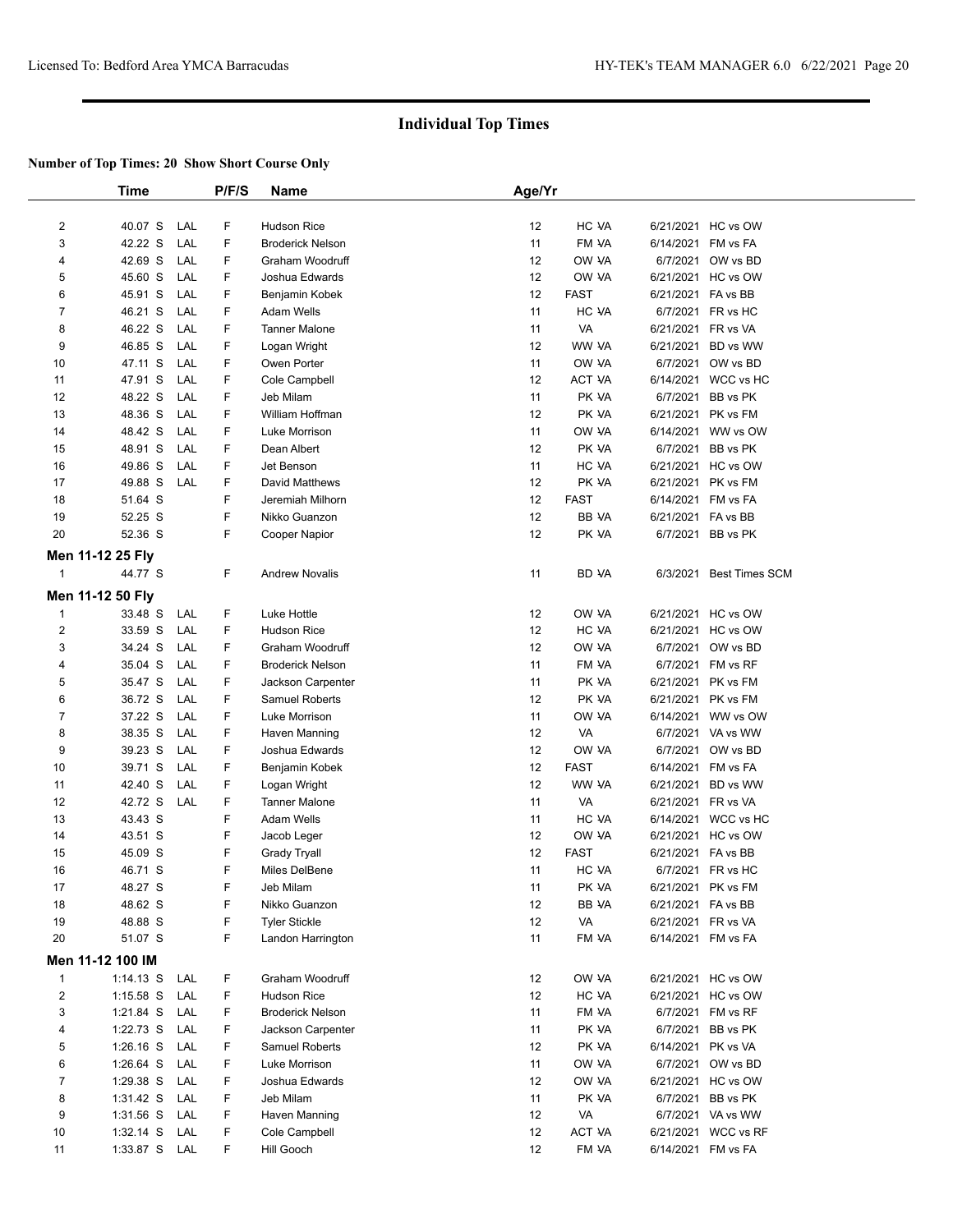|       | <b>Time</b>              |     | P/F/S | Name                     | Age/Yr |             |           |                     |  |
|-------|--------------------------|-----|-------|--------------------------|--------|-------------|-----------|---------------------|--|
| 12    | 1:37.09 S                |     | F     | Dean Albert              | 12     | PK VA       |           | 6/21/2021 PK vs FM  |  |
| 13    | 1:38.14 S                |     | F     | Miles DelBene            | 11     | HC VA       |           | 6/7/2021 FR vs HC   |  |
| 14    | 1:38.28 S                |     | F     | Logan Wright             | 12     | WW VA       |           | 6/14/2021 WW vs OW  |  |
| 15    | 1:39.49 S                |     | F     | <b>Tanner Malone</b>     | 11     | VA          |           | 6/14/2021 PK vs VA  |  |
| 16    | 1:40.74 S                |     | F     | Jeremiah Milhorn         | 12     | <b>FAST</b> |           | 6/14/2021 FM vs FA  |  |
| 17    | $1:41.51$ S              |     | F     | Owen Porter              | 11     | OW VA       |           | 6/14/2021 WW vs OW  |  |
| 18    | 1:46.52 S                |     | F     | John Smith               | 12     | <b>FAST</b> |           | 6/14/2021 FM vs FA  |  |
| 19    | 1:46.78 S                |     | F     | Landon Harrington        | 11     | FM VA       |           | 6/14/2021 FM vs FA  |  |
| 20    | 1:48.01 S                |     | F     | Grady Tryall             | 12     | <b>FAST</b> |           | 6/21/2021 FA vs BB  |  |
|       | <b>Men 13-14 25 Free</b> |     |       |                          |        |             |           |                     |  |
| 1     | 22.96 S                  |     | F     | Jonathan Pillai          | 14     | FM VA       |           | 6/21/2021 PK vs FM  |  |
|       | <b>Men 13-14 50 Free</b> |     |       |                          |        |             |           |                     |  |
| 1     | 26.44 S                  | LAL | F     | Max Schonfelder          | 14     | HC VA       |           | 6/21/2021 HC vs OW  |  |
| 2     | 27.32 S                  | LAL | F     | Davis Hottle             | 14     | OW VA       |           | 6/21/2021 HC vs OW  |  |
| 3     | 29.48 S                  | LAL | F     | Jaedyn Clark             | 13     | PK VA       |           | 6/14/2021 PK vs VA  |  |
| 4     | 29.79 S                  | LAL | F     | Landon Bivens            | 14     | HC VA       |           | 6/14/2021 WCC vs HC |  |
| $5*$  | 29.98 S                  | LAL | F     | Shaun Clark              | 13     | PK VA       |           | 6/21/2021 PK vs FM  |  |
| $5*$  | 29.98 S                  | LAL | F     | Charlie Webb             | 14     | OW VA       |           | 6/7/2021 OW vs BD   |  |
| 7     | 30.16 S                  | LAL | F     | Asher Barron             | 14     | WW VA       | 6/21/2021 | BD vs WW            |  |
| 8     | 30.68 S                  | LAL | F     | William Kobek            | 14     | <b>FAST</b> |           | 6/14/2021 FM vs FA  |  |
| 9     | 31.62 S                  |     | F     | Ethan Malone             | 14     | VA          |           | 6/21/2021 FR vs VA  |  |
| 10    | 31.78 S                  |     | F     | lan Pontius              | 13     | PK VA       |           | 6/14/2021 PK vs VA  |  |
| 11    | 32.24 S                  |     | F     | Mason Cooper             | 14     | PK VA       |           | 6/14/2021 PK vs VA  |  |
| 12    | 32.89 S                  |     | F     | Sam Wagoner              | 14     | HC VA       |           | 6/21/2021 HC vs OW  |  |
| 13    | 32.93 S                  |     | F     | Will Pacot               | 13     | OW VA       |           | 6/14/2021 WW vs OW  |  |
| 14    | 33.04 S                  |     | F     | Jackson Gonzin           | 14     | FR VA       |           | 6/7/2021 FR vs HC   |  |
| $15*$ | 33.42 S                  |     | F     | Jake Watson              | 14     | <b>RF</b>   |           | 6/21/2021 WCC vs RF |  |
| $15*$ | 33.42 S                  |     | F     | Josh Searwar             | 14     | WW VA       |           | 6/7/2021 VA vs WW   |  |
| 17    | 33.74 S                  |     | F     | Sullivan Drinkard        | 14     | FR VA       |           | 6/14/2021 FR vs BD  |  |
| 18    | 33.89 S                  |     | F     | Reagan Conroy            | 14     | FR VA       |           | 6/21/2021 FR vs VA  |  |
| 19    | 34.25 S                  |     | F     | Conner Burton            | 13     | FR VA       |           | 6/7/2021 FR vs HC   |  |
| 20    | 34.50 S                  |     | F     | Apollo Guanzon           | 13     | BB VA       |           | 6/21/2021 FA vs BB  |  |
|       | Men 13-14 100 Free       |     |       |                          |        |             |           |                     |  |
| 1     | 58.13 S                  | LAL | F     | Max Schonfelder          | 14     | HC VA       |           | 6/21/2021 HC vs OW  |  |
| 2     | $1:01.17$ S              | LAL | F     | Davis Hottle             | 14     | OW VA       |           | 6/7/2021 OW vs BD   |  |
| 3     | 1:03.32 S                | LAL | F     | Joshua Warren            | 14     | FM VA       |           | 6/21/2021 PK vs FM  |  |
| 4     | $1:03.48$ S              | LAL | F     | <b>Charlie Webb</b>      | 14     | OW VA       |           | 6/21/2021 HC vs OW  |  |
| 5     | 1:04.72 S                | LAL | F     | Jaedyn Clark             | 13     | PK VA       |           | 6/21/2021 PK vs FM  |  |
| 6     | $1:06.50$ S              | LAL | F     | <b>Matthew Palzewicz</b> | 14     | WW VA       |           | 6/14/2021 WW vs OW  |  |
| 7     | $1:06.59$ S              | LAL | F     | <b>Landon Bivens</b>     | 14     | HC VA       |           | 6/7/2021 FR vs HC   |  |
| 8     | $1:06.70$ S              | LAL | F     | Noah Wells               | 13     | HC VA       |           | 6/14/2021 WCC vs HC |  |
| 9     | $1:08.26$ S              | LAL | F     | Shaun Clark              | 13     | PK VA       |           | 6/14/2021 PK vs VA  |  |
| 10    | $1:12.13$ S              |     | F     | Sam Wagoner              | 14     | HC VA       |           | 6/21/2021 HC vs OW  |  |
| 11    | 1:12.47 S                |     | F     | <b>Wyatt Sutphin</b>     | 13     | HC VA       |           | 6/14/2021 WCC vs HC |  |
| 12    | 1:12.78 S                |     | F     | Mason Cooper             | 14     | PK VA       |           | 6/21/2021 PK vs FM  |  |
| 13    | $1:13.05$ S              |     | F     | William Kobek            | 14     | <b>FAST</b> |           | 6/21/2021 FA vs BB  |  |
| 14    | 1:15.56 S                |     | F     | Ethan Malone             | 14     | VA          |           | 6/7/2021 VA vs WW   |  |
| 15    | $1:15.64$ S              |     | F     | lan Pontius              | 13     | PK VA       |           | 6/14/2021 PK vs VA  |  |
| 16    | 1:17.94 S                |     | F     | <b>Will Pacot</b>        | 13     | OW VA       |           | 6/14/2021 WW vs OW  |  |
| 17    | 1:18.11 S                |     | F     | Conner Burton            | 13     | FR VA       |           | 6/7/2021 FR vs HC   |  |
| 18    | $1:18.22$ S              |     | F     | Apollo Guanzon           | 13     | BB VA       |           | 6/21/2021 FA vs BB  |  |
| 19    | 1:18.44 S                |     | F     | Ashton Hunt              | 13     | WW VA       |           | 6/7/2021 VA vs WW   |  |
| 20    | 1:18.96 S                |     | F     | Jake Watson              | 14     | RF          |           | 6/7/2021 FM vs RF   |  |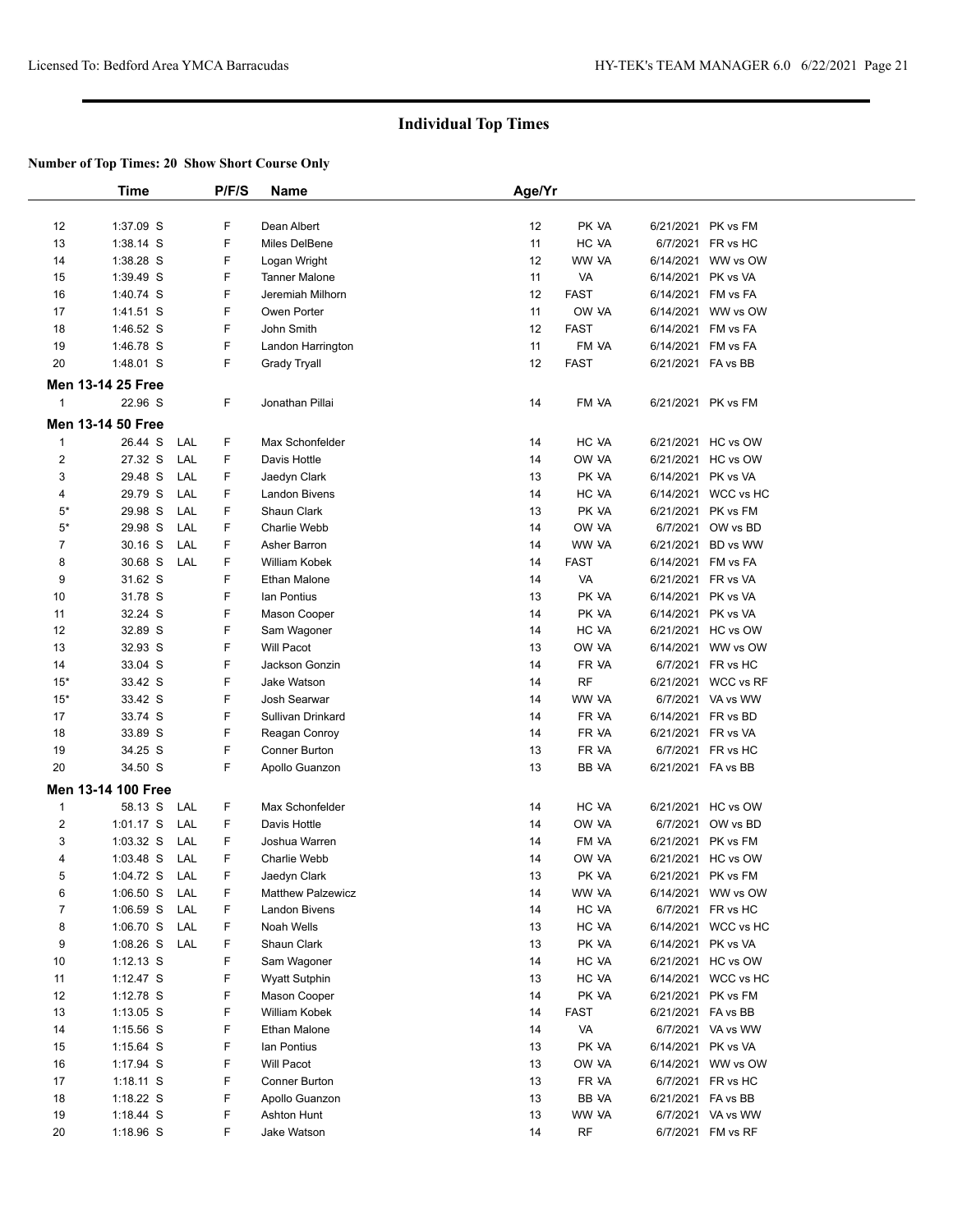|                         | Time                       |     | P/F/S | <b>Name</b>              | Age/Yr |              |                    |                     |  |
|-------------------------|----------------------------|-----|-------|--------------------------|--------|--------------|--------------------|---------------------|--|
|                         |                            |     |       |                          |        |              |                    |                     |  |
|                         | Men 13-14 25 Back          |     |       |                          |        |              |                    |                     |  |
| $\mathbf{1}$            | 26.79 S                    |     | F     | Jonathan Pillai          | 14     | FM VA        |                    | 6/21/2021 PK vs FM  |  |
|                         | <b>Men 13-14 50 Back</b>   |     |       |                          |        |              |                    |                     |  |
| $\mathbf{1}$            | 31.76 S                    | LAL | F     | Davis Hottle             | 14     | OW VA        |                    | 6/14/2021 WW vs OW  |  |
| 2                       | 34.13 S                    | LAL | F     | <b>Matthew Palzewicz</b> | 14     | WW VA        |                    | 6/7/2021 VA vs WW   |  |
| 3                       | 35.18 S                    | LAL | F.    | <b>Landon Bivens</b>     | 14     | HC VA        | 6/14/2021          | WCC vs HC           |  |
| 4                       | 35.72 S                    | LAL | F     | Mason Cooper             | 14     | PK VA        | 6/14/2021          | PK vs VA            |  |
| 5                       | 36.59 S                    | LAL | F     | Noah Wells               | 13     | HC VA        |                    | 6/21/2021 HC vs OW  |  |
| 6                       | 38.03 S                    | LAL | F     | Sam Wagoner              | 14     | HC VA        |                    | 6/14/2021 WCC vs HC |  |
| 7                       | 38.33 S                    |     | F     | David Hiss               | 13     | FM VA        | 6/21/2021          | PK vs FM            |  |
| 8                       | 38.59 S                    |     | F     | Logan Houlihan           | 13     | <b>FAST</b>  | 6/21/2021 FA vs BB |                     |  |
| 9                       | 40.20 S                    |     | F     | lan Pontius              | 13     | PK VA        | 6/14/2021          | PK vs VA            |  |
| 10                      | 40.57 S                    |     | F     | Jackson Gonzin           | 14     | FR VA        | 6/7/2021           | FR vs HC            |  |
| 11                      | 41.22 S                    |     | F     | <b>Rusty Hooks</b>       | 14     | WW VA        |                    | 6/14/2021 WW vs OW  |  |
| 12                      | 41.70 S                    |     | F     | Andrew Mayfield          | 13     | <b>RF</b>    |                    | 6/14/2021 RF vs BB  |  |
| 13                      | 42.71 S                    |     | F     | Alexander Beeson         | 13     | PK VA        | 6/7/2021           | BB vs PK            |  |
| 14                      | 43.31 S                    |     | F     | Noah Ford                | 13     | WW VA        |                    | 6/7/2021 VA vs WW   |  |
| 15                      | 44.26 S                    |     | F     | Parker Sittason          | 14     | <b>BB VA</b> | 6/21/2021 FA vs BB |                     |  |
| 16                      | 45.73 S                    |     | F     | <b>Cashion Holt</b>      | 14     | OW VA        | 6/21/2021          | HC vs OW            |  |
| 17                      | 45.74 S                    |     | F     | John Scruggs             | 14     | BB VA        |                    | 6/14/2021 RF vs BB  |  |
| 18                      | 46.41 S                    |     | F     | Alec Stickle             | 14     | VA           |                    | 6/7/2021 VA vs WW   |  |
| 19                      | 47.09 S                    |     | F     | Jesse Crosswhite         | 14     | <b>FAST</b>  | 6/14/2021          | FM vs FA            |  |
| 20                      | 47.46 S                    |     | F     | Orion Myers-Ramirez      | 13     | OW VA        |                    | 6/14/2021 WW vs OW  |  |
|                         | Men 13-14 100 Back         |     |       |                          |        |              |                    |                     |  |
| $\mathbf{1}$            | 1:09.80 S                  | LAL | F     | Davis Hottle             | 14     | OW VA        | 6/7/2021           | OW vs BD            |  |
| $\overline{\mathbf{c}}$ | $1:15.61$ S                | LAL | F     | <b>Matthew Palzewicz</b> | 14     | WW VA        |                    | 6/14/2021 WW vs OW  |  |
| 3                       | 1:17.97 S                  | LAL | F     | Joshua Warren            | 14     | FM VA        | 6/21/2021          | PK vs FM            |  |
| 4                       | $1:18.88$ S                | LAL | F     | Noah Kasper              | 13     | FM VA        | 6/14/2021          | FM vs FA            |  |
| 5                       | $1:19.75$ S                | LAL | F     | Simon Emery              | 14     | VA           |                    | 6/7/2021 VA vs WW   |  |
| 6                       | $1:20.53$ S                | LAL | F     | <b>Landon Bivens</b>     | 14     | HC VA        | 6/14/2021          | WCC vs HC           |  |
| $\overline{7}$          | $1:21.17$ S                | LAL | F     | Mason Cooper             | 14     | PK VA        | 6/21/2021          | PK vs FM            |  |
| 8                       | 1:21.88 S                  | LAL | F     | Charlie Webb             | 14     | OW VA        |                    | 6/14/2021 WW vs OW  |  |
| 9                       | $1:24.01$ S                | LAL | F     | Noah Wells               | 13     | HC VA        |                    | 6/7/2021 FR vs HC   |  |
| 10                      | 1:25.08 S                  |     | F     | Sam Wagoner              | 14     | HC VA        | 6/14/2021          | WCC vs HC           |  |
| 11                      | 1:25.96 S                  |     | F     | David Hiss               | 13     | FM VA        |                    | 6/14/2021 FM vs FA  |  |
| 12                      | 1:26.34 S                  |     | F     | William Kobek            | 14     | <b>FAST</b>  | 6/21/2021 FA vs BB |                     |  |
| 13                      | 1:28.40 S                  |     | F     | Logan Houlihan           | 13     | <b>FAST</b>  | 6/21/2021          | FA vs BB            |  |
| 14                      | 1:32.70 S                  |     | F     | Rusty Hooks              | 14     | WW VA        |                    | 6/21/2021 BD vs WW  |  |
| 15                      | 1:34.81 S                  |     | F     | Everett Heimbach         | 13     | <b>FAST</b>  |                    | 6/14/2021 FM vs FA  |  |
| 16                      | 1:37.97 S                  |     | F     | <b>Ashton Hunt</b>       | 13     | WW VA        | 6/21/2021          | BD vs WW            |  |
| 17                      | 1:38.44 S                  |     | F     | Alexander Beeson         | 13     | PK VA        |                    | 6/7/2021 BB vs PK   |  |
| 18                      | 1:38.81 S                  |     | F     | Andrew Mayfield          | 13     | RF           |                    | 6/21/2021 WCC vs RF |  |
| 19                      | 1:39.23 S                  |     | F     | Orion Myers-Ramirez      | 13     | OW VA        |                    | 6/7/2021 OW vs BD   |  |
| 20                      | 1:40.33 S                  |     | F.    | Noah Ford                | 13     | WW VA        |                    | 6/14/2021 WW vs OW  |  |
|                         | <b>Men 13-14 50 Breast</b> |     |       |                          |        |              |                    |                     |  |
| 1                       | 35.79 S LAL                |     | F     | Davis Hottle             | 14     | OW VA        |                    | 6/7/2021 OW vs BD   |  |
| $\overline{c}$          | 36.08 S                    | LAL | F     | Simon Emery              | 14     | VA           |                    | 6/7/2021 VA vs WW   |  |
| 3                       | 36.28 S                    | LAL | F     | Asher Barron             | 14     | WW VA        |                    | 6/14/2021 WW vs OW  |  |
| 4                       | 36.99 S                    | LAL | F     | Samuel Mejia-Ibarra      | 14     | FAST         | 6/7/2021           | WCC vs FA           |  |
| 5                       | 38.34 S                    | LAL | F     | Charlie Webb             | 14     | OW VA        |                    | 6/14/2021 WW vs OW  |  |
| 6                       | 40.97 S                    | LAL | F     | Noah Wells               | 13     | HC VA        |                    | 6/21/2021 HC vs OW  |  |
| 7                       | 41.93 S                    | LAL | F     | <b>Wyatt Sutphin</b>     | 13     | HC VA        |                    | 6/21/2021 HC vs OW  |  |
| 8                       | 42.34 S                    | LAL | F     | Noah Kasper              | 13     | FM VA        |                    | 6/7/2021 FM vs RF   |  |
| 9                       | 42.36 S LAL                |     | F.    | Tj Younger               | 14     | RF           |                    | 6/7/2021 FM vs RF   |  |
|                         |                            |     |       |                          |        |              |                    |                     |  |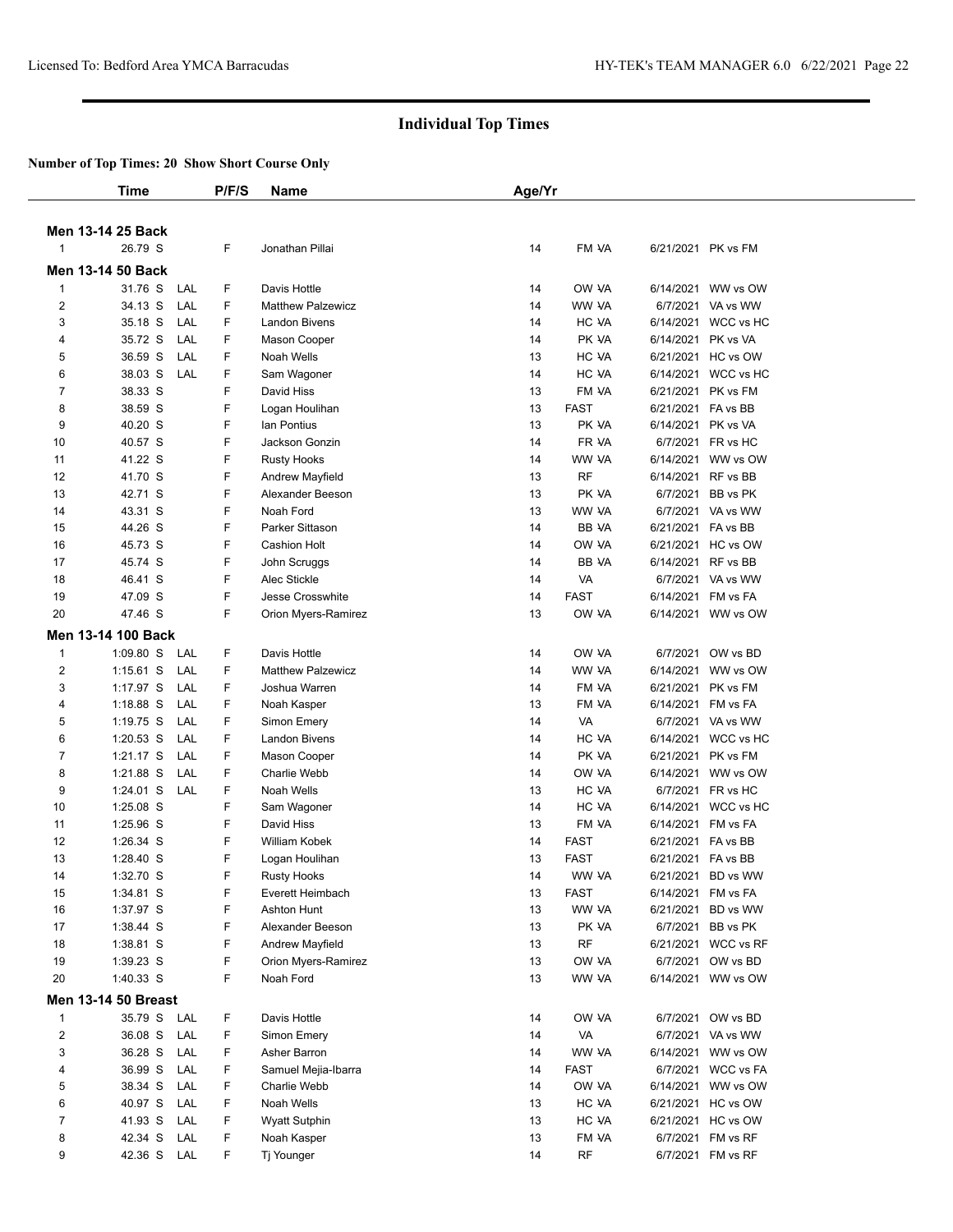|                | <b>Time</b>                 | P/F/S     | Name                     | Age/Yr |              |                    |                     |  |
|----------------|-----------------------------|-----------|--------------------------|--------|--------------|--------------------|---------------------|--|
|                |                             |           |                          |        |              |                    |                     |  |
| 10             | 43.55 S                     | F         | Lantz Burton             | 14     | PK VA        |                    | 6/7/2021 BB vs PK   |  |
| 11             | 43.68 S                     | F         | John Scruggs             | 14     | BB VA        | 6/14/2021 RF vs BB |                     |  |
| 12             | 43.87 S                     | F         | Hagen Locklin            | 13     | PK VA        | 6/21/2021 PK vs FM |                     |  |
| 13             | 44.77 S                     | F         | Parker Sittason          | 14     | <b>BB VA</b> | 6/21/2021 FA vs BB |                     |  |
| 14             | 45.10 S                     | F         | David Hiss               | 13     | FM VA        | 6/21/2021 PK vs FM |                     |  |
| $15*$          | 45.42 S                     | F         | <b>Matthew Palzewicz</b> | 14     | WW VA        |                    | 6/21/2021 BD vs WW  |  |
| $15*$          | 45.42 S                     | F         | Everett Heimbach         | 13     | <b>FAST</b>  |                    | 6/7/2021 WCC vs FA  |  |
| 17             | 46.56 S                     | F         | Alec Stickle             | 14     | VA           | 6/21/2021 FR vs VA |                     |  |
| 18             | 46.59 S                     | F         | Liam King                | 13     | HC VA        |                    | 6/21/2021 HC vs OW  |  |
| 19             | 46.73 S                     | F         | Jake Watson              | 14     | <b>RF</b>    |                    | 6/7/2021 FM vs RF   |  |
| 20             | 47.19 S                     | F         | Finn Tiller              | 13     | PK VA        | 6/21/2021 PK vs FM |                     |  |
|                | <b>Men 13-14 100 Breast</b> |           |                          |        |              |                    |                     |  |
| $\mathbf{1}$   | $1:15.39$ S                 | F.<br>LAL | Davis Hottle             | 14     | OW VA        |                    | 6/14/2021 WW vs OW  |  |
| $\overline{2}$ | 1:23.97 S                   | LAL<br>F  | Asher Barron             | 14     | WW VA        |                    | 6/14/2021 WW vs OW  |  |
| 3              | 1:24.09 S                   | LAL<br>F  | Simon Emery              | 14     | VA           | 6/14/2021 PK vs VA |                     |  |
| 4              | 1:24.78 S                   | LAL<br>F  | Samuel Mejia-Ibarra      | 14     | <b>FAST</b>  | 6/14/2021 FM vs FA |                     |  |
| 5              | $1:26.01$ S                 | F<br>LAL  | Charlie Webb             | 14     | OW VA        |                    | 6/21/2021 HC vs OW  |  |
| 6              | 1:27.52 S                   | LAL<br>F  | Joshua Warren            | 14     | FM VA        | 6/14/2021 FM vs FA |                     |  |
| $\overline{7}$ | 1:33.69 S                   | F<br>LAL  | Jaedyn Clark             | 13     | PK VA        | 6/14/2021 PK vs VA |                     |  |
| 8              | $1:35.31$ S                 | F<br>LAL  | Josh Searwar             | 14     | WW VA        |                    | 6/14/2021 WW vs OW  |  |
| 9              | 1:36.47 S                   | F<br>LAL  | Noah Wells               | 13     | HC VA        |                    | 6/21/2021 HC vs OW  |  |
| 10             | 1:36.79 S                   | F<br>LAL  | Tj Younger               | 14     | RF           | 6/14/2021 RF vs BB |                     |  |
| 11             | 1:38.14 S                   | F         | Lantz Burton             | 14     | PK VA        |                    | 6/7/2021 BB vs PK   |  |
| 12             | 1:38.24 S                   | F         | John Scruggs             | 14     | BB VA        | 6/14/2021 RF vs BB |                     |  |
| 13             | 1:40.22 S                   | F         | Hagen Locklin            | 13     | PK VA        | 6/14/2021 PK vs VA |                     |  |
| 14             | 1:40.27 S                   | F         | Wyatt Sutphin            | 13     | HC VA        |                    | 6/21/2021 HC vs OW  |  |
| 15             | 1:43.11 S                   | F         | Alec Stickle             | 14     | VA           | 6/21/2021 FR vs VA |                     |  |
| 16             | 1:47.19 S                   | F         | Noah Ford                | 13     | WW VA        |                    | 6/21/2021 BD vs WW  |  |
| 17             | 1:48.82 S                   | F         | Liam King                | 13     | HC VA        |                    | 6/7/2021 FR vs HC   |  |
| 18             | 1:49.55 S                   | F         | <b>Finn Tiller</b>       | 13     | PK VA        | 6/14/2021 PK vs VA |                     |  |
| 19             | 1:50.77 S                   | F         | Parker Sittason          | 14     | BB VA        |                    | 6/7/2021 BB vs PK   |  |
| 20             | 1:51.69 S                   | F         | <b>Cashion Holt</b>      | 14     | OW VA        |                    | 6/21/2021 HC vs OW  |  |
|                |                             |           |                          |        |              |                    |                     |  |
|                | Men 13-14 50 Fly            |           |                          |        |              |                    |                     |  |
| $\mathbf{1}$   | 31.97 S                     | F<br>LAL  | Shaun Clark              | 13     | PK VA        | 6/14/2021 PK vs VA |                     |  |
| $\overline{2}$ | 35.37 S                     | F<br>LAL  | <b>Ethan Malone</b>      | 14     | VA           | 6/21/2021 FR vs VA |                     |  |
| 3              | 35.43 S                     | F<br>LAL  | Noah Wells               | 13     | HC VA        |                    | 6/14/2021 WCC vs HC |  |
| 4              | 35.79 S                     | F<br>LAL  | Landon Bivens            | 14     | HC VA        |                    | 6/7/2021 FR vs HC   |  |
| 5              | 36.36 S                     | F<br>LAL  | Sam Wagoner              | 14     | HC VA        |                    | 6/14/2021 WCC vs HC |  |
| 6              | 36.58 S                     | LAL<br>F  | Matthew Palzewicz        | 14     | WW VA        |                    | 6/21/2021 BD vs WW  |  |
| $\overline{7}$ | 37.17 S                     | F         | Everett Heimbach         | 13     | FAST         | 6/21/2021 FA vs BB |                     |  |
| $8*$           | 39.37 S                     | F         | Apollo Guanzon           | 13     | BB VA        |                    | 6/7/2021 BB vs PK   |  |
| $8*$           | 39.37 S                     | F         | Will Pacot               | 13     | OW VA        |                    | 6/14/2021 WW vs OW  |  |
| 10             | 39.95 S                     | F         | Josh Searwar             | 14     | WW VA        |                    | 6/14/2021 WW vs OW  |  |
| 11             | 40.64 S                     | F         | David Hiss               | 13     | FM VA        |                    | 6/14/2021 FM vs FA  |  |
| 12             | 42.02 S                     | F         | Jackson Gonzin           | 14     | FR VA        |                    | 6/14/2021 FR vs BD  |  |
| 13             | 44.87 S                     | F         | Andrew Mayfield          | 13     | <b>RF</b>    | 6/14/2021 RF vs BB |                     |  |
| 14             | 45.01 S                     | F         | Logan Houlihan           | 13     | <b>FAST</b>  | 6/21/2021 FA vs BB |                     |  |
| 15             | 46.06 S                     | F         | Seth Cook                | 14     | BB VA        | 6/14/2021 RF vs BB |                     |  |
| 16             | 46.19 S                     | F         | <b>Rusty Hooks</b>       | 14     | WW VA        |                    | 6/21/2021 BD vs WW  |  |
| 17             | 47.23 S                     | F         | Ashton Hunt              | 13     | WW VA        |                    | 6/21/2021 BD vs WW  |  |
| 18             | 48.20 S                     | F         | Kyle Bliss               | 13     | <b>FAST</b>  | 6/21/2021 FA vs BB |                     |  |
| 19             | 49.57 S                     | F         | Orion Myers-Ramirez      | 13     | OW VA        |                    | 6/7/2021 OW vs BD   |  |
| 20             | 55.86 S                     | F         | Jake Watson              | 14     | RF           |                    | 6/21/2021 WCC vs RF |  |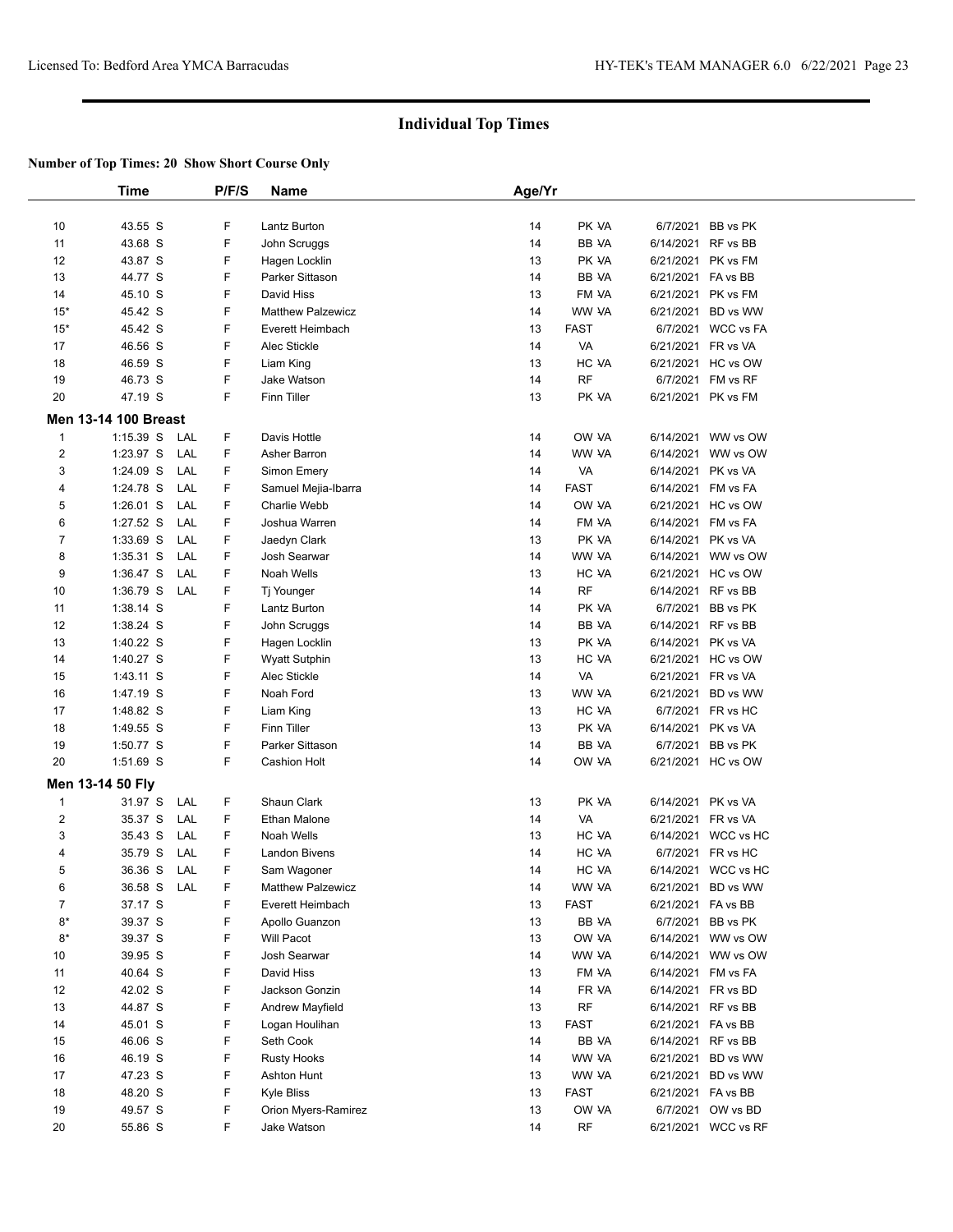|                | Time              |     | P/F/S | Name                     | Age/Yr |              |                    |                     |
|----------------|-------------------|-----|-------|--------------------------|--------|--------------|--------------------|---------------------|
|                |                   |     |       |                          |        |              |                    |                     |
|                | Men 13-14 100 Fly |     |       |                          |        |              |                    |                     |
| $\mathbf{1}$   | 1:07.35 S         | LAL | F     | Davis Hottle             | 14     | OW VA        |                    | 6/14/2021 WW vs OW  |
| 2              | $1:10.22$ S       | LAL | F     | Shaun Clark              | 13     | PK VA        |                    | 6/21/2021 PK vs FM  |
| 3              | $1:11.02$ S       | LAL | F     | Joshua Warren            | 14     | FM VA        |                    | 6/21/2021 PK vs FM  |
| 4              | 1:22.04 S         | LAL | F     | <b>Landon Bivens</b>     | 14     | HC VA        |                    | 6/21/2021 HC vs OW  |
| 5              | 1:24.84 S         | LAL | F     | Asher Barron             | 14     | WW VA        |                    | 6/21/2021 BD vs WW  |
| 6              | $1:26.46$ S       | LAL | F     | Charlie Webb             | 14     | OW VA        |                    | 6/7/2021 OW vs BD   |
| 7              | 1:34.79 S         | LAL | F     | <b>Ethan Malone</b>      | 14     | VA           |                    | 6/7/2021 VA vs WW   |
| 8              | $1:36.01$ S       | LAL | F     | Gavin Harrington         | 13     | FM VA        |                    | 6/7/2021 FM vs RF   |
| 9              | 1:36.91 S         |     | F     | <b>Will Pacot</b>        | 13     | OW VA        |                    | 6/21/2021 HC vs OW  |
| 10             | 1:40.51 S         |     | F     | Apollo Guanzon           | 13     | <b>BB VA</b> | 6/21/2021 FA vs BB |                     |
| 11             | 1:48.37 S         |     | F     | Josh Searwar             | 14     | WW VA        |                    | 6/14/2021 WW vs OW  |
| 12             | 1:52.67 S         |     | F.    | <b>Ashton Hunt</b>       | 13     | WW VA        |                    | 6/7/2021 VA vs WW   |
|                | Men 13-14 100 IM  |     |       |                          |        |              |                    |                     |
| $\mathbf{1}$   | $1:13.91$ S       | LAL | F     | <b>Landon Bivens</b>     | 14     | HC VA        |                    | 6/21/2021 HC vs OW  |
| 2              | $1:14.53$ S       | LAL | F     | Charlie Webb             | 14     | OW VA        |                    | 6/21/2021 HC vs OW  |
| 3              | $1:15.03$ S       | LAL | F     | Joshua Warren            | 14     | FM VA        |                    | 6/14/2021 FM vs FA  |
| 4              | $1:15.05$ S       | LAL | F     | Asher Barron             | 14     | WW VA        |                    | 6/14/2021 WW vs OW  |
| 5              | $1:16.37$ S       | LAL | F     | Shaun Clark              | 13     | PK VA        | 6/14/2021 PK vs VA |                     |
| 6              | $1:17.17$ S       | LAL | F     | Simon Emery              | 14     | VA           |                    | 6/7/2021 VA vs WW   |
| $\overline{7}$ | 1:17.93 S         | LAL | F     | Jaedyn Clark             | 13     | PK VA        |                    | 6/21/2021 PK vs FM  |
| 8              | $1:18.49$ S       | LAL | F     | Noah Kasper              | 13     | FM VA        |                    | 6/7/2021 FM vs RF   |
| 9              | 1:22.07 S         |     | F     | <b>Matthew Palzewicz</b> | 14     | WW VA        |                    | 6/7/2021 VA vs WW   |
| 10             | 1:23.77 S         |     | F     | Mason Cooper             | 14     | PK VA        | 6/14/2021 PK vs VA |                     |
| 11             | $1:24.04$ S       |     | F     | Joshua Pillai            | 14     | FM VA        |                    | 6/21/2021 PK vs FM  |
| 12             | 1:25.69 S         |     | F     | <b>Wyatt Sutphin</b>     | 13     | HC VA        |                    | 6/21/2021 HC vs OW  |
| 13             | 1:25.71 S         |     | F     | David Hiss               | 13     | FM VA        |                    | 6/21/2021 PK vs FM  |
| 14             | $1:26.12$ S       |     | F     | Everett Heimbach         | 13     | <b>FAST</b>  |                    | 6/14/2021 FM vs FA  |
| 15             | $1:26.16$ S       |     | F     | Sam Wagoner              | 14     | HC VA        |                    | 6/7/2021 FR vs HC   |
| 16             | 1:30.79 S         |     | F     | Andrew Mayfield          | 13     | <b>RF</b>    |                    | 6/7/2021 FM vs RF   |
| 17             | 1:31.42 S         |     | F     | Ethan Malone             | 14     | VA           |                    | 6/7/2021 VA vs WW   |
| 18             | 1:32.07 S         |     | F     | <b>Rusty Hooks</b>       | 14     | WW VA        |                    | 6/21/2021 BD vs WW  |
| 19             | $1:32.13$ S       |     | F     | Gavin Harrington         | 13     | FM VA        |                    | 6/14/2021 FM vs FA  |
| 20             | $1:32.42$ S       |     | F.    | <b>Will Pacot</b>        | 13     | OW VA        |                    | 6/21/2021 HC vs OW  |
|                |                   |     |       |                          |        |              |                    |                     |
| Men            | 50 Free           |     |       |                          |        |              |                    |                     |
| 1              | 25.13 S           | LAL | F     | <b>Jack Mills</b>        | 15     | HC VA        |                    | 6/14/2021 WCC vs HC |
| $\overline{2}$ | 26.02 S           | LAL | F     | Owen Widzisz             | 15     | OW VA        |                    | 6/21/2021 HC vs OW  |
| 3              | 26.12 S           | LAL | F     | Ryan Learn               | 18     | <b>FAST</b>  | 6/21/2021 FA vs BB |                     |
| 4              | 26.70 S           | LAL | F     | Ryan Frasier             | 15     | WW VA        |                    | 6/21/2021 BD vs WW  |
| 5              | 26.84 S           | LAL | F     | Evan Schonfelder         | 17     | HC VA        |                    | 6/21/2021 HC vs OW  |
| 6              | 27.31 S           | LAL | F     | Jackson Bauer            | 16     | PK VA        |                    | 6/7/2021 BB vs PK   |
| $\overline{7}$ | 27.58 S           |     | F     | <b>Andrew Rogers</b>     | 15     | OW VA        |                    | 6/21/2021 HC vs OW  |
| 8              | 27.64 S           |     | F     | Sean Kim                 | 15     | VA           |                    | 6/7/2021 VA vs WW   |
| 9              | 27.68 S           |     | F     | Samuel Quintana          | 18     | <b>FAST</b>  |                    | 6/7/2021 WCC vs FA  |
| 10             | 27.80 S           |     | F     | Shane Smith              | 17     | RF           |                    | 6/21/2021 WCC vs RF |
| 11             | 27.88 S           |     | F     | <b>Gabriel Provost</b>   | 15     | FM VA        |                    | 6/21/2021 PK vs FM  |
| 12             | 28.03 S           |     | F     | Jackson Hunt             | 16     | WW VA        |                    | 6/21/2021 BD vs WW  |
| 13             | 28.11 S           |     | F     | Joey Procopio            | 16     | ACT VA       |                    | 6/21/2021 WCC vs RF |
| 14             | 28.18 S           |     | F     | Josh Smith               | 16     | HC VA        |                    | 6/14/2021 WCC vs HC |
| 15             | 28.22 S           |     | F     | Hunter Smith             | 16     | <b>FAST</b>  | 6/21/2021 FA vs BB |                     |
| 16             | 29.01 S           |     | F     | Luke King                | 16     | HC VA        |                    | 6/21/2021 HC vs OW  |
| 17             | 29.10 S           |     | F     | Charles Drinkard         | 16     | FR VA        |                    | 6/14/2021 FR vs BD  |
| 18             | 29.19 S           |     | F     | Adam Ellett              | 17     | HC VA        |                    | 6/14/2021 WCC vs HC |
| 19             | 29.35 S           |     | F.    | Kyle Sennett             | 17     | VA           | 6/21/2021 FR vs VA |                     |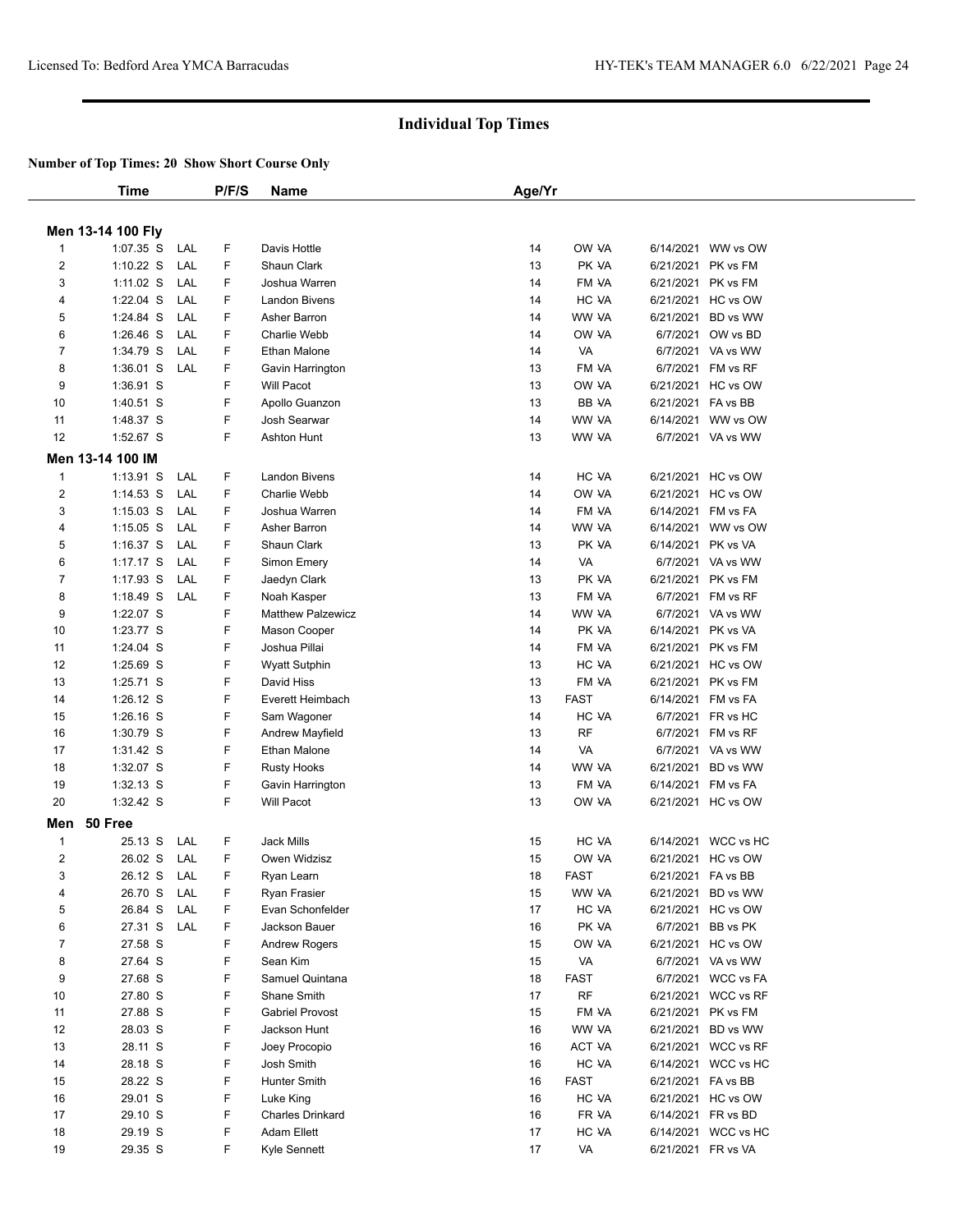|                | <b>Time</b>   |     | P/F/S | <b>Name</b>              | Age/Yr |               |                    |                     |  |
|----------------|---------------|-----|-------|--------------------------|--------|---------------|--------------------|---------------------|--|
| 20             | 29.48 S       |     | F     | Mason Drummond           | 15     | <b>ACT VA</b> |                    | 6/7/2021 WCC vs FA  |  |
|                | Men 100 Free  |     |       |                          |        |               |                    |                     |  |
| 1              | 52.30 S       | LAL | F     | <b>Brendan Whitfield</b> | 16     | OW VA         |                    | 6/21/2021 HC vs OW  |  |
| 2              | 54.54 S       | LAL | F     | Jc Gordon                | 15     | FM VA         | 6/14/2021 FM vs FA |                     |  |
| 3              | 54.56 S       | LAL | F     | Jack Mills               | 15     | HC VA         |                    | 6/7/2021 FR vs HC   |  |
| 4              | 57.07 S       | LAL | F     | Owen Widzisz             | 15     | OW VA         |                    | 6/14/2021 WW vs OW  |  |
| 5              | 58.60 S       | LAL | F     | Evan Shopbell            | 17     | WW VA         |                    | 6/14/2021 WW vs OW  |  |
| 6              | 58.88 S       | LAL | F     | Ryan Learn               | 18     | <b>FAST</b>   | 6/14/2021 FM vs FA |                     |  |
| 7              | 59.09 S       | LAL | F     | Ryan Frasier             | 15     | WW VA         |                    | 6/21/2021 BD vs WW  |  |
| 8              | $1:01.00$ S   | LAL | F     | Charlie Schindler        | 18     | PK VA         | 6/21/2021 PK vs FM |                     |  |
| 9              | 1:01.58 S     |     | F     | <b>Andrew Rogers</b>     | 15     | OW VA         |                    | 6/7/2021 OW vs BD   |  |
| 10             | 1:01.60 S     |     | F     | <b>Gavin Miller</b>      | 17     | ACT VA        |                    | 6/7/2021 WCC vs FA  |  |
| 11             | 1:01.64 S     |     | F     | Jackson Hunt             | 16     | WW VA         |                    | 6/21/2021 BD vs WW  |  |
| 12             | 1:01.75 S     |     | F     | <b>Gabriel Provost</b>   | 15     | FM VA         | 6/21/2021 PK vs FM |                     |  |
| 13             | $1:04.10$ S   |     | F     | Evan Schonfelder         | 17     | HC VA         |                    | 6/14/2021 WCC vs HC |  |
| 14             | 1:04.21 S     |     | F     | Owen Rempfer             | 15     | HC VA         |                    | 6/21/2021 HC vs OW  |  |
| 15             | 1:04.34 S     |     | F     | Thomas Fenton            | 15     | PK VA         | 6/14/2021 PK vs VA |                     |  |
| 16             | 1:04.93 S     |     | F     | Joey Procopio            | 16     | ACT VA        |                    | 6/21/2021 WCC vs RF |  |
| 17             | 1:05.54 S     |     | F     | Shane Smith              | 17     | <b>RF</b>     |                    | 6/7/2021 FM vs RF   |  |
| 18             | 1:06.17 S     |     | F     | <b>Carter Rice</b>       | 16     | HC VA         |                    | 6/7/2021 FR vs HC   |  |
| 19             | $1:06.23$ S   |     | F     | Cameron St Clair         | 17     | HC VA         |                    | 6/7/2021 FR vs HC   |  |
| 20             | 1:06.65 S     |     | F     | <b>Bennett Goodman</b>   | 16     | FR VA         | 6/14/2021 FR vs BD |                     |  |
| Men            | 50 Back       |     |       |                          |        |               |                    |                     |  |
| 1              | 27.60 S       | LAL | F     | <b>Brendan Whitfield</b> | 16     | OW VA         |                    | 6/14/2021 WW vs OW  |  |
| 2              | 30.17 S       | LAL | F     | Owen Widzisz             | 15     | OW VA         |                    | 6/7/2021 OW vs BD   |  |
| 3              | 31.21 S       | LAL | F     | Cameron St Clair         | 17     | HC VA         |                    | 6/21/2021 HC vs OW  |  |
| 4              | 32.07 S       | LAL | F     | Kyle Sennett             | 17     | VA            |                    | 6/7/2021 VA vs WW   |  |
| 5              | 32.60 S       | LAL | F     | Ryan Frasier             | 15     | WW VA         |                    | 6/7/2021 VA vs WW   |  |
| 6              | 32.71 S       | LAL | F     | Josh Smith               | 16     | HC VA         |                    | 6/21/2021 HC vs OW  |  |
| 7              | 33.33 S       | LAL | F     | Evan Schonfelder         | 17     | HC VA         |                    | 6/21/2021 HC vs OW  |  |
| 8              | 33.38 S       | LAL | F     | Benjamin Smith           | 15     | FAST          | 6/14/2021 FM vs FA |                     |  |
| 9              | 33.61 S       | LAL | F     | Hunter Smith             | 16     | <b>FAST</b>   | 6/14/2021 FM vs FA |                     |  |
| 10             | 33.82 S       |     | F     | Jackson Bauer            | 16     | PK VA         |                    | 6/7/2021 BB vs PK   |  |
| 11             | 34.19 S       |     | F     | <b>Charles Drinkard</b>  | 16     | FR VA         | 6/21/2021 FR vs VA |                     |  |
| 12             | 34.76 S       |     | F     | Aiden Tuck               | 17     | WW VA         |                    | 6/14/2021 WW vs OW  |  |
| 13             | 34.93 S       |     | F     | <b>Brayden Turner</b>    | 16     | HC VA         |                    | 6/21/2021 HC vs OW  |  |
| 14             | 35.54 S       |     | F     | Nathaniel Parish         | 15     | WW VA         |                    | 6/14/2021 WW vs OW  |  |
| 15             | 35.62 S       |     | F     | Davis Sneed              | 17     | FM VA         |                    | 6/21/2021 PK vs FM  |  |
| $16*$          | 35.65 S       |     | F     | <b>Thomas Fenton</b>     | 15     | PK VA         | 6/14/2021 PK vs VA |                     |  |
| $16*$          | 35.65 S       |     | F     | Luke Ellett              | 15     | HC VA         |                    | 6/14/2021 WCC vs HC |  |
| 18             | 36.01 S       |     | F     | Solomon Lewis            | 17     | <b>RF</b>     | 6/14/2021 RF vs BB |                     |  |
| 19             | 36.15 S       |     | F     | <b>Andrew Rogers</b>     | 15     | OW VA         |                    | 6/14/2021 WW vs OW  |  |
| 20             | 36.53 S       |     | F     | Gavin Williams           | 17     | ACT VA        |                    | 6/14/2021 WCC vs HC |  |
| Men            | 100 Back      |     |       |                          |        |               |                    |                     |  |
| $\mathbf{1}$   | 1:00.73 S LAL |     | F     | <b>Brendan Whitfield</b> | 16     | OW VA         |                    | 6/14/2021 WW vs OW  |  |
| $\overline{2}$ | 1:05.33 S LAL |     | F     | Jc Gordon                | 15     | FM VA         |                    | 6/21/2021 PK vs FM  |  |
| 3              | 1:06.75 S     | LAL | F     | Cameron St Clair         | 17     | HC VA         |                    | 6/21/2021 HC vs OW  |  |
| 4              | $1:08.96$ S   | LAL | F     | Owen Widzisz             | 15     | OW VA         |                    | 6/21/2021 HC vs OW  |  |
| 5              | 1:09.74 S LAL |     | F     | Ryan Frasier             | 15     | WW VA         |                    | 6/21/2021 BD vs WW  |  |
| 6              | 1:10.32 S LAL |     | F     | Ben Hiss                 | 17     | FM VA         | 6/14/2021 FM vs FA |                     |  |
| $\overline{7}$ | 1:11.41 S LAL |     | F     | Jackson Bauer            | 16     | PK VA         | 6/14/2021 PK vs VA |                     |  |
| 8              | 1:11.94 S LAL |     | F     | Kyle Sennett             | 17     | VA            |                    | 6/7/2021 VA vs WW   |  |
| 9              | 1:12.40 S LAL |     | F     | Josh Smith               | 16     | HC VA         |                    | 6/14/2021 WCC vs HC |  |
| 10             | 1:13.49 S LAL |     | F     | Evan Schonfelder         | 17     | HC VA         |                    | 6/14/2021 WCC vs HC |  |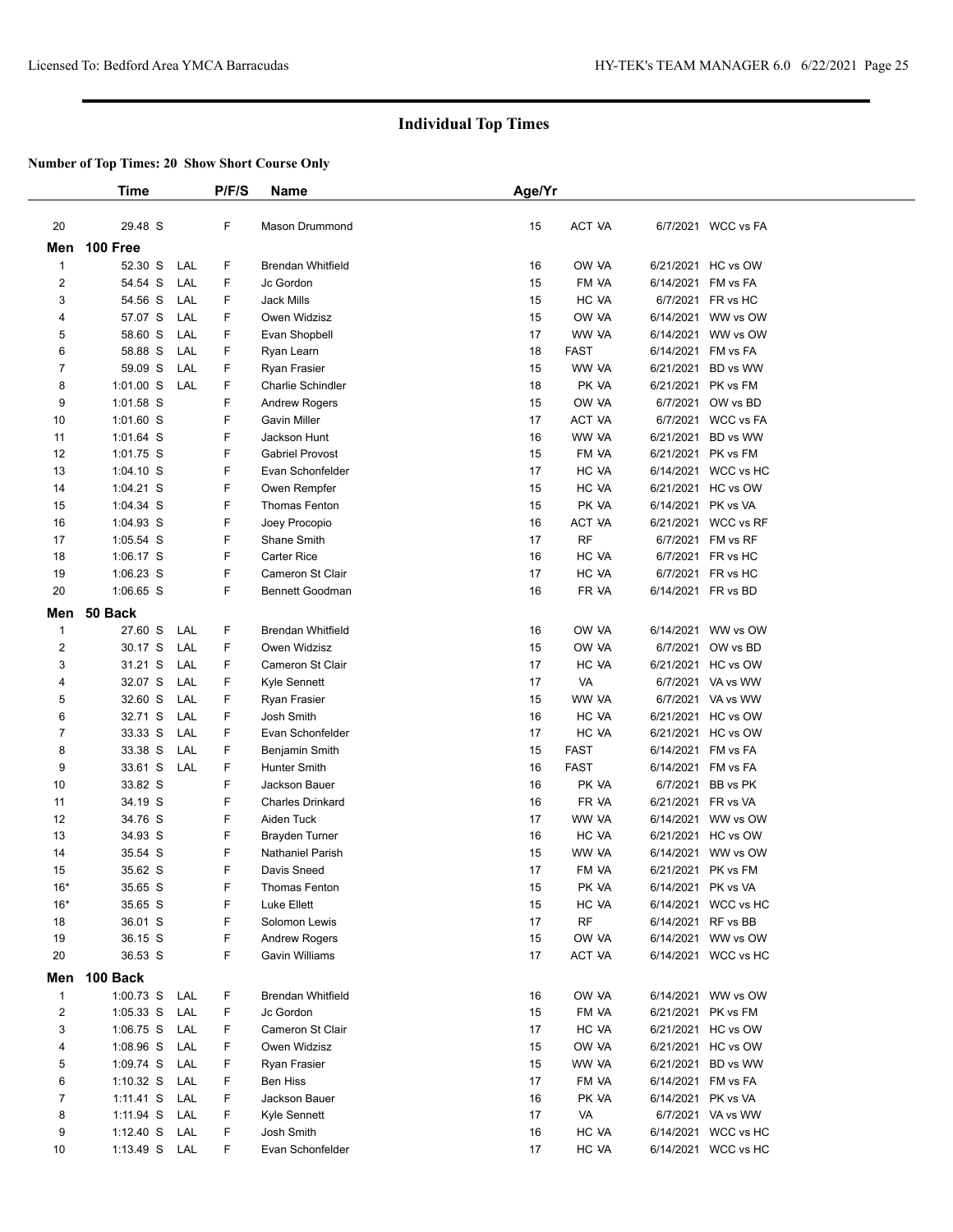|                | Time          |     | P/F/S | Name                     | Age/Yr |             |                     |  |
|----------------|---------------|-----|-------|--------------------------|--------|-------------|---------------------|--|
|                |               |     |       |                          |        |             |                     |  |
| 11             | $1:13.88$ S   | LAL | F     | Ethan Alley              | 18     | RF          | 6/14/2021 RF vs BB  |  |
| 12             | $1:15.24$ S   | LAL | F     | Benjamin Smith           | 15     | <b>FAST</b> | 6/14/2021 FM vs FA  |  |
| 13             | $1:16.12$ S   |     | F     | Jackson Hunt             | 16     | WW VA       | 6/21/2021 BD vs WW  |  |
| 14             | 1:16.98 S     |     | F     | Luke King                | 16     | HC VA       | 6/14/2021 WCC vs HC |  |
| 15             | 1:17.30 S     |     | F     | <b>Andrew Rogers</b>     | 15     | OW VA       | 6/7/2021 OW vs BD   |  |
| 16             | $1:18.45$ S   |     | F     | Nathaniel Parish         | 15     | WW VA       | 6/7/2021 VA vs WW   |  |
| 17             | 1:21.01 S     |     | F     | Joey Procopio            | 16     | ACT VA      | 6/21/2021 WCC vs RF |  |
| 18             | 1:21.14 S     |     | F     | Charles Drinkard         | 16     | FR VA       | 6/21/2021 FR vs VA  |  |
| 19             | 1:21.88 S     |     | F     | Aiden Tuck               | 17     | WW VA       | 6/7/2021 VA vs WW   |  |
| 20             | 1:21.99 S     |     | F     | Brayden Turner           | 16     | HC VA       | 6/21/2021 HC vs OW  |  |
|                |               |     |       |                          |        |             |                     |  |
|                | Men 50 Breast |     |       |                          |        |             |                     |  |
| $\mathbf{1}$   | 31.54 S       | LAL | F     | <b>Brendan Whitfield</b> | 16     | OW VA       | 6/14/2021 WW vs OW  |  |
| $\overline{2}$ | 32.54 S       | LAL | F     | Michael Marotta          | 17     | PK VA       | 6/7/2021 BB vs PK   |  |
| 3              | 32.95 S       | LAL | F     | Charlie Schindler        | 18     | PK VA       | 6/14/2021 PK vs VA  |  |
| 4              | 33.50 S       | LAL | F     | Gavin Miller             | 17     | ACT VA      | 6/7/2021 WCC vs FA  |  |
| 5              | 33.56 S       | LAL | F     | <b>Ben Hiss</b>          | 17     | FM VA       | 6/21/2021 PK vs FM  |  |
| 6              | 34.73 S       | LAL | F     | Isaac Parish             | 17     | WW VA       | 6/7/2021 VA vs WW   |  |
| $\overline{7}$ | 34.85 S       | LAL | F     | Evan Shopbell            | 17     | WW VA       | 6/14/2021 WW vs OW  |  |
| $8*$           | 35.72 S       | LAL | F     | Owen Rempfer             | 15     | HC VA       | 6/14/2021 WCC vs HC |  |
| $8*$           | 35.72 S       | LAL | F     | Mason Drummond           | 15     | ACT VA      | 6/21/2021 WCC vs RF |  |
| 10             | 35.87 S       | LAL | F     | Sean Kim                 | 15     | VA          | 6/14/2021 PK vs VA  |  |
| 11             | 36.33 S       | LAL | F     | Ethan Alley              | 18     | <b>RF</b>   | 6/7/2021 FM vs RF   |  |
| 12             | 36.35 S       | LAL | F     | Owen Widzisz             | 15     | OW VA       | 6/7/2021 OW vs BD   |  |
| 13             | 36.72 S       | LAL | F     | <b>Adam Ellett</b>       | 17     | HC VA       | 6/21/2021 HC vs OW  |  |
| 14             | 36.79 S       | LAL | F     | Ethan Mayfield           | 17     | <b>RF</b>   | 6/21/2021 WCC vs RF |  |
| 15             | 37.09 S       | LAL | F     | Carter Rice              | 16     | HC VA       | 6/7/2021 FR vs HC   |  |
| 16             | 37.20 S       | LAL | F     | Luke Ellett              | 15     | HC VA       | 6/14/2021 WCC vs HC |  |
| 17             | 37.45 S       | LAL | F     | Luke King                | 16     | HC VA       | 6/14/2021 WCC vs HC |  |
| 18             | 39.08 S       |     | F     | Drew Mahland             | 15     | PK VA       | 6/21/2021 PK vs FM  |  |
| 19             | 39.30 S       |     | F     | Joshua Powell            | 18     | <b>FAST</b> | 6/7/2021 WCC vs FA  |  |
| 20             | 40.02 S       |     | F     | Lincoln Pafford          | 15     | HC VA       | 6/14/2021 WCC vs HC |  |
|                |               |     |       |                          |        |             |                     |  |
| Men            | 100 Breast    |     |       |                          |        |             |                     |  |
| $\mathbf{1}$   | $1:10.60$ S   | LAL | F     | <b>Brendan Whitfield</b> | 16     | OW VA       | 6/7/2021 OW vs BD   |  |
| $\overline{c}$ | $1:11.26$ S   | LAL | F     | Michael Marotta          | 17     | PK VA       | 6/7/2021 BB vs PK   |  |
| 3              | 1:12.79 S     | LAL | F     | <b>Charlie Schindler</b> | 18     | PK VA       | 6/14/2021 PK vs VA  |  |
| 4              | $1:14.33$ S   | LAL | F     | Ben Hiss                 | 17     | FM VA       | 6/14/2021 FM vs FA  |  |
| 5              | $1:15.42$ S   | LAL | F     | Evan Shopbell            | 17     | WW VA       | 6/14/2021 WW vs OW  |  |
| 6              | $1:16.66$ S   | LAL | F     | <b>Thomas Fenton</b>     | 15     | PK VA       | 6/14/2021 PK vs VA  |  |
| 7              | $1:17.01$ S   | LAL | F     | Gavin Miller             | 17     | ACT VA      | 6/14/2021 WCC vs HC |  |
| 8              | 1:17.54 S     | LAL | F     | Isaac Parish             | 17     | WW VA       | 6/21/2021 BD vs WW  |  |
| 9              | $1:18.73$ S   | LAL | F     | Mason Drummond           | 15     | ACT VA      | 6/21/2021 WCC vs RF |  |
| 10             | 1:21.21 S     | LAL | F     | Sean Kim                 | 15     | VA          | 6/21/2021 FR vs VA  |  |
| 11             | 1:21.28 S     | LAL | F     | Ethan Alley              | 18     | <b>RF</b>   | 6/21/2021 WCC vs RF |  |
| 12             | $1:23.09$ S   | LAL | F     | Luke King                | 16     | HC VA       | 6/7/2021 FR vs HC   |  |
| 13             | $1:23.28$ S   | LAL | F     | Ethan Mayfield           | 17     | <b>RF</b>   | 6/21/2021 WCC vs RF |  |
| 14             | 1:24.13 S     |     | F     | <b>Carter Rice</b>       | 16     | HC VA       | 6/7/2021 FR vs HC   |  |
| 15             | 1:24.93 S     |     | F     | Owen Rempfer             | 15     | HC VA       | 6/7/2021 FR vs HC   |  |
| 16             | 1:25.14 S     |     | F     | Luke Ellett              | 15     | HC VA       | 6/14/2021 WCC vs HC |  |
| 17             | 1:27.48 S     |     | F     | Andrew Rogers            | 15     | OW VA       | 6/14/2021 WW vs OW  |  |
| 18             | 1:31.18 S     |     | F     | Lincoln Pafford          | 15     | HC VA       | 6/14/2021 WCC vs HC |  |
| 19             | $1:35.31$ S   |     | F     | Josh Smith               | 16     | HC VA       | 6/7/2021 FR vs HC   |  |
| 20             | 1:37.85 S     |     | F     | Aiden Tuck               | 17     | WW VA       | 6/21/2021 BD vs WW  |  |
|                | Men 50 Fly    |     |       |                          |        |             |                     |  |
|                |               |     |       |                          |        |             |                     |  |
| $\mathbf{1}$   | 25.98 S LAL   |     | F     | Brendan Whitfield        | 16     | OW VA       | 6/7/2021 OW vs BD   |  |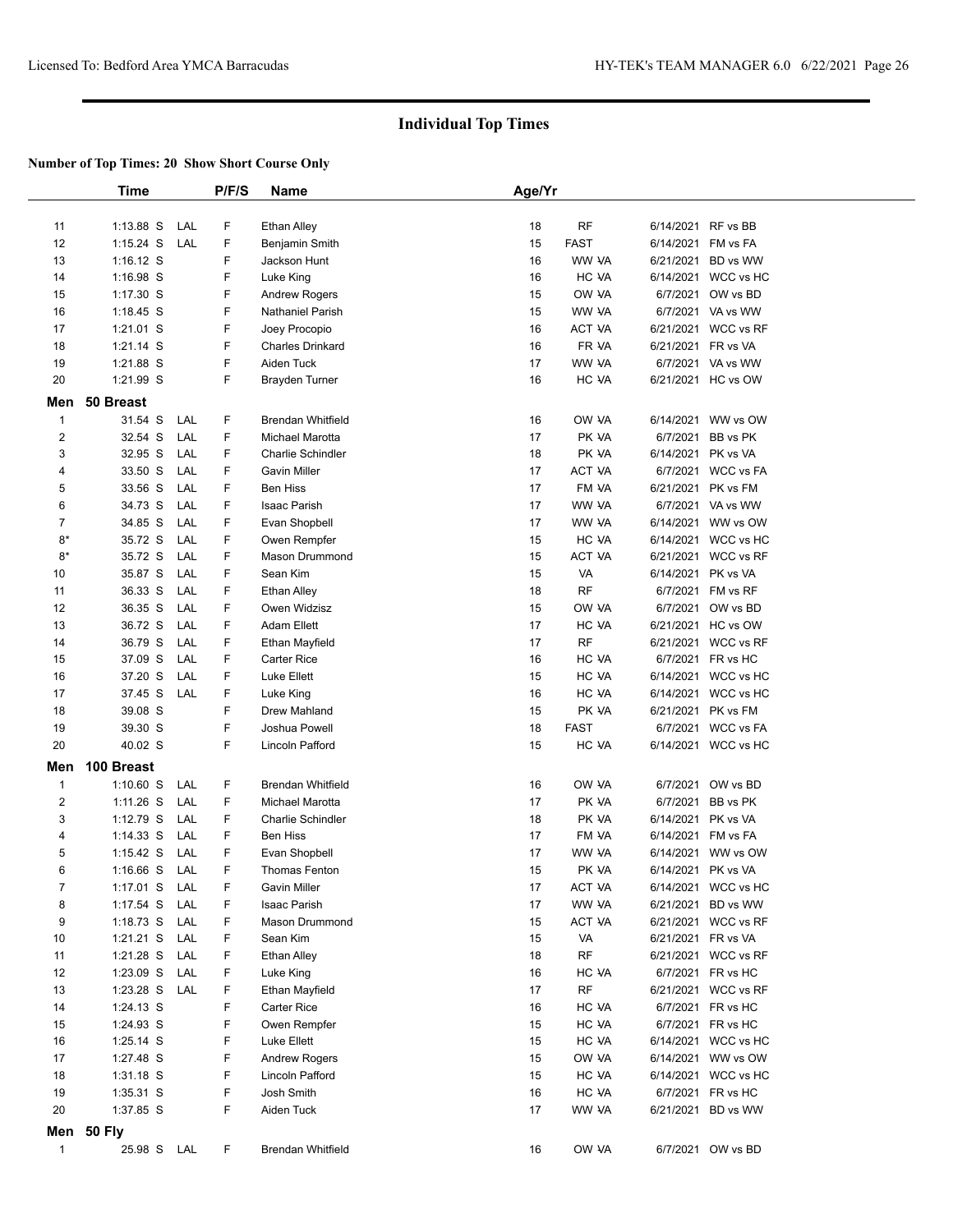|                | <b>Time</b>    |     | P/F/S | Name                     | Age/Yr |             |                    |                     |  |
|----------------|----------------|-----|-------|--------------------------|--------|-------------|--------------------|---------------------|--|
|                |                |     |       |                          |        |             |                    |                     |  |
| $\overline{2}$ | 27.55 S        | LAL | F     | <b>Jack Mills</b>        | 15     | HC VA       |                    | 6/14/2021 WCC vs HC |  |
| 3              | 27.82 S        | LAL | F     | Owen Widzisz             | 15     | OW VA       |                    | 6/7/2021 OW vs BD   |  |
| 4              | 28.95 S        | LAL | F     | Ryan Learn               | 18     | <b>FAST</b> | 6/14/2021 FM vs FA |                     |  |
| 5              | 29.88 S        | LAL | F     | Kyle Sennett             | 17     | VA          | 6/14/2021          | PK vs VA            |  |
| 6              | 30.41 S        | LAL | F     | Jackson Hunt             | 16     | WW VA       |                    | 6/14/2021 WW vs OW  |  |
| 7              | 30.60 S        | LAL | F     | Ryan Frasier             | 15     | WW VA       |                    | 6/14/2021 WW vs OW  |  |
| 8              | 30.87 S        | LAL | F     | Owen Rempfer             | 15     | HC VA       |                    | 6/14/2021 WCC vs HC |  |
| 9*             | 31.12 S        |     | F     | Gavin Williams           | 17     | ACT VA      |                    | 6/21/2021 WCC vs RF |  |
| $9*$           | 31.12 S        |     | F     | Solomon Lewis            | 17     | <b>RF</b>   |                    | 6/21/2021 WCC vs RF |  |
| 11             | 32.30 S        |     | F     | Aiden Tuck               | 17     | WW VA       | 6/21/2021          | BD vs WW            |  |
| 12             | 32.46 S        |     | F     | Luke King                | 16     | HC VA       |                    | 6/14/2021 WCC vs HC |  |
| 13             | 32.73 S        |     | F     | Evan Schonfelder         | 17     | HC VA       |                    | 6/7/2021 FR vs HC   |  |
| 14             | 32.85 S        |     | F     | <b>Bennett Goodman</b>   | 16     | FR VA       | 6/21/2021 FR vs VA |                     |  |
| 15             | 32.91 S        |     | F     | Hunter Smith             | 16     | <b>FAST</b> | 6/14/2021 FM vs FA |                     |  |
| 16             | 33.01 S        |     | F     | Cameron St Clair         | 17     | HC VA       |                    | 6/14/2021 WCC vs HC |  |
| 17             | 33.08 S        |     | F     | <b>Garrett Bowles</b>    | 17     | WW VA       | 6/21/2021          | BD vs WW            |  |
| 18             | 33.14 S        |     | F     | <b>Baxter Craig</b>      | 16     | FM VA       | 6/14/2021 FM vs FA |                     |  |
| 19             | 33.49 S        |     | F     | Carter Rice              | 16     | HC VA       |                    | 6/14/2021 WCC vs HC |  |
| 20             | 33.74 S        |     | F     | Mason Gallagher          | 15     | OW VA       |                    | 6/14/2021 WW vs OW  |  |
| Men            | <b>100 Fly</b> |     |       |                          |        |             |                    |                     |  |
| $\mathbf{1}$   | 57.88 S        | LAL | F     | <b>Brendan Whitfield</b> | 16     | OW VA       |                    | 6/14/2021 WW vs OW  |  |
| 2              | 58.89 S        | LAL | F     | Jack Mills               | 15     | HC VA       |                    | 6/21/2021 HC vs OW  |  |
| 3              | $1:04.06$ S    | LAL | F     | Jc Gordon                | 15     | FM VA       | 6/14/2021 FM vs FA |                     |  |
| 4              | $1:04.13$ S    | LAL | F     | Owen Widzisz             | 15     | OW VA       |                    | 6/7/2021 OW vs BD   |  |
| 5              | 1:04.32 S      | LAL | F     | <b>Isaac Parish</b>      | 17     | WW VA       |                    | 6/14/2021 WW vs OW  |  |
| 6              | $1:04.45$ S    | LAL | F     | <b>Ethan Alley</b>       | 18     | <b>RF</b>   | 6/14/2021 RF vs BB |                     |  |
| 7              | $1:05.35$ S    | LAL | F     | Michael Marotta          | 17     | PK VA       | 6/7/2021           | BB vs PK            |  |
| 8              | $1:06.03$ S    | LAL | F     | Josh Smith               | 16     | HC VA       |                    | 6/21/2021 HC vs OW  |  |
| 9              | $1:07.58$ S    | LAL | F     | Kyle Sennett             | 17     | VA          |                    | 6/7/2021 VA vs WW   |  |
| 10             | $1:08.08$ S    | LAL | F     | <b>Andrew Rogers</b>     | 15     | OW VA       |                    | 6/14/2021 WW vs OW  |  |
| 11             | $1:08.57$ S    | LAL | F     | Jackson Hunt             | 16     | WW VA       |                    | 6/7/2021 VA vs WW   |  |
| 12             | $1:10.20$ S    | LAL | F     | Ryan Learn               | 18     | <b>FAST</b> | 6/14/2021 FM vs FA |                     |  |
| 13             | $1:10.36$ S    | LAL | F     | Luke King                | 16     | HC VA       |                    | 6/14/2021 WCC vs HC |  |
| 14             | $1:11.49$ S    | LAL | F     | Owen Rempfer             | 15     | HC VA       |                    | 6/14/2021 WCC vs HC |  |
| 15             | 1:11.74 S      | LAL | F     | Sean Kim                 | 15     | VA          |                    | 6/7/2021 VA vs WW   |  |
| 16             | 1:11.94 S      | LAL | F     | Evan Schonfelder         | 17     | HC VA       |                    | 6/14/2021 WCC vs HC |  |
| 17             | $1:13.11$ S    |     | F     | Gavin Miller             | 17     | ACT VA      | 6/14/2021          | WCC vs HC           |  |
| 18             | $1:13.42$ S    |     | F     | Gavin Williams           | 17     | ACT VA      |                    | 6/21/2021 WCC vs RF |  |
| 19             | 1:13.76 S      |     | F     | Luke Ellett              | 15     | HC VA       |                    | 6/21/2021 HC vs OW  |  |
| 20             | 1:14.95 S      |     | F     | <b>Charlie Schindler</b> | 18     | PK VA       |                    | 6/21/2021 PK vs FM  |  |
| Men            | 100 IM         |     |       |                          |        |             |                    |                     |  |
| $\mathbf{1}$   | 1:01.57 S LAL  |     | F     | <b>Brendan Whitfield</b> | 16     | OW VA       |                    | 6/21/2021 HC vs OW  |  |
| 2              | 1:04.17 S      | LAL | F     | <b>Jack Mills</b>        | 15     | HC VA       |                    | 6/14/2021 WCC vs HC |  |
| 3              | $1:05.56$ S    | LAL | F     | Owen Widzisz             | 15     | OW VA       |                    | 6/14/2021 WW vs OW  |  |
| 4              | $1:05.62$ S    | LAL | F     | Jc Gordon                | 15     | FM VA       | 6/14/2021 FM vs FA |                     |  |
| 5              | $1:06.24$ S    | LAL | F     | Evan Shopbell            | 17     | WW VA       |                    | 6/14/2021 WW vs OW  |  |
| 6              | 1:06.77 S      | LAL | F     | Michael Marotta          | 17     | PK VA       |                    | 6/21/2021 PK vs FM  |  |
| 7              | 1:07.41 S      | LAL | F     | <b>Ben Hiss</b>          | 17     | FM VA       |                    | 6/21/2021 PK vs FM  |  |
| 8              | 1:07.68 S      | LAL | F     | Isaac Parish             | 17     | WW VA       |                    | 6/7/2021 VA vs WW   |  |
| 9              | 1:09.47 S      | LAL | F     | Jackson Bauer            | 16     | PK VA       | 6/14/2021 PK vs VA |                     |  |
| 10             | $1:09.53$ S    | LAL | F     | Sean Kim                 | 15     | VA          |                    | 6/7/2021 VA vs WW   |  |
| 11             | $1:10.90$ S    | LAL | F     | Ryan Frasier             | 15     | WW VA       |                    | 6/7/2021 VA vs WW   |  |
| 12             | $1:11.06$ S    | LAL | F     | <b>Charlie Schindler</b> | 18     | PK VA       | 6/14/2021 PK vs VA |                     |  |
| 13             | $1:12.24$ S    |     | F     | Ethan Alley              | 18     | RF          |                    | 6/21/2021 WCC vs RF |  |
| 14             | 1:12.77 S      |     | F     | Gavin Miller             | 17     | ACT VA      |                    | 6/14/2021 WCC vs HC |  |
|                |                |     |       |                          |        |             |                    |                     |  |